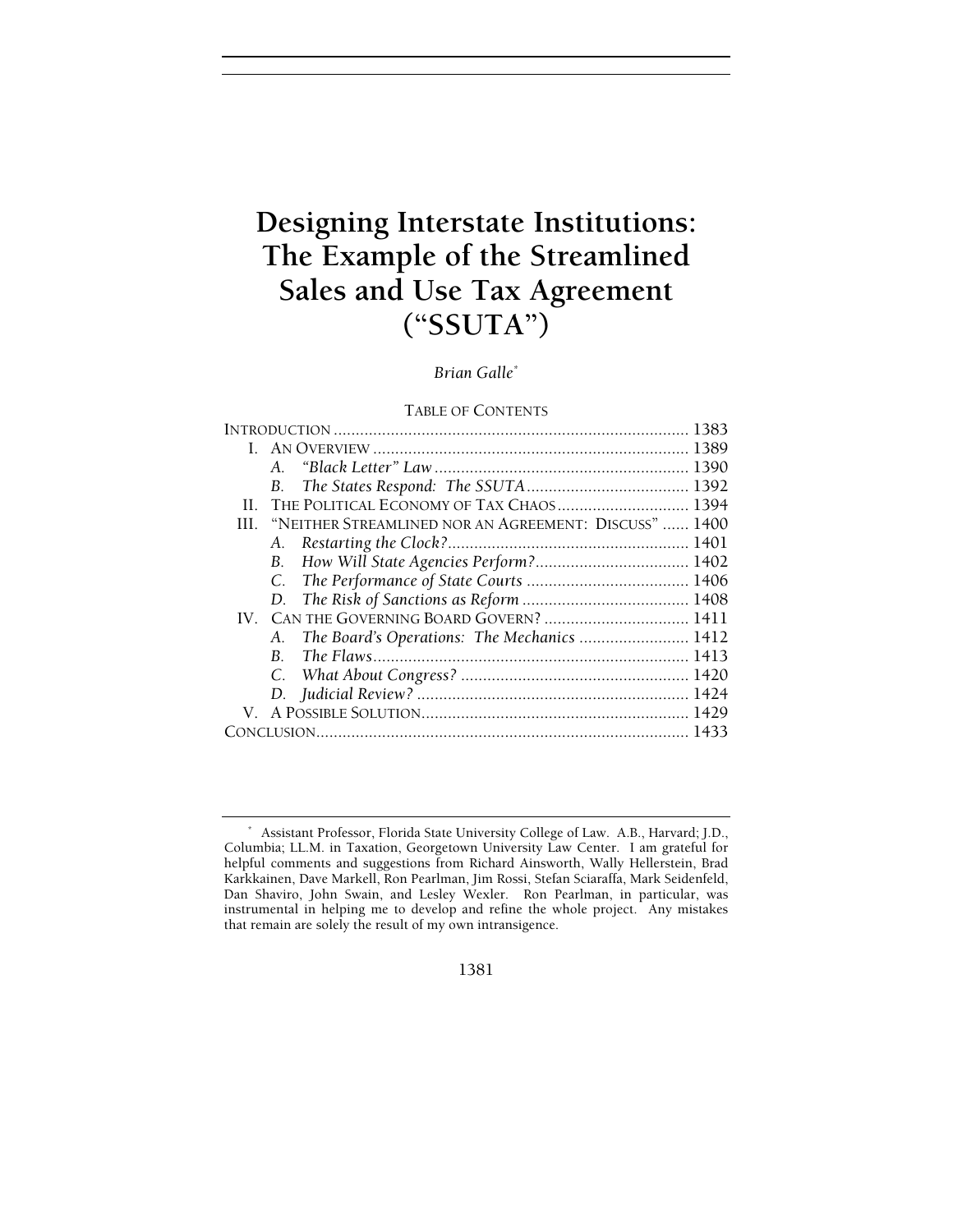1382 *University of California, Davis* [Vol. 40:1381

\*\*\*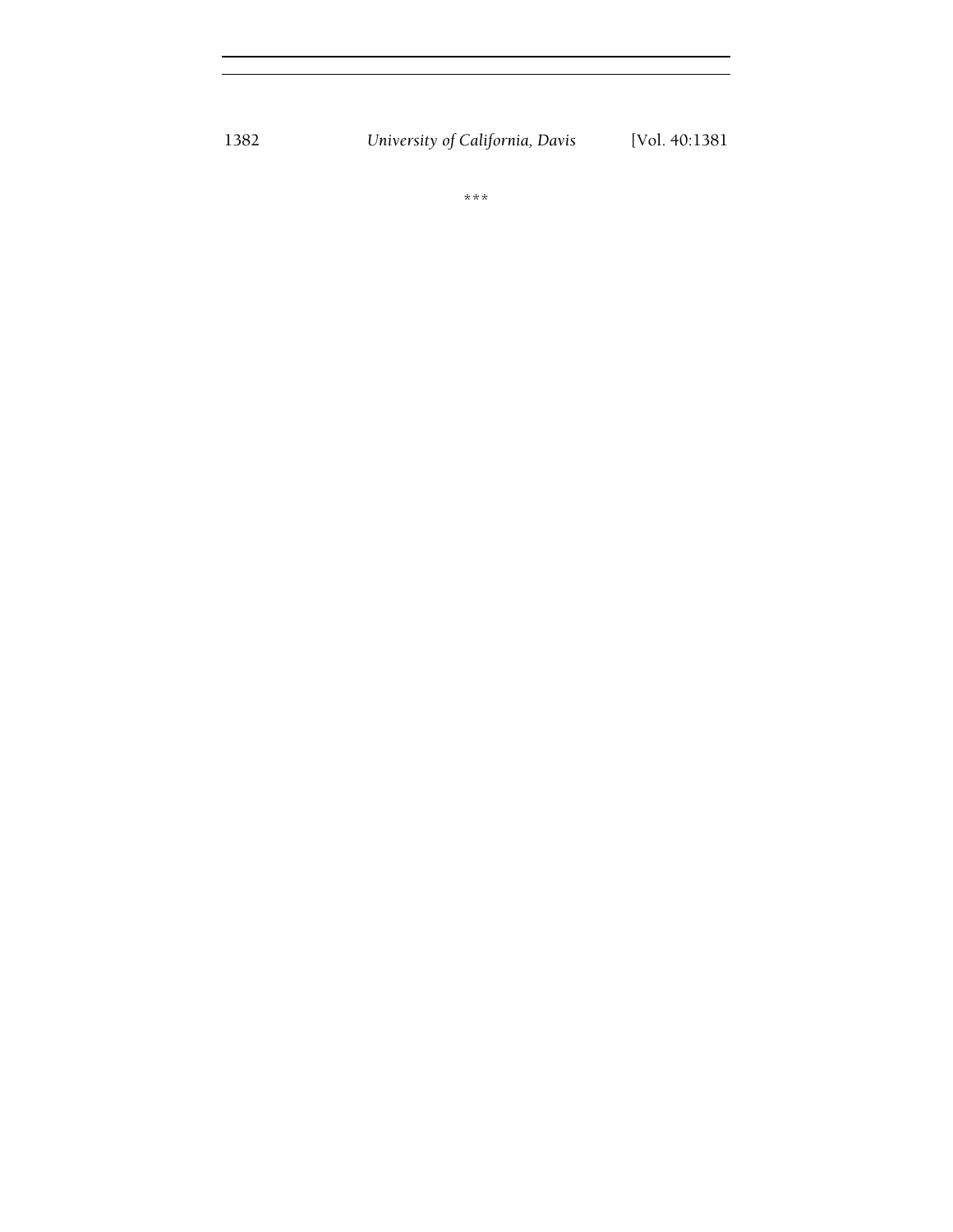#### INTRODUCTION

One of the strengths of the U.S. Constitution is that it draws up a fairly open floor plan for arranging the internal architecture of government. Justice Anthony Kennedy, for example, has likened the invention of federalism to a sort of Manhattan Project of political philosophy.<sup>1</sup> With largely autonomous sub-national governments, we get tremendous opportunities for experiments in the goals and design of government.<sup>2</sup> But, of course, the jostling of so many different political bodies also leads to serious collective action problems, as the Articles of Confederation experience taught us.<sup>3</sup>

Fortunately, then, the Constitution also seems to offer many different avenues for coordinating national and local policies. The menu includes prescriptive federal legislation,<sup>4</sup> judicially enforced

<sup>3</sup> E.g., THE FEDERALIST NO. 4, at 42-44 (John Jay), No. 15, at 101-08 (Alexander Hamilton) (Clinton Rossiter ed., First Signet Classic ed. 2003); PATRICK T. CONLEY & JOHN P. KAMINSKI, THE CONSTITUTION AND THE STATES 25-26, 58, 202 (1988); James Madison, Vices of the Political System of the U. States (Apr. 1787), *available at*  http://memory.loc.gov/cgi-

bin/query/r?ammem/mjmtext:@field(DOCID+@lit(jm020120)); JAMES MADISON, NOTES OF DEBATES IN THE FEDERAL CONVENTION OF 1787, at 29-30 (statement of Edmund Randolph) (Adrienne Koch ed., 1984); PETER S. ONUF, THE ORIGINS OF THE FEDERAL REPUBLIC, JURISDICTIONAL CONTROVERSIES IN THE UNITED STATES, 1775-1787, at 8-20, 122 (1983); Richard E. Levy, *Federalism and Collective Action*, 45 U. KAN. L. REV. 1241, 1256-66 (1997). For a thorough grounding in the theory of collective action problems, see generally MANCUR OLSON, THE LOGIC OF COLLECTIVE ACTION: PUBLIC GOODS AND THE THEORY OF GROUPS (1962); TODD SANDLER, COLLECTIVE ACTION: THEORY AND APPLICATIONS (1992).

 *See, e.g*., HERBERT HOVENKAMP, ENTERPRISE AND AMERICAN LAW: 1836-1937, at 164-67 (1991) (describing congressional control of railroad rates through creation of Interstate Commerce Commission); Susan Rose-Ackerman & Jim Rossi, *Disentangling Deregulatory Takings*, 86 VA. L. REV. 1435, 1451-52 (2000) (describing nationalization of infrastructure affecting interstate commerce). For a careful, theoretical description and, in part, condemnation of this approach, see Richard B. Stewart, *Beyond the Delegation Doctrine*, 36 AM. U. L. REV. 323, 328-35 (1987); Richard B. Stewart, *Reconstitutive Law*, 46 MD. L. REV. 86, 89-102 (1986).

<sup>1</sup>  *See* U.S. Term Limits, Inc. v. Thornton, 514 U.S. 779, 838 (1995) (Kennedy, J., concurring).

*See* New State Ice Co. v. Liebmann, 285 U.S. 262, 311 (1932) (Brandeis, J., dissenting); DAVID L. SHAPIRO, FEDERALISM: A DIALOGUE 85-88 (1995); Ann Althouse, *Vanguard States, Laggard States: Federalism and Constitutional Rights*, 152 U. PA. L. REV. 1745, 1749-76 (2005); Michael C. Dorf, *Foreword: The Limits of Socratic Deliberation*, 112 HARV. L. REV. 4, 60-69 (1998); Barry Friedman, *Valuing Federalism*, 82 MINN. L. REV. 317, 381-82, 386-405 (1997); Vicki C. Jackson, *Federalism and the Limits of Power:* Printz *and Principle?*, 111 HARV. L. REV. 2180, 2217 (1998); Deborah Jones Merritt, *The Three Faces of Federalism: Finding a Formula for the Future*, 47 VAND. L. REV. 1563, 1575 (1994). 3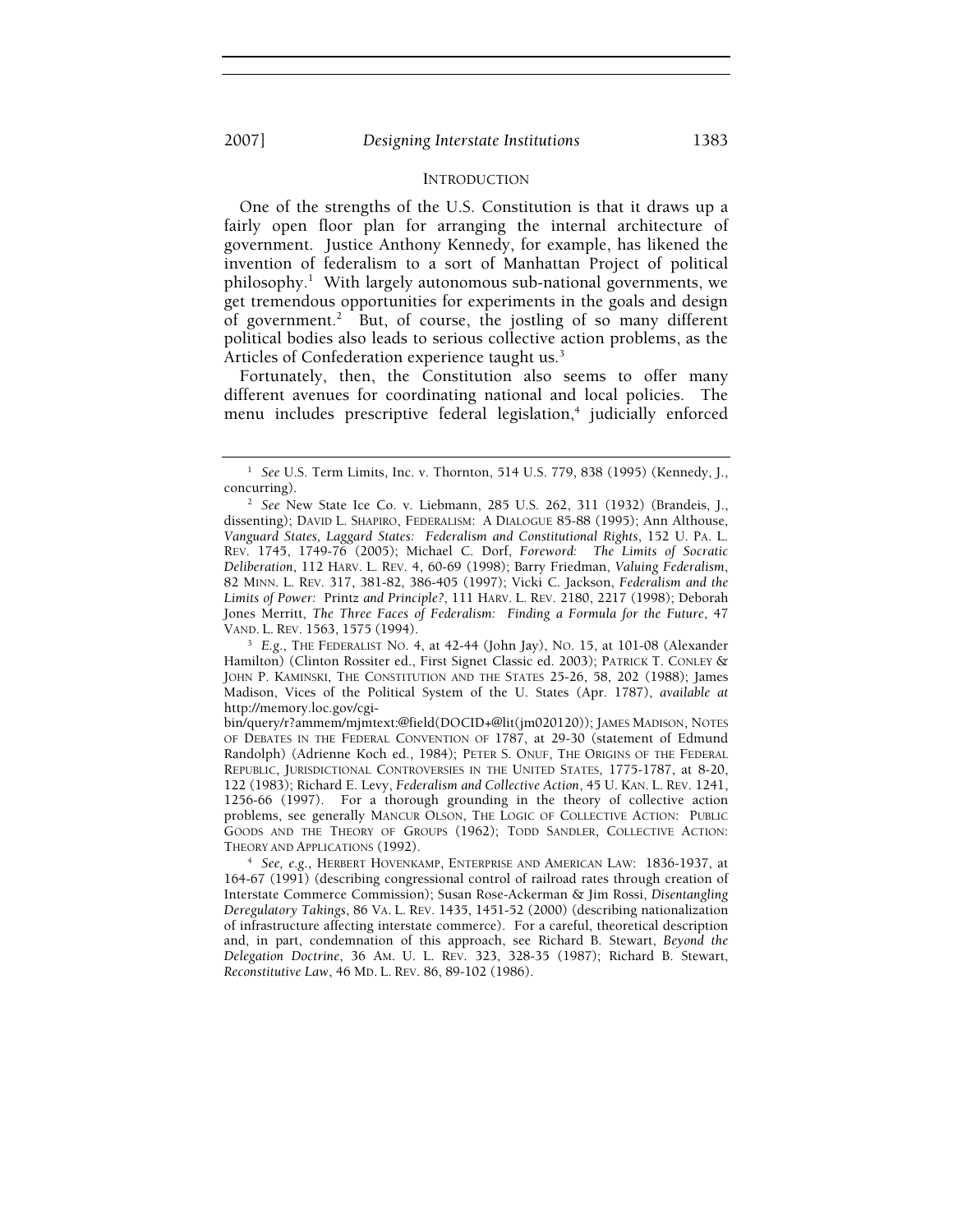constitutional rights,<sup>5</sup> and compacts among states.<sup>6</sup> Then there are offers of federal or other grants in exchange for state agreements, $7$ among many other solutions. Each of these, in turn, can involve many different permutations. An agreement might be held together by the threat of private suits,<sup>8</sup> by the judgments of a new quasi-governmental entity established under the agreement,<sup>9</sup> by a third party government arbiter, $10$  by public and stakeholder pressure in response to data

 *See* WILLIAM KEVIN VOIT, COUNCIL OF STATE GOV'TS, INTERSTATE COMPACTS & AGENCIES 137-61 (2003) (identifying over 200 compacts); Ann Bowman, *Horizontal Federalism: Exploring Interstate Interactions*, 14 J. PUB. ADMIN. RES. & THEORY 535, 535-46 (2004); Jill Elaine Hasday, *Interstate Compacts in a Democratic Society: The Problem of Permanency*, 49 FL. L. REV. 1, 2-7 (1997). *See generally* Felix Frankfurter & John Landis, *The Compact Clause of the Constitution — A Study in Interstate Adjustments*, 34 YALE L.J. 685 (1925). 7

<sup>7</sup> See Galle, *supra* note 5, at 185-86.

 *See* Jody Freeman, *The Private Role in Public Governance*, 75 N.Y.U. L. REV. 543, 667-71 (2000); Brian D. Galle, *Can Federal Agencies Authorize Private Suits Under Section 1983? A Theoretical Approach*, 69 BROOK. L. REV. 163, 203-05 (2003) (describing role of private suits under 26 U.S.C. § 1983 in promoting collaborative regulatory systems). For those who might wonder how the states can create a federal cause of action, it is worth noting that Congress, in approving a compact, can provide for tools for its enforcement that would not be available to the states alone. *See*  Virginia v. West Virginia, 246 U.S. 565, 602 (1918). 9

 *E.g*., Port of N.Y. Authority, S.J. Res. 88, 67th Cong., 42 Stat. 174 (1921); *see* JOSEPH F. ZIMMERMAN, INTERSTATE COOPERATION: COMPACTS AND ADMINISTRATIVE AGREEMENTS 72-74 (2002). 10 *See* DAVID B. WALKER, THE REBIRTH OF FEDERALISM: SLOUCHING TOWARD

WASHINGTON 182, 189-91 (1995) (discussing and decrying expansion of federal

<sup>&</sup>lt;sup>5</sup> Of course, there are many senses in which we can describe constitutional rights as a way of shaping national policy. For instance, there is the communitarian sense in which the Constitution helps to define the limits of our political community and the meaning that attaches to membership in it. *See, e.g*., Frank Michelman, *Law's Republic*, 97 YALE L.J. 1493, 1503-15 (1988); Hiroshi Motomura, *Federalism, International Human Rights, and Immigration Exceptionalism*, 70 U. COLO. L. REV. 1361, 1392-94 (1999) (describing constitutional treatment of immigration as part of definition of national identity). Then, perhaps one metaphysical step down, there is the sense in which constitutional rights are expressions of national ideals of justice, which states are not free to contradict. See, e.g., JESSE CHOPER, JUDICIAL REVIEW AND THE NATIONAL POLITICAL PROCESS 185 (1980); Matthew D. Adler & Seth F. Kreimer, *The New Etiquette of Federalism:* New York*,* Printz*, and* Yeskey, 1998 SUP. CT. REV. 71, 127-30 (1998). And then there is the more pedestrian (but still important) sense in which constitutional rights serve an almost mechanical role in implementing good policy, as by preventing inefficient state interference with commerce, or remedying other kinds of collective action problems. *See* Brian Galle, *Getting Spending: How to Replace Clear Statement Rules with Clear Thinking About Conditional Grants of Federal Funds*, 37 CONN. L. REV. 155, 209-10 (2004); Cass Sunstein, *Interest Groups in American Public Law*, 38 STAN. L. REV. 29, 33, 49-59 (1985). There may also be other ways to describe this concept.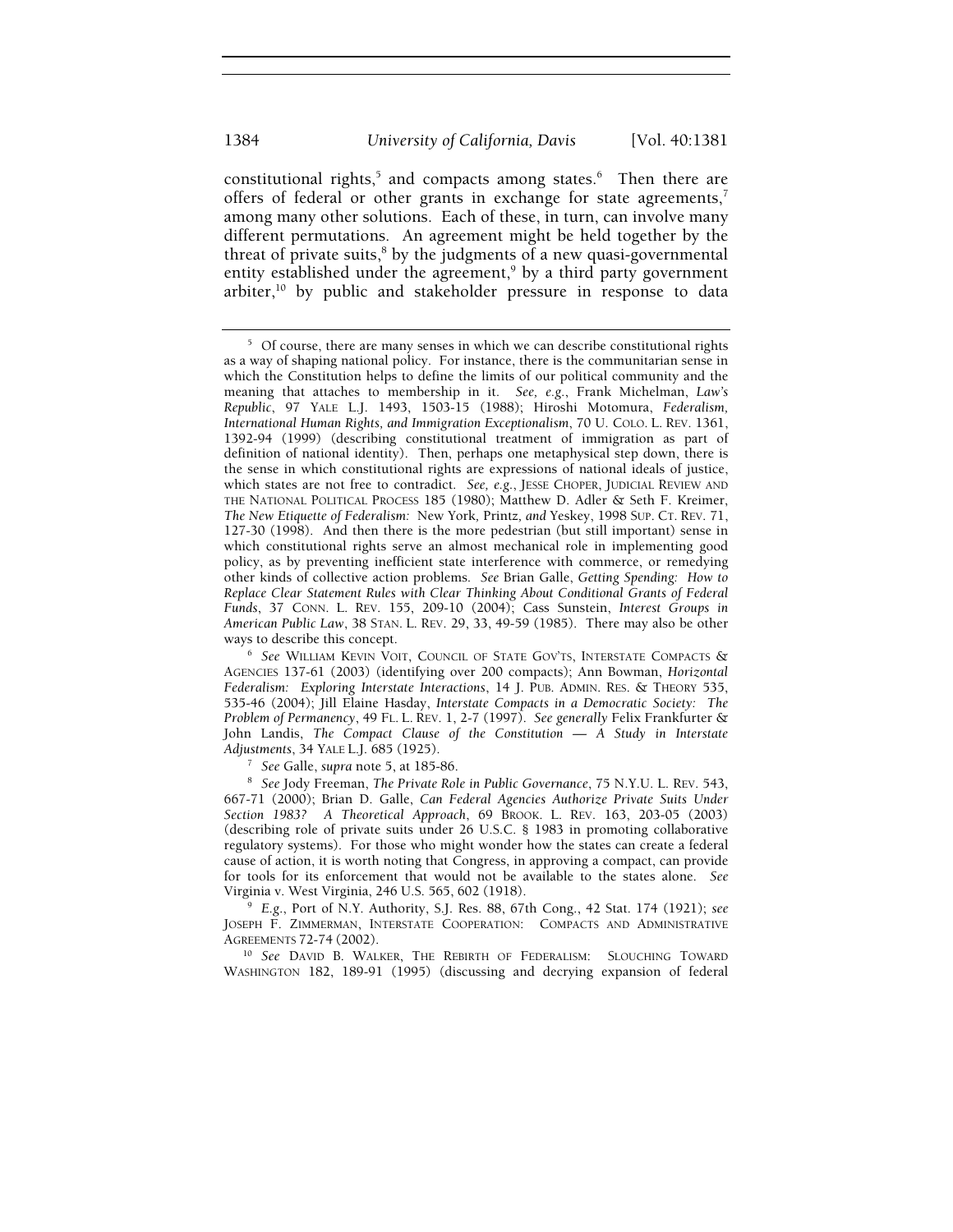disclosed about the performance of the parties to the agreement, $11$  or merely by mutual interest in its continued existence. The rules for each of these enforcement functions, too, vary widely.

Again, the pre-constitutional era showed us that the institutional design of our interstate arrangements can be crucial to their success or failure. If we choose unwisely, we may end up with a problem worse than the one we started out to solve.

This Article does not attempt a grand, high-level theory of interstate institutions. Others have undertaken that mission, often impressively.12 My focus, instead, is much closer to the ground. I want to get at how, in actual practice, we can apply the theory of institutional design to particular challenges in interstate coordination. In order to do that, I have adopted a case study approach. I take a single policy challenge and describe existing state and federal efforts to address it. Then, I unpack those existing efforts and, using what we know about how institutions work, try to rebuild them to better realize the policy goal. In the process, I uncover several significant, generalizable lessons about the pragmatics of institutional design. The policy challenge I have selected is a timely one: the threat posed to state and local budgets by sales into their jurisdictions from far away, particularly in the fast-growing area of sales over the Internet.<sup>13</sup>

agencies in controlling relationships between states through federal spending programs). 11 *See* Michael C. Dorf & Charles F. Sabel, *A Constitution of Democratic* 

*Experimentalism*, 98 COLUM. L. REV. 267, 314, 321 (1998); Brandon L. Garrett & James S. Liebman, *Experimentalist Equal Protection*, 22 YALE L. & POL'Y REV. 261, 308-13 (2004); Bradley C. Karkkainen, *Information as Environmental Regulation: TRI and Performance Benchmarking, Precursor to a New Paradigm?*, 89 GEO. L.J. 257, 363-70 (2001). 12 *E.g*., THE TOOLS OF GOVERNMENT: A GUIDE TO THE NEW GOVERNANCE (Lester M.

Salamon ed., 2001); Richard Briffault, *Who Rules at Home?: One Person/One Vote and Local Government*, 60 U. CHI. L. REV. 339, 343-45 (1993); Dorf & Sabel, *supra* note 11, at 267-68; Jody Freeman, *Collaborative Governance in the Administrative State*, 45 UCLA L. REV. 1, 4-8 (1997); Neil Gunningham & Darren Sinclair, *Regulatory Pluralism: Designing Policy Mixes for Environmental Protection*, 31 POL'Y STUD. J. 1, 49 (2003); Orly Lobel, *The Renew Deal: The Fall of Regulation and the Rise of Governance* 

<sup>&</sup>lt;sup>13</sup> For some earlier scholarly discussions of the scope of this problem, see Kendall L. Houghton & Walter Hellerstein, *State Taxation of Electronic Commerce: Perspectives on Proposals for Change and Their Constitutionality*, 2000 BYU L. REV. 9, 10-12, 51; Walter Hellerstein, *Deconstructing the Debate over State Taxation of Electronic Commerce*, 13 HARV. J.L. & TECH. 549, 559-60 (2000); Walter Hellerstein, *State and Local Taxation of Electronic Commerce: Reflections on the Emerging Issues*, 52 U. MIAMI L. REV. 691, 694-97 (1998).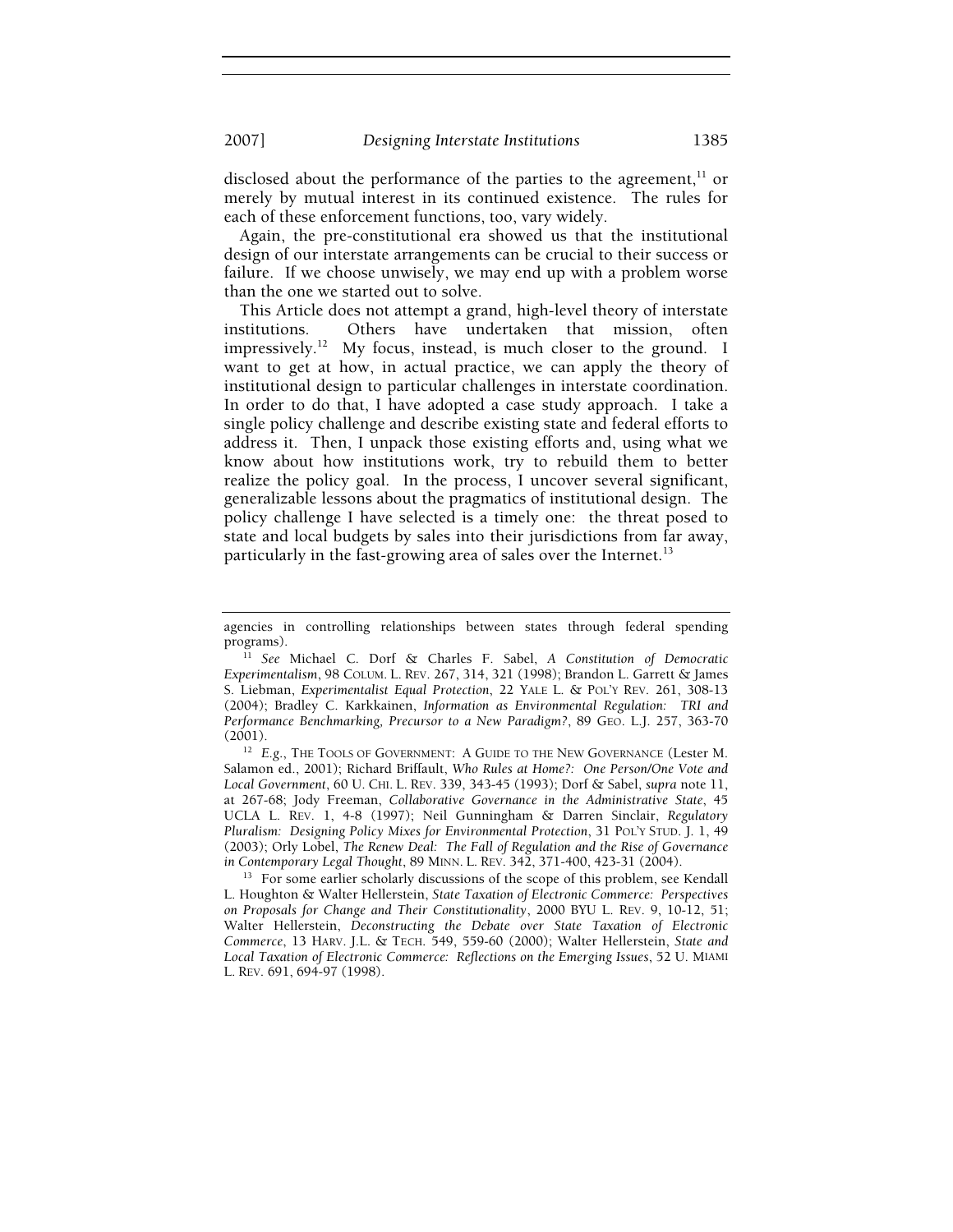The rise of electronic commerce is something like the global warming of state finance. That is, it is a problem of the states' own making that is not urgent now but may in the near future leave them deep underwater. The states, of course, did not invent the Internet. But it is largely their own fault that the exploding market for goods and services sold over the Internet may put them in dire financial straits. Fortunately, the states may have a serviceable patch already on its way, called the Streamlined Sales and Use Tax Agreement ("SSUTA" or the "Agreement").<sup>14</sup> Unfortunately, as I will try to show, in its present form the SSUTA faces many serious challenges.

Why does e-commerce affect state budgets? States depend heavily on sales and use tax<sup>15</sup> revenues — some states draw upwards of forty percent of their revenues from them.<sup>16</sup> Although e-commerce is still a relatively small portion of total nationwide retail sales, in nominal terms the figures are already very substantial<sup>17</sup> and the proportion is growing quickly.18 As the United States transitions to a knowledgebased economy, more and more of what we produce that is of value to consumers will be readily ordered or acquired from our computer chair or our set-top cable box.<sup>19</sup> Current estimates of e-commerce costs to the states over the next few years range from a few billion to tens of billions of dollars.<sup>20</sup> If states continue to depend on sales taxes

http://www.census.gov/govs/www/statetax05.html (last visited Feb. 15, 2007). 17 For example, although e-commerce made up only about 1.7% of all U.S. retail sales in 2003, it represented \$56 *billion* in sales. U.S. Dep't of Commerce, E-Stats, E-Commerce 2003 Highlights (May 11, 2005), *available at* http://www.census.gov/ eos/www/papers/2003/2003finaltext.pdf. 18 For instance, the percentage of e-commerce as a portion of all retail sales

roughly tripled between 2000 and 2005, and grew at a fairly steady rate throughout that period. U.S. Census Bureau, Quarterly Retail E-Commerce Sales 2nd Quarter 2005, at 1 (Aug. 19, 2005), *available at* http://www.census.gov/mrts/www/data/pdf/ 05Q2.pdf. 19 *See* Walter Hellerstein, *Jurisdiction to Tax Income and Consumption in the New* 

*Economy: A Theoretical and Comparative Perspective*, 38 GA. L. REV. 1, 41-42 (2003); Houghton & Hellerstein, *supra* note 13, at 12.<br><sup>20</sup> See Multistate Tax Comm'n, *Federalism at Risk*, St. TAX TODAY, Nov. 10, 2003, ¶

6; George S. Isaacson, *A Promise Unfulfilled: How the Streamlined Sales Tax Project Failed to Meet Its Own Goals for Simplification of State Sales and Use Taxes*, ST. TAX

<sup>14</sup> *See* Streamlined Sales Tax Governing Bd., Inc., Streamlined Sales and Use Tax Agreement (Dec. 14, 2006), http://www.streamlinedsalestax.org/agreement.htm [hereinafter SSUTA]. 15 A "use" tax is simply a tax imposed on the in-state use of a good or service

purchased out of state; it is designed to make state purchasers indifferent between

<sup>&</sup>lt;sup>16</sup> For a breakdown of tax revenues by state, see U.S. Census Bureau, State Government Tax Collections 2005, State Summary Table, *available*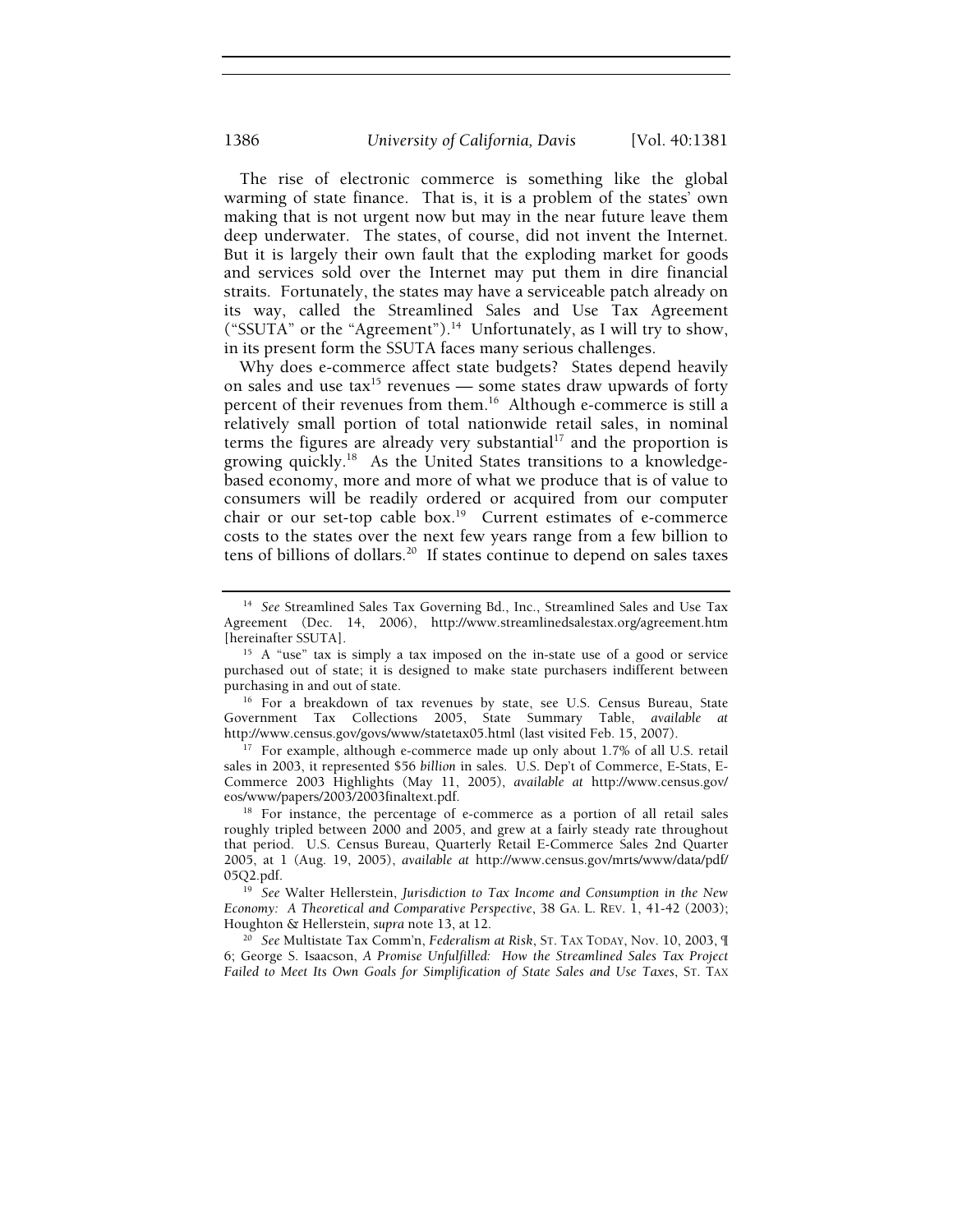to fund a substantial portion of their revenues, they will have to find ways to tax these transactions.

Unfortunately, the states have made it hard on themselves in that regard. Over the past few decades, the U.S. Supreme Court has interpreted the Dormant Commerce Clause to dramatically limit the authority of states and other local taxing jurisdictions to oblige nonlocal sellers to collect sales and use taxes.<sup>21</sup> In essence, only sellers with a "physical presence" in the jurisdiction need comply with the jurisdiction's demands.<sup>22</sup> That rule, arguably, arose in response to the states' irresponsibility in allowing a bewildering array of state and local sales tax rules to develop — more than 7,000 sets of distinct rules at last count.<sup>23</sup> The Court, in turn, seems to have felt compelled to protect the constitutional guarantee of an open market for domestic goods from the threat of diminished interstate trade that would result from rules so cumbersome in their multiplicity.

The Court's interpretation of the Dormant Commerce Clause, however, can be superseded by Congress. Thus, in the last several years the states have developed the SSUTA, a multilateral agreement among states designed to harmonize their sales tax systems in exchange for congressional authorization to impose collection obligations on out-of-state sellers.<sup>24</sup> It is a tremendous and impressive undertaking. But it has some potential flaws. Quite possibly, the same political and social forces that melted our fiscal ice caps will keep the states from genuinely reforming.

To be more specific, I argue that the design of the Agreement leaves itself open to political influence by the very stakeholders who have driven state tax disuniformity. Local businesses have powerful incentives, and ample opportunity within the relatively weak antidiscrimination protections of the Court's tax Commerce Clause jurisprudence, to shape local tax policies to favor themselves. The Agreement, as currently proposed, sets out a model code for each state to enact and interpret independently, with the threat of some sanction if they stray too far from the collective ideal.<sup>25</sup> But the sanction mechanism depends on a three-quarters vote from the members of the

TODAY, Oct. 27, 2003, ¶ 17 (summarizing competing estimates).<br><sup>21</sup> See infra text accompanying notes 34-49.<br><sup>22</sup> See Quill Corp. v. North Dakota, 504 U.S. 298, 311-15 (1992).<br><sup>23</sup> ADVISORY COMM<sup>N</sup>N ON ELEC. COMMERCE, REPOR

<sup>&</sup>lt;sup>24</sup> For the history of the SSUTA's development, see WALTER HELLERSTEIN & JOHN A. SWAIN, STREAMLINED SALES AND USE TAX 2-1 to -15 (2d ed. 2005). 25 *See infra* text accompanying notes 55-70.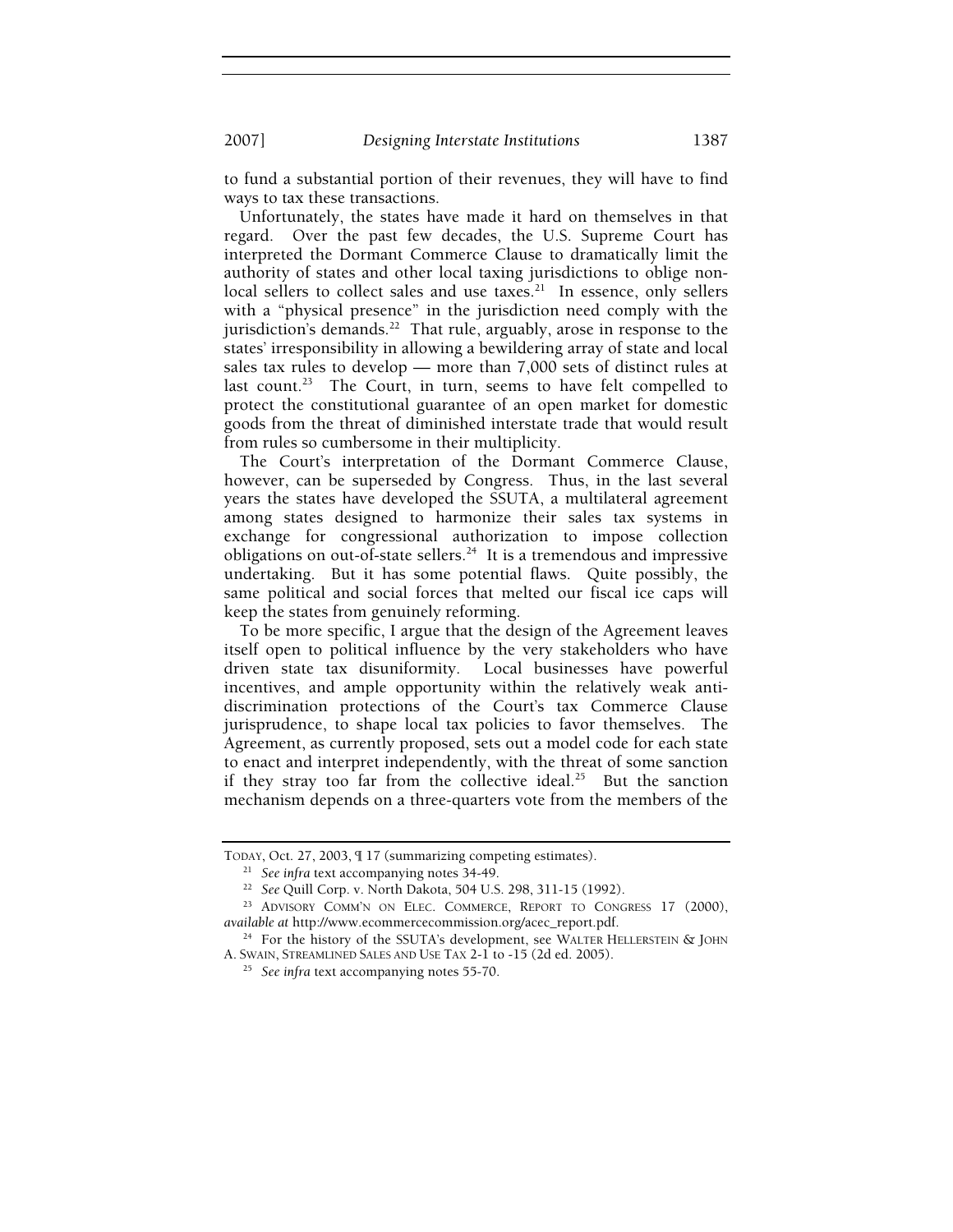Agreement,<sup>26</sup> each of whom is represented largely by political appointees from their home states, removable at the discretion of state political actors. Through logrolling and similar devices, member states are very likely to escape any punishment for deviation and, knowing this, will be free to give heed to the cohesive, aggressive demands of in-state businesses. State-by-state judicial review will be unlikely to constrain state heterodoxy, as judges will either themselves be politically dependent or, if independent, unconcerned with the threat of sanctions.

Thus, I argue that the SSUTA can only succeed if its Governing Board is reformed in a way that allows it to influence apolitical state courts, and if the stakeholders who influence political decisions internalize the costs of state disuniformity. These considerations, I show, are related. Therefore, I suggest a possible improvement on the current design, proposing that the federal deductibility of a state's corporate taxes be made contingent on a U.S. Treasury determination that the state is in compliance with the SSUTA. The deduction helps make certain that in-state businesses, who I claim are the driving forces of disuniformity, have a genuine reason to want the SSUTA to succeed. If the Board, freed from these influences, can then produce opinions that rest on principled application of the Agreement's nationalizing goals rather than parochial advantage, it has a hope of swaying state judicial opinion to its way of thinking. Federal judicial review, although problematic in itself, can supplement both ends if supported by expert federal agency judgment.

This analysis also gives us important clues about the larger puzzle of the design of interstate institutions. Attempting to reform a system upon which the states' fiscal future depends is itself, of course, an important goal. But I also try to show that a close analysis of the SSUTA, and of potential amendments to it, demonstrates the weaknesses of some traditional approaches to coordinating state and federal policy. In particular, I claim that this case study is strong evidence of the need for a "refereed federalism." This is a vision of federalism in which a system of officials, whose incentives are balanced and attuned to screen out imperfections in the political market, manage and channel the experimentation and competition between thousands of local jurisdictions. My conclusion has important implications for judicial efforts to impose national standards in such diverse fields as state business tax incentives and criminal procedure.

<sup>26</sup> SSUTA, *supra* note 14, §§ 805, 809.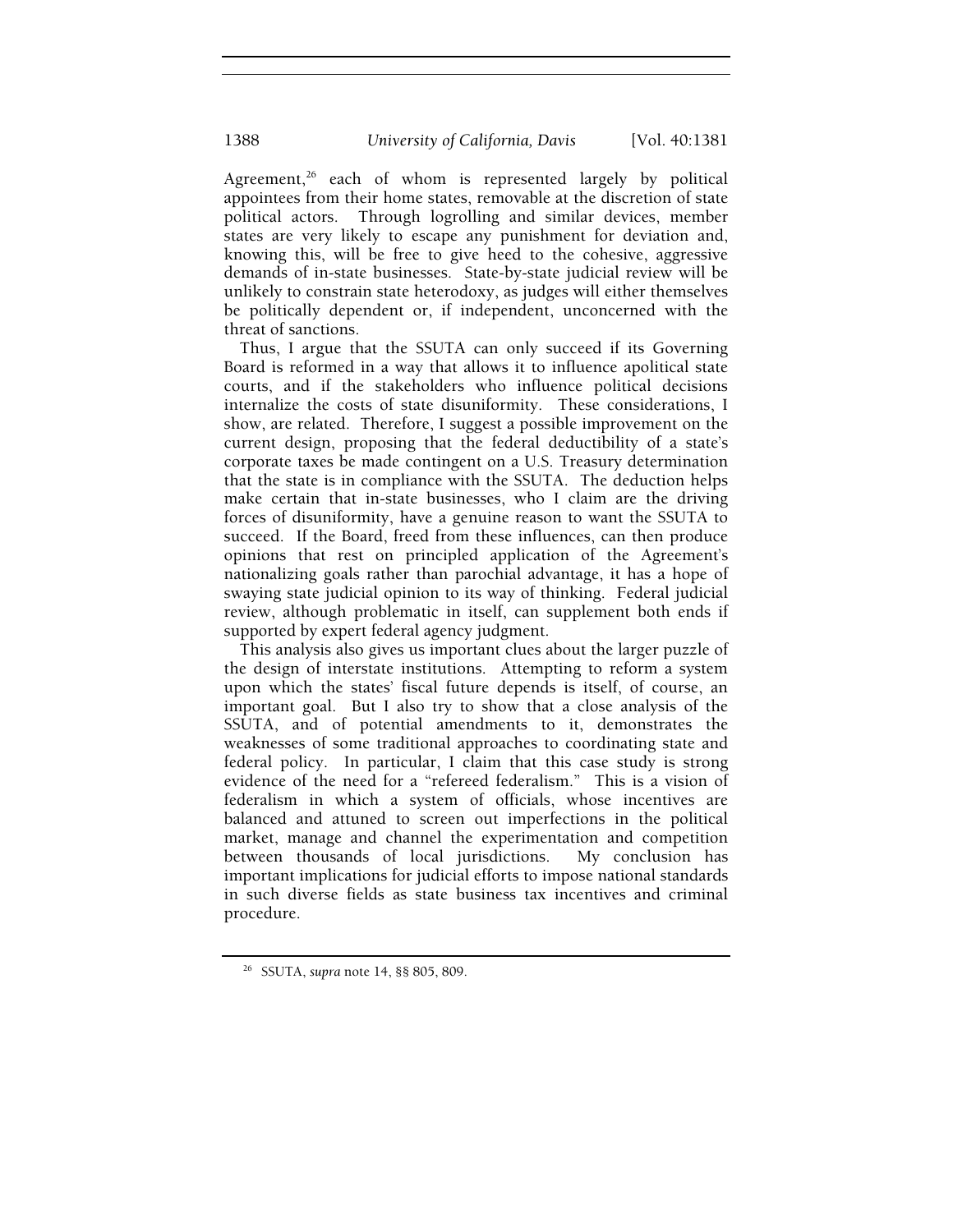Part I of this Article describes the evolution of federal limits on state power to tax sales originating in another jurisdiction, as well as the shape of the SSUTA that developed in response. Part II begins diagnosing the institutional design problem that must be overcome by providing an overview of the political economy of state sales and use taxation. Parts III and IV describe what I see as the central obstacles for the SSUTA's success: in large measure, its failure to resolve the difficulties uncovered in Part II. Part V describes my solution, and how it addresses the structural failings uncovered earlier. In the Conclusion, I examine our lessons learned for similar projects in other fields.

# I. AN OVERVIEW

In order to understand the SSUTA, it is helpful to first explore some of the factors that make the Agreement necessary. The most immediate impetus for the Streamlined Sales Tax Project<sup>27</sup> was probably the Supreme Court's decision in *Quill Corp. v. North Dakota*. 28 In *Quill*, the Court held that the Commerce Clause prohibits a state or local taxing jurisdiction from imposing an obligation to collect sales or use tax on a vendor whose only "physical presence" in the jurisdiction is the travel of its goods by common carrier to its customers.29 Although the Court's ultimate rationale is open to question, it seems clear that at least one of the opinion's major determinants was that forcing mail order sellers to cope with the different taxing rules of literally thousands of different taxing jurisdictions was inconsistent with the Commerce Clause's goal of creating a free, open market for domestic goods.<sup>30</sup> In this Part, I describe the development of the *Quill* rule, and the design of the Agreement that the states developed in response.

<sup>27</sup> That is, the Project that gave rise to development of the SSUTA. *See* John A. Swain & Walter Hellerstein, *The Political Economy of the Streamlined Sales and Use Tax Agreement*, 58 NAT'L TAX J. 605, 609-10 (2005).<br><sup>28</sup> 504 U.S. 298 (1992).<br><sup>29</sup> Id. at 311-15.

<sup>&</sup>lt;sup>30</sup> See Charles E. McClure, Jr., Sales and Use Taxes on Electronic Commerce: Legal, *Economic, Administrative, and Political Issues*, 34 URB. L. 487, 497-98 (2002); Swain & Hellerstein, *supra* note 27, at 605.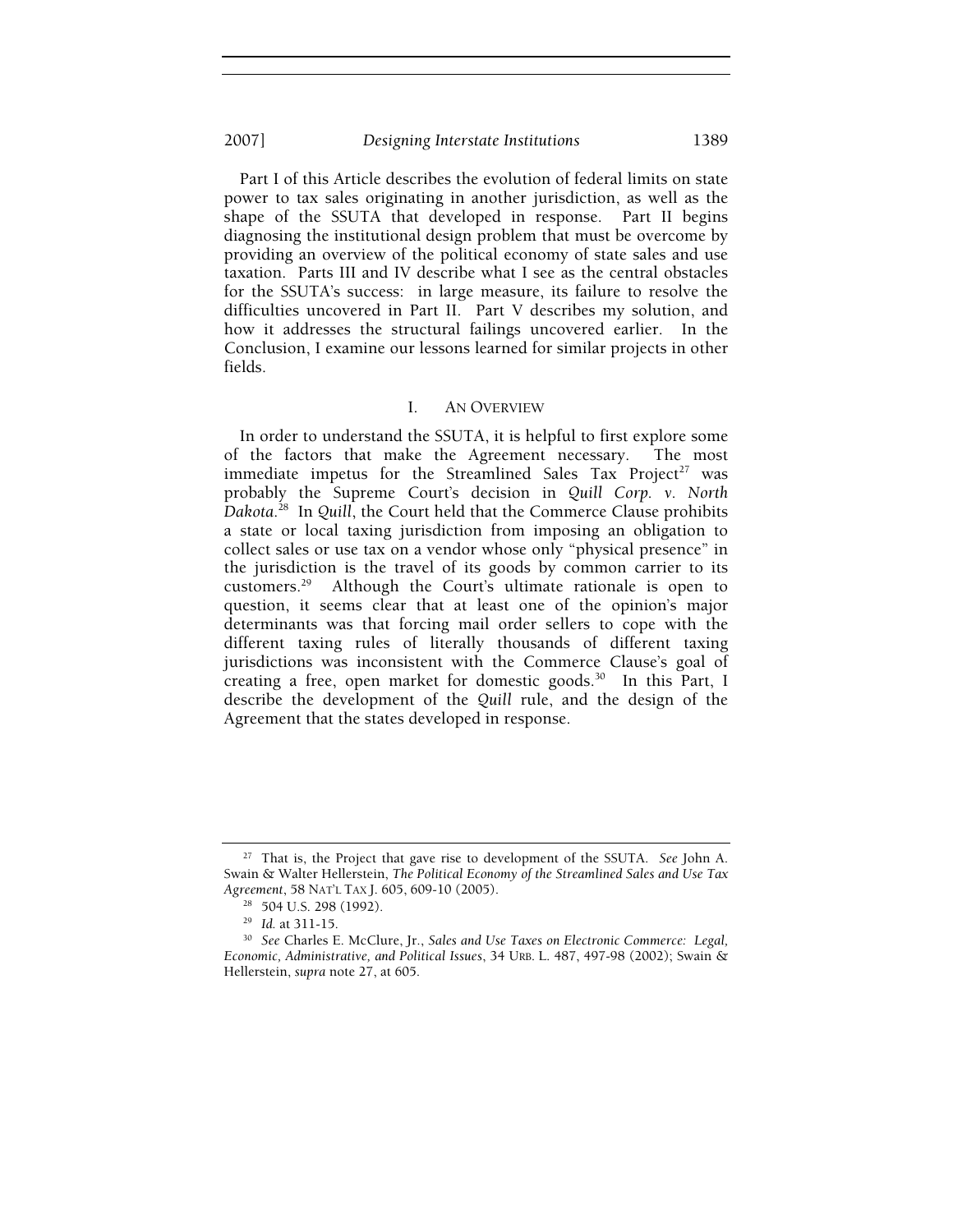# *A. "Black Letter" Law*

At the time of *Quill*, the United States included approximately 6,000 distinct sets of local tax rules.<sup>31</sup> Even where those rules were facially similar, each jurisdiction could litigate the application of its terms, such as whether a particular item or bundle of items was "tangible personal property" or used in "manufacturing."32 Each jurisdiction, in theory, could have its own forms, and the authority to audit sellers to ensure that they were properly collecting sales and use taxes. Understandably, nationwide sellers complained — and still complain — that the burden of complying with this welter of rules could be substantial.<sup>33</sup>

Ultimately, the proliferation of tax rules and burdens had additional legal consequences. Through the middle of the twentieth century, the Supreme Court imposed fairly drastic limits on a state's power to tax interstate commerce, using not only the Commerce Clause (or its negative implications) but also the Due Process Clause.<sup>34</sup> In a series of early cases, the Court held that due process limited a state's jurisdiction to impose taxes, as well as the obligation to collect taxes on its behalf, only to entities having sufficient "nexus" with the taxing state.<sup>35</sup> Generally, in order to meet this standard, the state had to show that the entity had some "definite link" or "minimum connection" with the state, which it could satisfy by demonstrating a physical presence within its borders.36 Similarly, on the Commerce Clause side, the Court often refused to allow "direct" taxes on interstate commerce, although it was never entirely clear what separated direct from indirect taxes.<sup>37</sup>

By 1977, though, both ends of the doctrine had been largely transformed, setting the stage for a potential revolution in state taxing

<sup>31</sup> *See Quill*, 504 U.S. at 313 n.6. 32 Isaacson, *supra* note 20, ¶ 13. Isaacson represents the Direct Marketing Association, a trade group of remote-selling merchants. *Id.* ¶ 1.<br><sup>33</sup> See id. ¶ 10; Charles E. McClure, Jr., *Radical Reform of the States' Sales and Use* 

*Tax: Achieving Simplicity, Economic Neutrality, and Fairness*, 13 HARV. J.L. & TECH.

<sup>&</sup>lt;sup>34</sup> E.g., Nat'l Bellas Hess, Inc. v. Dep't of Revenue, 386 U.S. 753, 756-57 (1967); Spector Motor Serv., Inc. v. O'Connor, 340 U.S. 602, 608-09 (1951); Freeman v.

<sup>&</sup>lt;sup>35</sup> Miller Bros. Co. v. Maryland, 347 U.S. 340, 344-45 (1954) (summarizing Court's prior decisions limiting state power to impose tax). 36 *Id.*; *see Nat'l Bellas Hess*, 386 U.S. at 756. 37 *Freeman*, 329 U.S. at 252. On the uncertain doctrinal meaning of "direct" and

<sup>&</sup>quot;indirect" taxes in this context, see generally Noel T. Dowling, *Interstate Commerce and State Power*, 27 VA. L. REV. 1 (1940).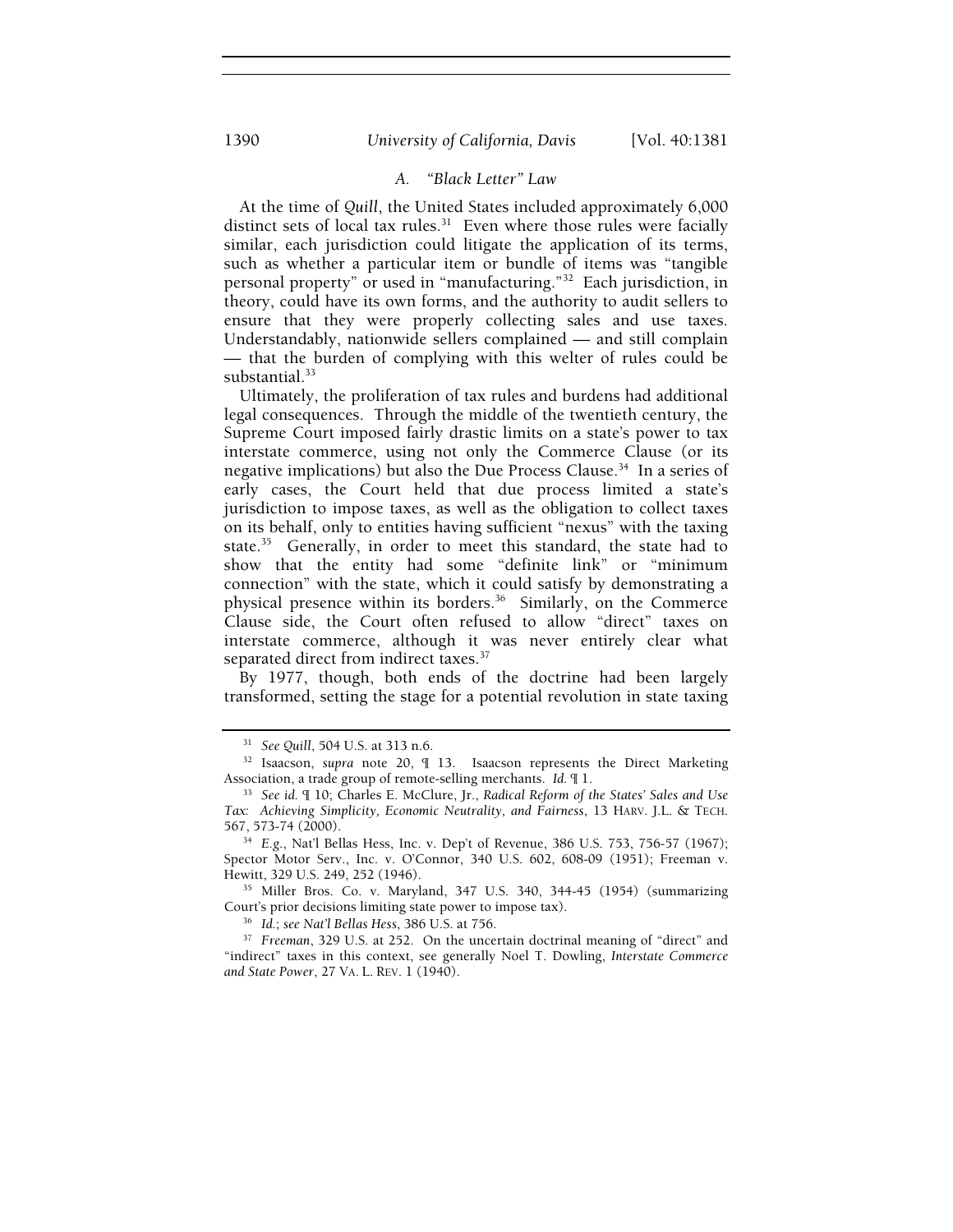power. The reach of a state court's jurisdiction had expanded, so that even in suits *in rem* it could reach any entity with minimum contacts, ties, or relations to it.<sup>38</sup> In the commerce arena, the Court had rejected formalism in favor of a practical test that appeared to guard primarily against unfair or discriminatory tax regimes.<sup>39</sup> It appeared, then, that in the future there would be few barriers to states imposing fairly apportioned and non-discriminatory taxes or tax-collection obligations, even on those who sold largely from out of state. Although the Court's restatement of the Commerce Clause test for permissible taxes included a requirement of "substantial nexus,"40 it seemed plausible that the Court meant only the minimal nexus imposed by the Due Process Clause.<sup>41</sup>

The 1992 *Quill* case dashed those expectations. The *Quill* Court, as I have mentioned, held that the substantial nexus test demands some physical presence in a state before the state can collect, or demand help in collecting, sales or use taxes from a seller.<sup>42</sup> *Quill* acknowledged that under the Due Process Clause, states were free to impose such a tax.<sup>43</sup> However, the Court held that substantial nexus also embodied Dormant Commerce Clause "concerns about the national economy."<sup>44</sup> In particular, it explained that the substantial nexus test "limit[s] the reach of state taxing authority so as to ensure that state taxation does not unduly burden interstate commerce."<sup>45</sup> In the threat of imposing compliance obligations with "6,000-plus taxing jurisdictions," the Court found a serious likelihood that vesting jurisdiction to tax in every one of those jurisdictions would burden

National Bellas Hess, 42 FLA. L. REV. 775, 779-87 (1990). 42 Quill Corp. v. North Dakota, 504 U.S. 298, 311, 315 (1992). I describe the *Quill* holding carefully because, as we will see, it is unclear to what extent it has any significance outside the context of sales and use taxes. 43 *Id.* at 307. 44 *Id.* at 312-13. 45 *Id.* at 313.

<sup>38</sup> *See* Shaffer v. Heitner, 433 U.S. 186, 212 (1977); *see* Int'l Shoe Co. v. Washington, 326 U.S. 310, 316 (1945). The *Burger King* decision eight years later

made this even clearer. Burger King Corp. v. Rudzewicz, 471 U.S. 462, 476 (1985). 39 *See* Complete Auto Transit, Inc. v. Brady, 430 U.S. 274, 279, 285 (1977) (setting out four-part functional test for gauging constitutionality of state taxes

<sup>&</sup>lt;sup>40</sup> Id. at 279.<br><sup>41</sup> See, e.g., Walter Hellerstein, *State Taxation of Interstate Business: Perspective on Two Centuries of Constitutional Adjudication*, 41 TAX LAW. 37, 52, 56-57, 66-67 (1987); Ferdinand P. Schoettle, *Commerce Clause Challenges to State Taxes*, 75 MINN. L. REV. 907, 931 (1991); Daniel T. White, *Emerging State Use Tax Collection Legislation and the Out-of-State Mail Order Vendor: One Unconstitutional Step Beyond* Scripto *and*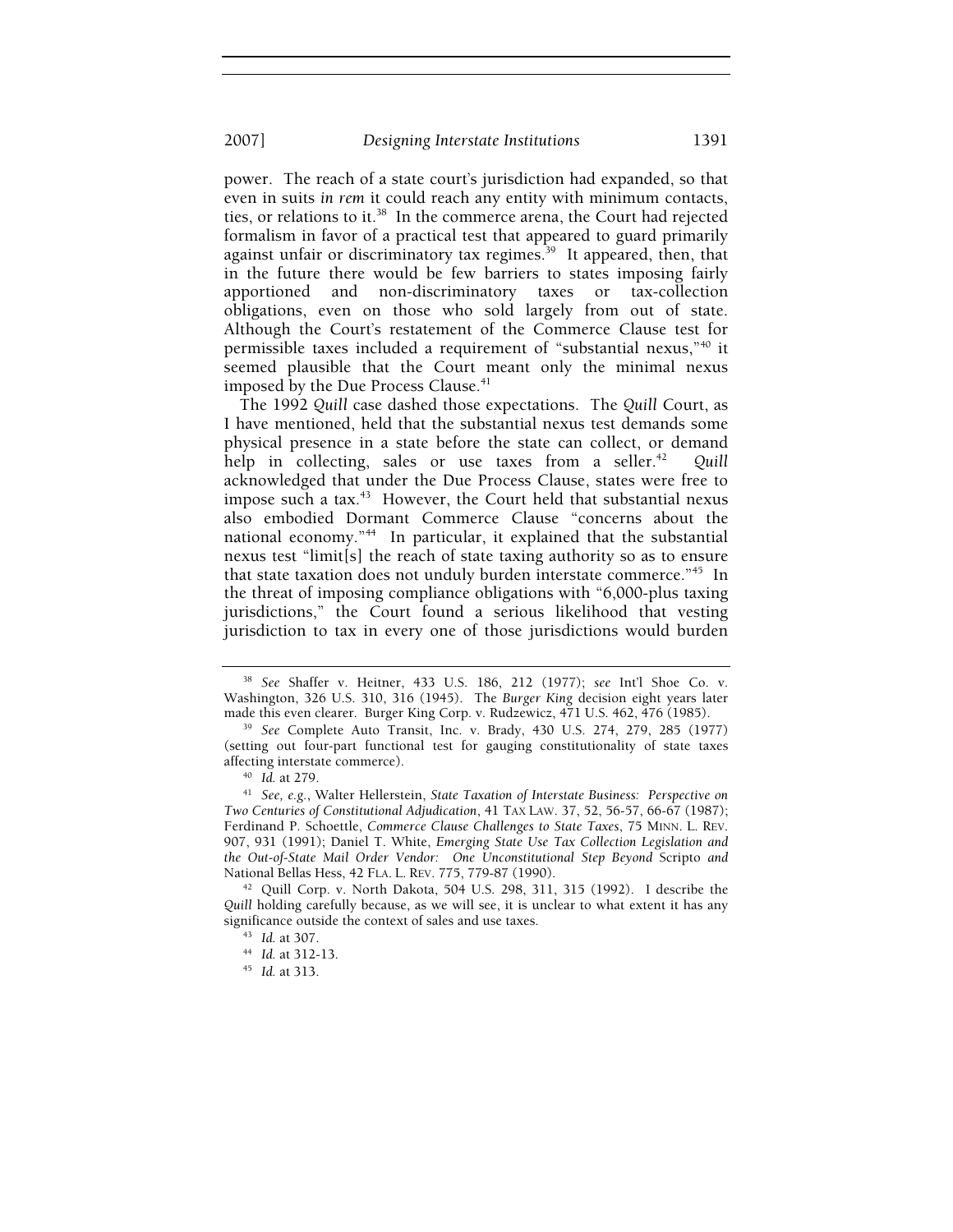the activities of interstate vendors.<sup>46</sup> Its solution was to preserve a pre-1977 "bright-line rule," setting out a sales and use tax "safe harbor for vendors 'whose only connection with customers in the taxing state is by common carrier or the United States mail."<sup>47</sup> Diversity now had its price: in many cases, states would be forced to tax in-state businesses more heavily than out-of-state sellers.<sup>48</sup> In addition, the Court's resolution left it rather uncertain what precisely substantial nexus would require under any other circumstances, including any other form of tax. $49$ 

The explicit shift, however, to a pure Commerce Clause rationale had its own important implications. As the Court repeatedly emphasized, Congress has the power to overrule its Dormant Commerce Clause determinations.<sup>50</sup> Indeed, the Court all but handed Congress an invitation, explaining that it was overruling any earlier implication that the Due Process Clause might stand in Congress's way, and concluding, "Congress is now free to decide whether, when, and to what extent the states may burden interstate mail-order concerns with a duty to collect use taxes."51

# *B. The States Respond: The SSUTA*

Although *Quill* was technically a loss for the states, the opinion offered local taxing authorities a potential path to jurisdiction over out-of-state sellers. Over the ensuing decade and beyond, the states

<sup>46</sup> *Id.* at 313 & n.6. For a summary of empirical studies showing the welfare effects of growing tax regime disparities, see Bartley Hildreth et al., *Cooperation or Competition: The Multistate Tax Commission and State Corporate Tax Uniformity*, 38 ST. TAX NOTES 827, 836-38 (2005). The authors conclude that the available evidence shows measurable but rather modest costs associated with the existing pre-SSUTA arrangements. *Id.* As Daniel Shaviro notes, however, these types of estimates for the most part fail to include additional social costs, such as tax planning, litigation, and lobbying. Daniel Shaviro, *An Economic and Political Look at Federalism in Taxation*, 90

<sup>&</sup>lt;sup>47</sup> Quill, 504 U.S. at 313-14 (quoting Nat'l Bellas Hess, Inc. v. Dep't of Rev., 386 U.S. 753 (1967)).

<sup>&</sup>lt;sup>48</sup> See Daniel N. Shaviro, State and Local Taxation: The Current Judicial Outlook, 22 CAP. U. L. REV. 279, 286 (1993); Charles E. McClure & Walter Hellerstein, *Congressional Intervention in State Taxation: A Normative Analysis of Three Proposals*,

<sup>&</sup>lt;sup>49</sup> See Houghton & Hellerstein, *supra* note 13, at 28; John A. Swain, *State Income Tax Jurisdiction: A Jurisprudential and Policy Perspectiv*e, 45 WM. & MARY L. REV. 319, 322-26 (2003). 50 *See, e.g.*, *Quill*, 504 U.S. at 318. 51 *Id.*; *see id.* at 320 (Scalia, J., concurring); *id.* at 333 (White, J., concurring).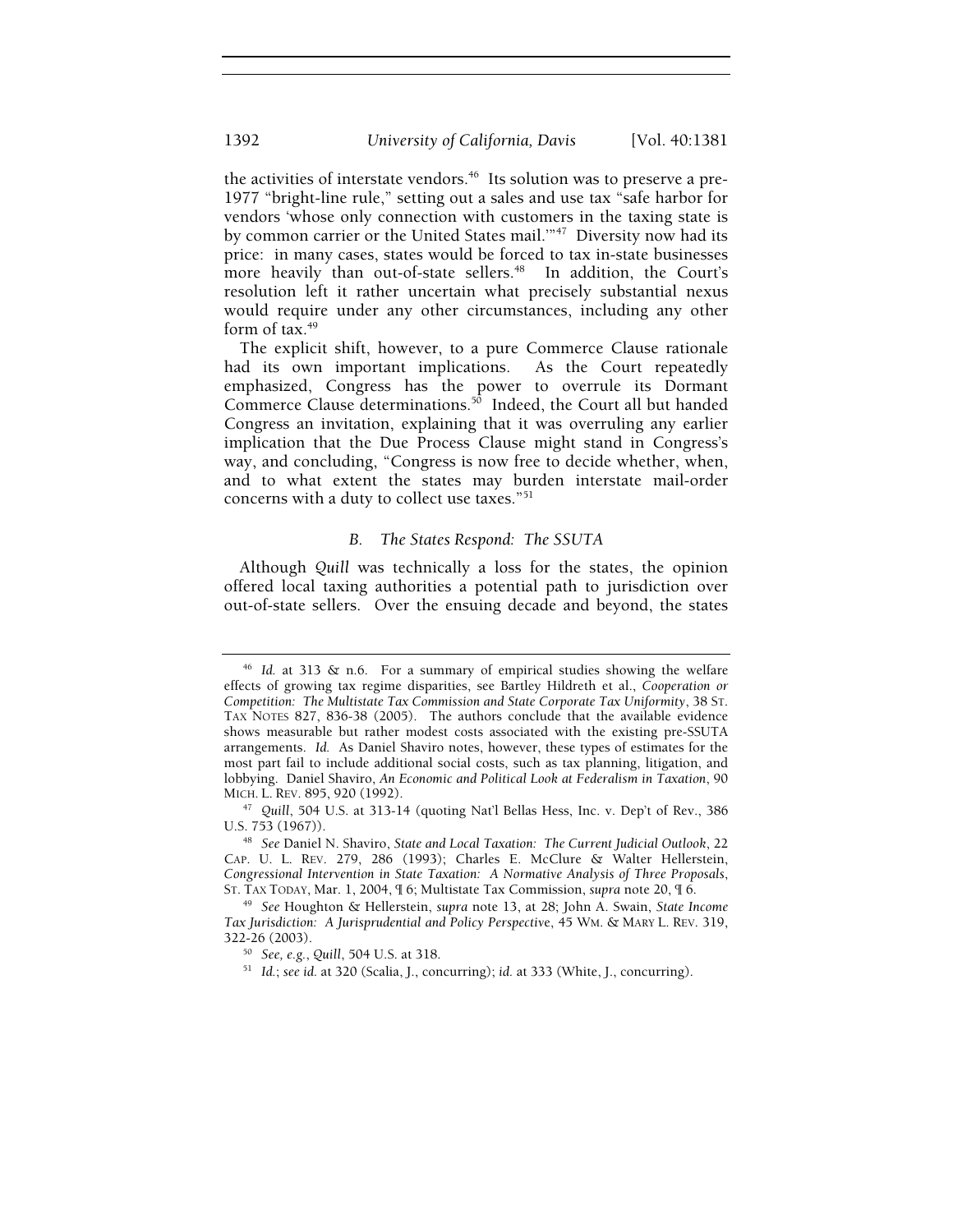developed a two-pronged strategy to realize the opportunity the Court had extended. First, the states crafted a compact, the SSUTA, in which they sought to harmonize much of what had grown disparate within their taxing systems.<sup>52</sup> And, critically, they sought congressional authorization under the Commerce Clause to require sellers to collect their sales and use taxes.<sup>53</sup>

The structure and history of the SSUTA are described thoroughly elsewhere,<sup>54</sup> so I mention only a few brief highlights here. The Agreement is a voluntary compact among the member states. $55$ Membership is contingent on approval by existing members.<sup>56</sup> Approval is formally granted through the principle governing entity of the Agreement, known as the Governing Board.<sup>57</sup> I review details of the Board's composition in considerable length throughout Parts III and IV.

Substantively, the Agreement obliges would-be member states to enact a variety of amendments to their own statutes or constitutions.<sup>58</sup> Perhaps most significantly, the Agreement sets out a "library" of putatively uniform definitions for the myriad of items that could be subject to sales tax.<sup>59</sup> States must then establish a tax "matrix" in which they check off which of the library items they will tax.<sup>60</sup> A state cannot impose a tax on any item that would also be covered by a library definition unless it defines that item in the same terms as the library's definition. $61$  States can have only a select number of tax rates, including rates imposed by sub-state entities such as cities or counties.62 Furthermore, the states must adopt uniform administrative procedures, set out in the Agreement.<sup>63</sup> The Board will contract with software developers to produce easy-to-use computer software to incorporate all of the choices and rates set out by each state and

- 
- 
- 

<sup>&</sup>lt;sup>52</sup> See Swain & Hellerstein, supra note 27, at 609-10.<br><sup>53</sup> See HELLERSTEIN & SWAIN, supra note 24, at 10-1 to -2.<br><sup>54</sup> Walter Hellerstein and John Swain, in fact, have already prepared a brief treatise describing the SSUTA. HELLERSTEIN & SWAIN, *supra* note 24.<br><sup>55</sup> Id. at 3-2 to -3.<br><sup>56</sup> SSUTA, *supra* note 14, § 801.<br><sup>57</sup> Id

<sup>&</sup>lt;sup>58</sup> HELLERSTEIN & SWAIN, supra note 24, at 3-3.<br><sup>59</sup> SSUTA, supra note 14, §§ 302, 316; id. app. C.<br><sup>60</sup> HELLERSTEIN & SWAIN, supra note 24, at 7-12.<br><sup>61</sup> SSUTA, supra note 14, § 304.<br><sup>62</sup> Id. § 308.<br><sup>63</sup> E.g., id. §§ 31 auditing authority. *Id.* § 301.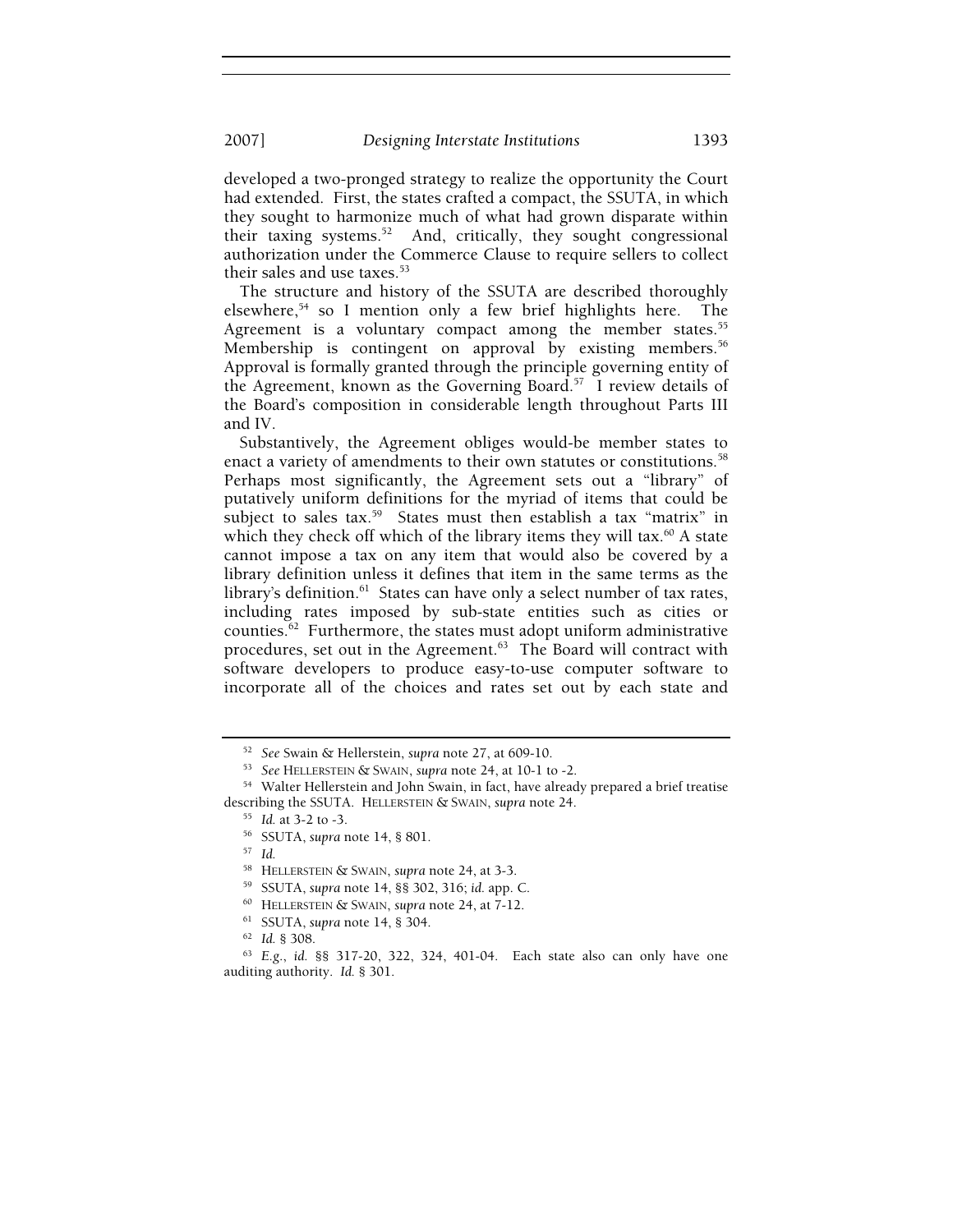locality, hopefully allowing any out-of-state merchant to comply easily with the tax rules of every jurisdiction.<sup>64</sup>

The Agreement has no formal legal status. That is, there is no SSUTA equivalent of the Supremacy Clause. As with other model codes, once states have enacted their mirror provisions into law those provisions simply become part of each jurisdiction's statutory or constitutional scheme.65 In order to obtain membership, however, a new member state must show "substantial compliance" with the existing Agreement.<sup>66</sup> The Governing Board has power to sanction, by a three-quarters vote, any existing member who goes out of substantial compliance.67 I discuss this mechanism in more detail below.

Finally, the Agreement anticipates that it will be complemented later by federal legislation. Several such bills have been proposed during recent congressional terms, although none has yet passed.<sup>68</sup> Federal legislation would largely overrule *Quill*, granting SSUTA member states jurisdiction to impose tax collection obligations on sellers regardless of their "nexus" with the taxing state.<sup>69</sup> Various iterations of the legislation have also added some wrinkles to the Agreement's structure, such as a provision for federal judicial review of Board decisions.70

# II. THE POLITICAL ECONOMY OF TAX CHAOS

In order to appraise whether the SSUTA is likely to succeed or fail in its goal of nationwide uniformity we first have to understand the forces that produced the current disuniformity. In one sense, the diversity of state and local sales tax rules is by design. The Constitution largely preserved state autonomy to tax, albeit often subject to congressional oversight.<sup>71</sup> There are good, familiar policy reasons for that decision. States will distribute needs and resources

<sup>&</sup>lt;sup>64</sup> HELLERSTEIN & SWAIN, supra note 24, at 7-25 to -30.<br>
<sup>65</sup> See id. at 3-2 to -3; Isaacson, supra note 20,  $\P$  10.<br>
<sup>66</sup> SSUTA, supra note 14, § 801.<br>
<sup>67</sup> Id. §§ 805, 809.<br>
<sup>68</sup> Streamlined Sales Tax Simplification Ac Streamlined Sales and Use Tax Act, S. 1736, 108th Cong. (2003); Streamlined Sales and Use Tax Act, H.R. 3184, 108th Cong. (2003); Internet Tax Moratorium and Equity Act, S. 512, 107th Cong. (2001).<br><sup>69</sup> See McClure & Hellerstein, *supra* note 48, ¶¶ 13-14.<br><sup>70</sup> E.g., Streamlined Sales Tax Simplification Act, S. 2153, 109th Cong. § 5(b),

<sup>(2005);</sup> Streamlined Sales and Use Tax Act, S. 1736, 108th Cong. § 5(b) (2003). 71 *See* McClure & Hellerstein, *supra* note 48, ¶ 3 (summarizing proposed

legislation).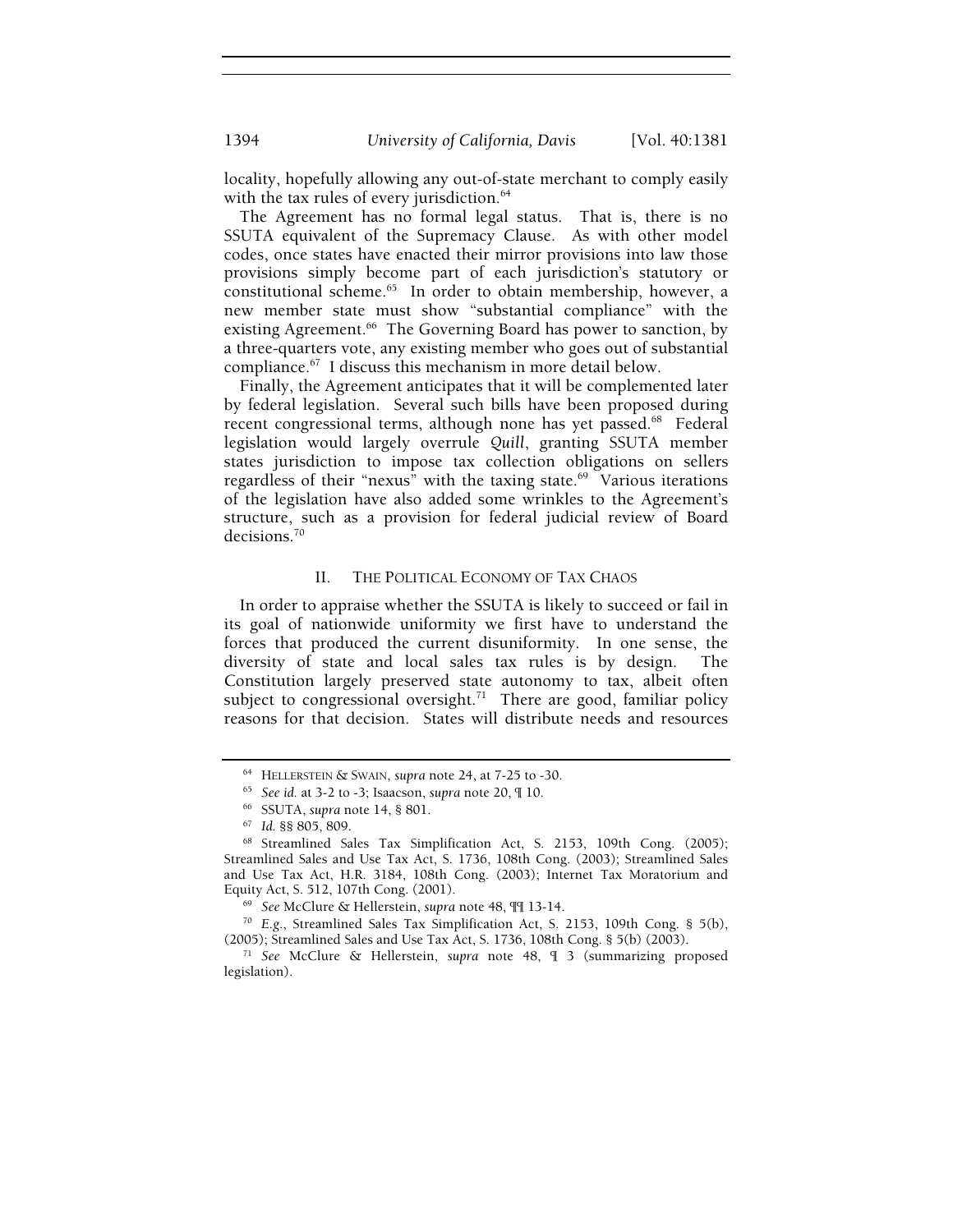differently, such that the most efficient tax base may vary by region.<sup>72</sup> Tax and spending decisions often reflect an underlying notion of distributive justice.<sup>73</sup> In a federal system where citizens are fairly mobile and local government is reasonably democratic, we can likely best enable everyone to live under their own ideals of justice if we allow sub-national units to make tax policy based on their notions of justice.<sup>74</sup> In that way, citizens can shop for and live within the model that best fits their preferences.

Even if we think norms of justice are or ought to be relatively uniform nationwide, tax federalism has experimental benefits. It is worth describing these in some detail, because their significance is largely overlooked in *Quill*. In the "Tiebout" model of interstate competition, parallel state efforts to reach similar policy goals put competitive pressure on states to retain citizens and attract capital.<sup>75</sup>

444-47 (2002); Michael W. McConnell, *Federalism: Evaluating the Founders' Design*,

<sup>75</sup> See ADVISORY COMM'N ON INTERGOVERNMENTAL RELATIONS, INTERJURISDICTIONAL TAX AND POLICY COMPETITION: GOOD OR BAD FOR THE FEDERAL SYSTEM? 60-63 (1991); WILLIAM A. FISCHEL, THE HOMEVOTER HYPOTHESIS: HOW HOME VALUES INFLUENCE LOCAL GOVERNMENT TAXATION, SCHOOL FINANCE, AND LAND USE POLICIES, at ix (2001); Abraham Bell & Gideon Parchomovsky, *Of Property and Federalism*, 115 YALE L.J. 72, 103 (2005); Robert P. Inman & Daniel L. Rubinfeld, *The Political Economy of Federalism*, *in* PERSPECTIVES ON PUBLIC CHOICE 73, 83-85 (Dennis C. Mueller ed., 1997). The "Tiebout" theory originates with Charles M. Tiebout, *A Pure Theory of Local Expenditures*, 64 J. POL. ECON. 416 (1956), and there is a voluminous literature criticizing, defending, and applying it. Among other criticisms, later commentators complain that the model assumes, probably counter-factually, that there are enough different "bundles" of government services that an individual's choice to live or invest in any one jurisdiction reveals his or her preference about only a single policy choice in the bundle. *E.g*., Susan Rose-Ackerman, *Tiebout Models and the Competitive Ideal: An Essay on the Political Economy of Local Government*, *in* 1 PERSPECTIVES ON LOCAL PUBLIC FINANCE AND PUBLIC POLICY 23, 28 (1983). Another critique objects that individuals, and some capital, are not mobile enough to produce competitive pressures, an argument I discuss briefly in the main text. *See* Shaviro, *supra* note 46, at 907, 964. There also are a number of potential vices associated with competition, which it is not my intention to dwell on extensively here. But, among other claims, competition in a system in which some governments have unequal resources may distort the market for good government. *See* Richard Briffault, *Our Localism:* 

 $72$  For example, if our goal is to maximize total utility across a community, we can produce more utility by more heavily taxing those whose utility curve is more inelastic relative to income, and transferring the resources to those whose curves are more elastic. *See* RICHARD A. MUSGRAVE & PEGGY B. MUSGRAVE, PUBLIC FINANCE IN THEORY AND PRACTICE 277-95 (5th ed. 1989). It is possible that utility curves are more

<sup>&</sup>lt;sup>73</sup> See, e.g., Michael J. Graetz & Alvin C. Warren, Jr., *Income Tax Discrimination and the Political and Economic Integration of Europe*, 115 YALE L.J. 1186, 1231 (2006). 74 *See* Calvin Massey, *Federalism and the Rehnquist Court*, 53 HASTINGS L.J. 431,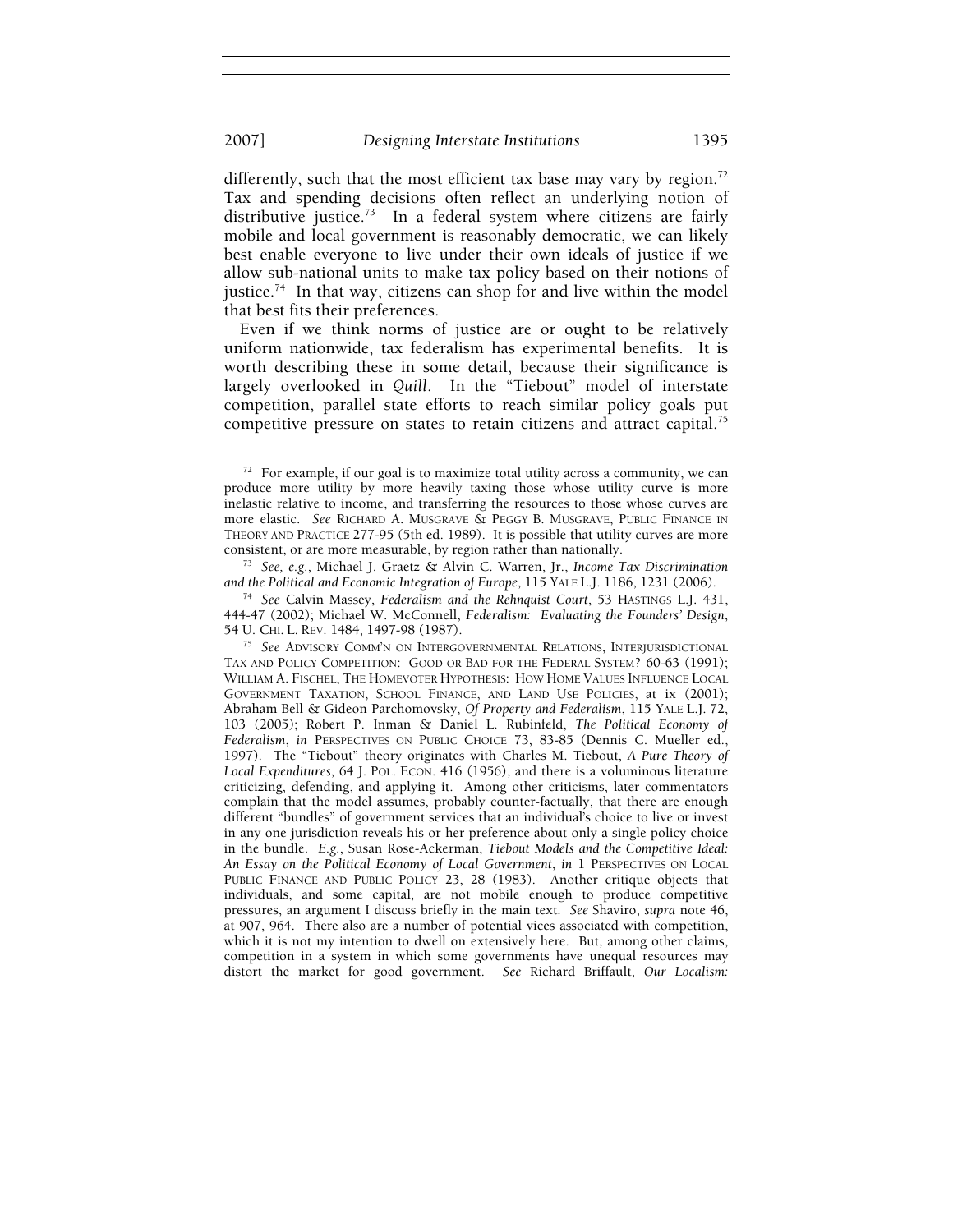Entrepreneurial politicians can win rewards by eliminating inefficiencies or borrowing best practices from elsewhere.<sup>76</sup> By attracting capital and retaining productive taxpayers, politicians are able to deliver more services, thereby making voters happy and ensuring re-election or election to higher office.<sup>77</sup> Even in a system in which taxpayer mobility is fairly limited, there can still be competitive pressures. For example, high-earning taxpayers could merely *threaten* to exit in order extract rents. Doing so would leave local politicians in the position of having either to deliver rents and reduce the quality of services delivered to everyone else, or refuse to give in and face the chance of sending a strong negative signal — exit by the most successful taxpayers — to their constituents.<sup>78</sup> To avoid that position,

the politician must make certain that her jurisdiction is so obviously better than the alternatives that threats to leave are not credible. In theory, then, state diversity can lead to efficiency gains for the whole system.<sup>79</sup>

Diversity may also be costly or undesirable, however. For instance, familiarity is a virtue. That is, it may be more costly for an outsider to analyze a new set of rules, or to learn to comply with them, than any

*Part II — Localism and Legal Theory*, 90 COLUM. L. REV. 346, 349-52, 415 (1990). 76 *See* William W. Bratton & Joseph A. McCahery, *The New Economics of Jurisdictional Competition: Devolutionary Federalism in a Second-Best World*, 86 GEO. L.J. 201, 208-09 (1997). 77 *See* PAUL E. PETERSON, THE PRICE OF FEDERALISM 17-18, 25 (1995). 78 *See* Bratton & McCahery, *supra* note 76, at 264-65; *cf*. Timothy Besley & Anne

Case, *Incumbent Behavior: Vote-Seeking, Tax-Setting, and Yardstick Competition*, 85 AM. ECON. REV. 25, 30-31 (1995) (describing "yardstick competition" between public officials in which voters evaluate officials by reference to performance of officials in neighboring jurisdictions).<br><sup>79</sup> There is a spirited debate among economists concerning whether federalism in

fact results in more efficient delivery of government services, particularly those that redistribute resources. Economists who believe that local services are inefficient argue that the benefits of competition and experimentation are outweighed by deadweight losses that result from the costs taxpayers incur in researching competing jurisdictions and relocating. For summaries by some of the primary combatants, see Wallace E. Oates, *Fiscal Competition and European Union: Contrasting Perspectives*, 31 REGIONAL SCI. & URB. ECON. 133-45 (2001); George R. Zodrow, *Tax Competition and Tax Coordination in the European Union*, 10 INT'L TAX & PUB. FIN. 651-71 (2003); John Douglas Wilson & David E. Wildasin, *Tax Competition: Bane or Boon?* (2001), *available at* http://davidwildasin.us/pub/Wilson-Wildasin.pdf. I take no particular position in that debate here. However, I do argue later that the possibility that interjurisdictional competition could be beneficial, and the complexity that evidently surrounds any true measure of that benefit, are reasons why we need to design a policymaking structure that is capable of analyzing the question thoroughly and openly.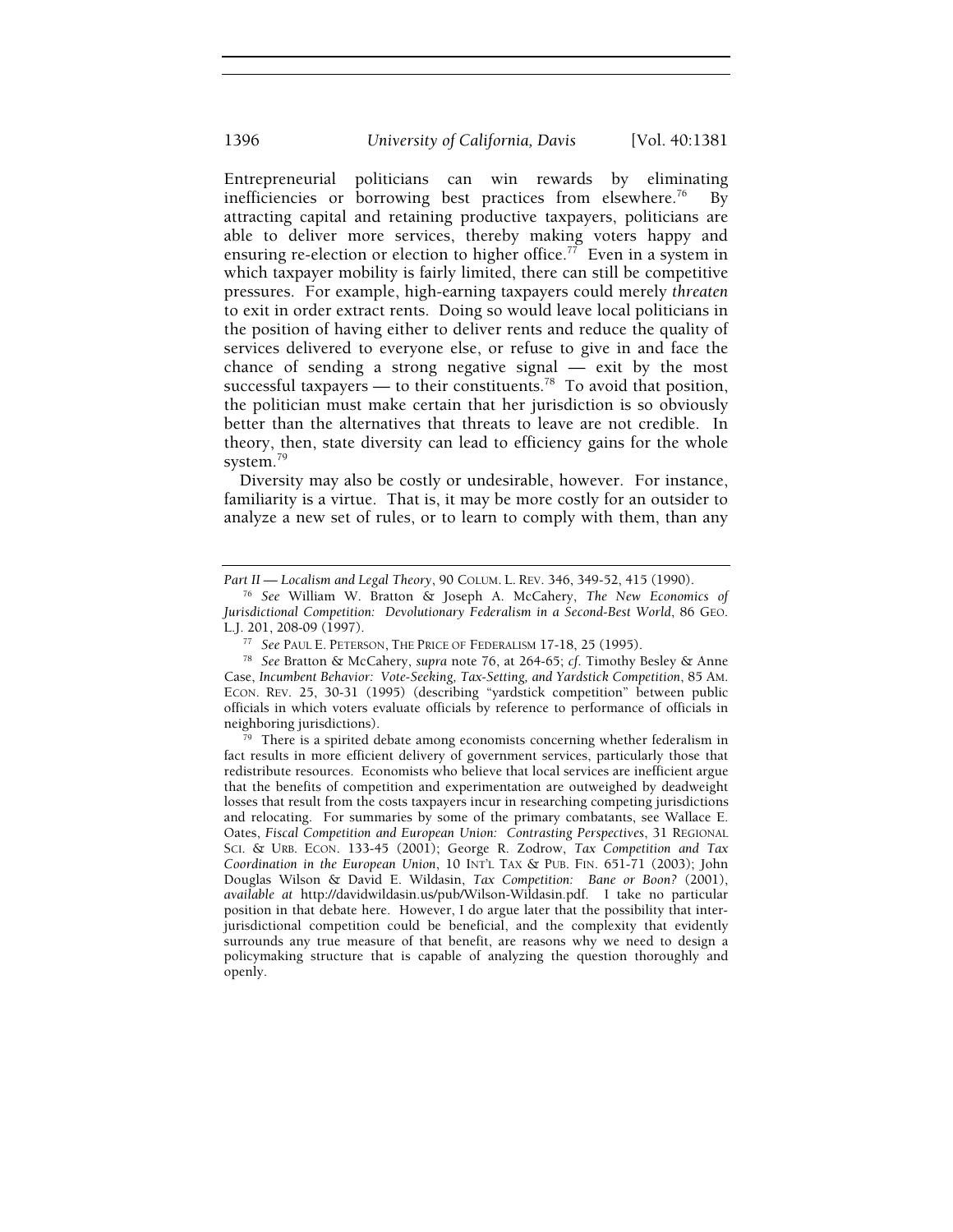savings from an "improved" rule could generate. As Professor Daniel Shaviro explains, each new set of tax rules and enforcement procedures creates additional costs for multi-jurisdictional sellers across the nation, some of them simply deadweight losses, so that diversity may lower nationwide wealth and increase costs for consumers.80 In addition, we expect diversity and experimentation to converge on more uniform best practices as states copy the superior efforts of their competitors.<sup>81</sup> For example, although states compete to develop the most attractive sets of tort and contract law, over time there will be pressure on states to adopt the model that is most effective in attracting capital and taxpayers. $82$  Therefore, it may be puzzling why state and local taxation is so disuniform.

Shaviro, though, offers a compelling account of the political economy of disuniformity. The key to his analysis is his observation that voters and purely in-state businesses do not fully internalize the benefits of a uniform set of national rules because the gains of that benefit are distributed nationally.<sup>83</sup> That is, the benefit of a marginal increase in uniformity to the in-state actor is not congruent with the benefit that same increase in uniformity produces for the nation as a whole.<sup>84</sup> Therefore, when weighing the gains of uniformity against disparate policies that benefit only them, local voters will not act in a way that maximizes overall social welfare.

Moreover, as Shaviro also explains, even if each individual voter fully realized the gains of national uniformity, his or her political representatives might not.<sup>85</sup> Public choice theory predicts that government officials respond not only to the number of voters who prefer an outcome but also to the intensity of their expressed

<sup>80</sup> Shaviro, *supra* note 46, at 919-21, 925-26. 81 *See* WALLACE E. OATES, FISCAL FEDERALISM 12 (William J. Baismol ed., 1972); Wallace E. Oates, *Decentralization of the Public Sector: An Overview*, *in* DECENTRALIZATION, LOCAL GOVERNMENTS AND MARKETS 43, 52-53 (Robert Bennett ed., 1990). 82 *See* David A. Rice, *Product Quality Laws and the Economics of Federalism*, 65 B.U.

L. REV. 1, 55-58 (1985). Admittedly, the "best" practices may turn out to be, from some perspectives, the worst. "Races," as I suspect the reader knows, can be both to the top and to the bottom. *See* Coll. Sav. Bank v. Fla. Prepaid Postsecondary Educ. Expense Bd., 527 U.S. 666, 703 (1999) (Breyer, J., dissenting); Richard P. Revesz, *Rehabilitating Interstate Competition*, 67 N.Y.U. L. Rev. 1210, 1216-17 (1992). 83 Shaviro, *supra* note 46, at 957-58; *see* McClure & Hellerstein, *supra* note 48, ¶

<sup>25 (</sup>arguing that essential problem SSUTA is designed to confront is that states do not bear vendors' cost of complying with differing tax regimes). 84 *See* A.C. PIGOU, THE ECONOMICS OF WELFARE 172-83 (1920). 85 Shaviro, *supra* note 46, at 931-32, 955-59.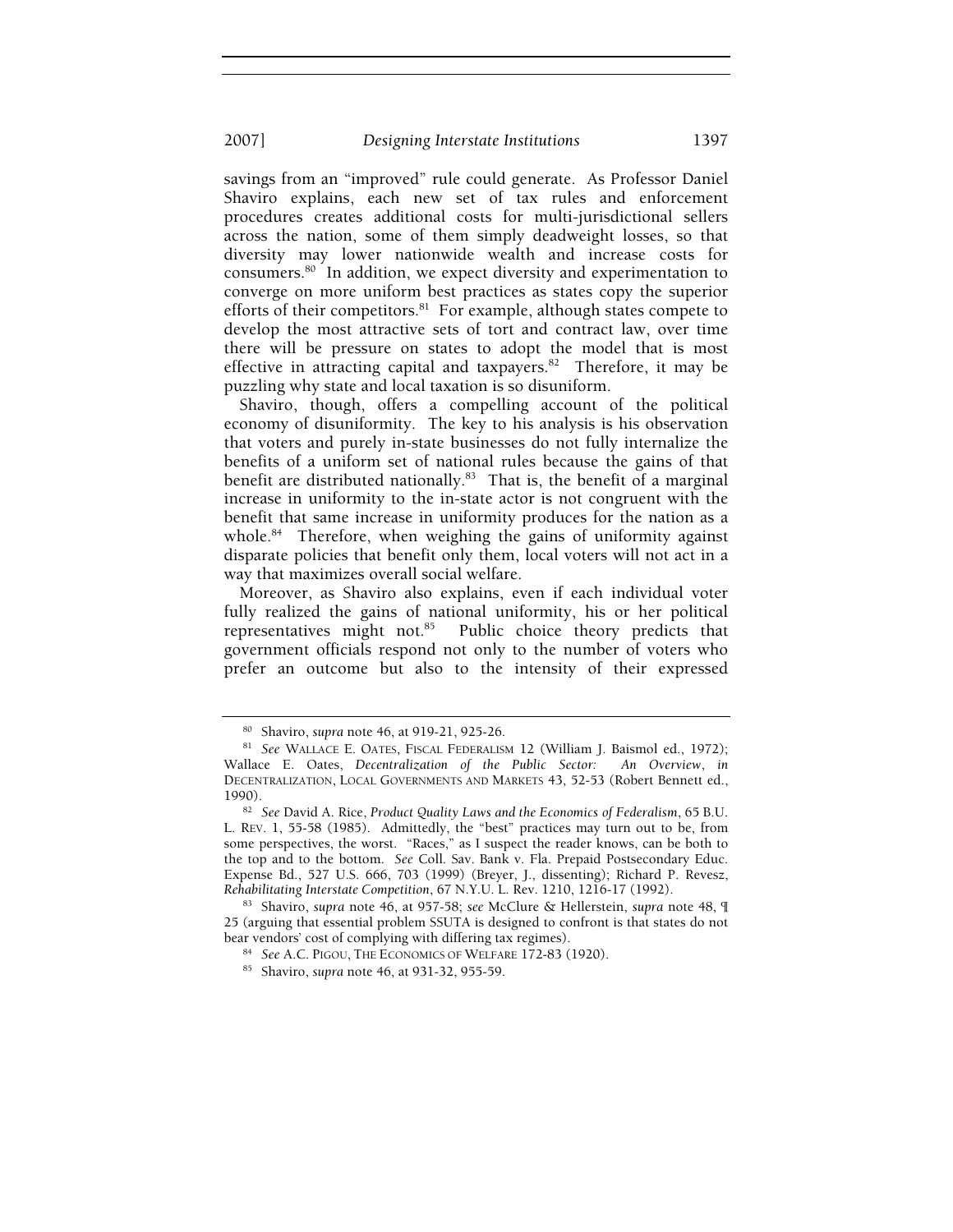preference.<sup>86</sup> Where the gains or harms of a problem are spread widely and thinly, each affected individual is unlikely to recognize the problem. They will be inclined to assume that someone else will be motivated to solve it, and, even if aware of and motivated by the issue, may find it difficult to find others who feel similarly with whom to form a coalition.<sup>87</sup> Because the costs of disuniform or unpredictable laws are spread widely and thinly, neither uniformity nor reasoned consistency are apt to generate intense voter interest. $88$  Thus, the beneficiaries of uniformity often lose out to those who can realize greater gains from disparate set of rules.

Although Shaviro does not fully develop how this analysis plays out in the specific context of sales and use taxes, it is not difficult to construct scenarios in which differing local rules could disproportionately benefit a local constituency.<sup>89</sup> One involves preserving a "home-field advantage." Consider Jurisdiction *A*. Existing merchants in *A* would certainly benefit from the opportunity to sell in neighboring jurisdictions *B* and *C* without having to study and adapt to new rules. But the merchants in *A* want *B* and *C* to abide by *A*'s rules, not the other way around.<sup>90</sup> They are already experts in *A*'s rules, while new competitors will have to adapt. The *A* merchants may already have designed their existing business processes to maximize profits under *A*'s rules, and these rules may represent the long-term efforts of *A* merchants to extract favorable rules from *A* politicians.91 Further, *A*'s rules might be explicitly protectionist in that they may be designed to favor the *A* merchants' manner of doing business over others. For many *A* businesses, losing all of these benefits is likely to be much more costly to *A* merchants than gaining access to other markets. At the same time, *A*'s politicians may be

<sup>86</sup> *See* George J. Stigler, *The Theory of Economic Regulation*, 2 BELL J. ECON. & MGMT. SCI. 3 (1971), *reprinted in* ADMINISTRATIVE LAW ANTHOLOGY 399, 402 (Thomas

O. Sargentich ed., 1994). 87 *See* OLSON, *supra* note 3, at 11-16, 21-22, 31, 35, 46-48. 88 Shaviro, *supra* note 46, at 931-32. 89 Shaviro does mention in passing the possibility of "inducing state tax competition to provide investment incentives," which could presumably include exemptions from sales tax. *Id.* at 958.<br><sup>90</sup> *Cf.* ROBERT D. COOTER, THE STRATEGIC CONSTITUTION 110-11 (2000) (noting that

transition costs may prevent multiple actors from converging on single optimal outcome). 91 *Cf*. Jonathan R. Macey, *Federal Deference to Local Regulators and the Economic* 

*Theory of Regulation: Toward a Public-Choice Explanation of Federalism*, 76 VA. L. REV. 265, 278-79 (1990) (explaining how interest groups develop stakes in legal status quo favoring jurisdiction where they are experts).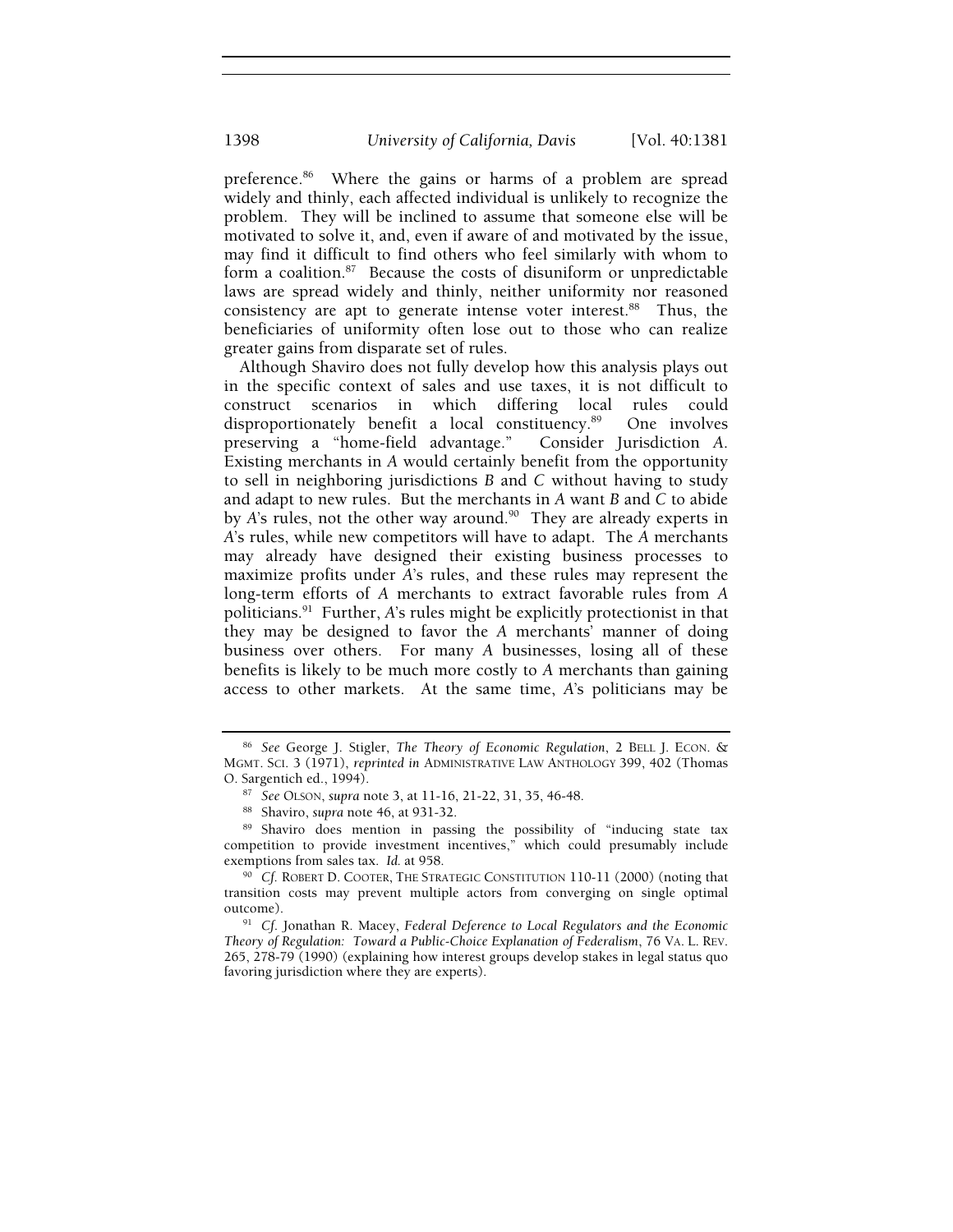perfectly happy that disuniformities make it harder to move from jurisdiction to jurisdiction because that helps to lock in *A* businesses, insulating the politicians from the danger that valuable business will flee elsewhere or demand more rents.

Similarly, state tax bases might change frequently in order to maximize tax-exporting opportunities. All else being equal, we would expect state actors to try to shift the burden of paying for their government services onto others.<sup>92</sup> It is not surprising that Delaware is funded heavily by corporate registration fees and tolls at the Delaware Memorial Bridge, or that Florida employs hotel and sales taxes instead of an income tax. $93$  Assuming the tactics mentioned above are not perfectly successful in preventing business and labor from migrating and developing, $94$  state legislatures might rationally shift bases in order to maximize the extent to which the state can impose a heavier burden on out-of-state actors.<sup>95</sup> Alternately, as

22, 2007). <sup>94</sup> If businesses can easily relocate, tax exporting is unlikely to work because the out-of-state business will simply move to avoid efforts to impose tax on it.

<sup>95</sup> See Shaviro, *supra* note 48, at 282, 288-89. The Supreme Court's Commerce Clause tax cases, in theory, are supposed to limit state opportunities to discriminate against outsiders. As a practical matter, though, there are many tax rules that are not facially discriminatory, and can pass Commerce Clause scrutiny, but can easily be manipulated to favor the home team. *Id.* The classic example in state taxation is "formulary apportionment," the method by which states determine what portion of a multi-state corporation's revenue should be taxed in each jurisdiction. States are permitted to allocate based purely on the proportion of a corporation's sales in the state, which obviously greatly favors in-state exporters over primarily out-of-state importers. *See* Multistate Tax Comm'n, *supra* note 20, ¶ 11. In the sales and use tax context, states can simply define their exemptions to leave strong home-town industries lightly taxed. *See* Hildreth et al., *supra* note 46, at 839. Other popular

<sup>92</sup> *See* Ernest Brown, *The Open Economy: Justice Frankfurter and the Position of the Judiciary*, 67 YALE L.J. 219, 228-33 (1957); Jesse H. Choper & Tung Yin, *State Taxation and the Dormant Commerce Clause: The Object-Measure Approach*, 1998 SUP. CT. REV. 193, 227; Donald H. Regan, *The Supreme Court and State Protectionism: Making Sense of the Dormant Commerce Clause*, 84 MICH. L. REV. 1091, 1191 (1986);

Shaviro, *supra* note 46, at 910.<br><sup>93</sup> See Jacques LeBoeuf, *The Economics of Federalism and the Proper Scope of the Federal Commerce Power*, 31 SAN DIEGO L. REV. 555, 572-73 (1994); Fed'n of Tax Adm'rs, 2005 State Tax Collection by Source, http://www.taxadmin.org/fta/rate/ 05taxdis.html (last visited Mar. 22, 2007). For more detailed Delaware fiscal data, see State of Delaware, Government Information Center: Ch. 7: State Finance, http://gic.delaware.gov/lwv/body/dgbody-09.shtml (last visited Jan. 31, 2007); Del. Dep't of Transp., Public Relations: Delaware Transportation Facts 60-61 (2004), *available at* http://www.deldot.gov/static/pubs\_forms/trans\_facts/factbook\_2004.pdf. For Florida information, see State of Florida, Florida Tax Guide, http://www.stateofflorida.com/Portal/DesktopDefault.aspx?tabid=29 (last visited Mar.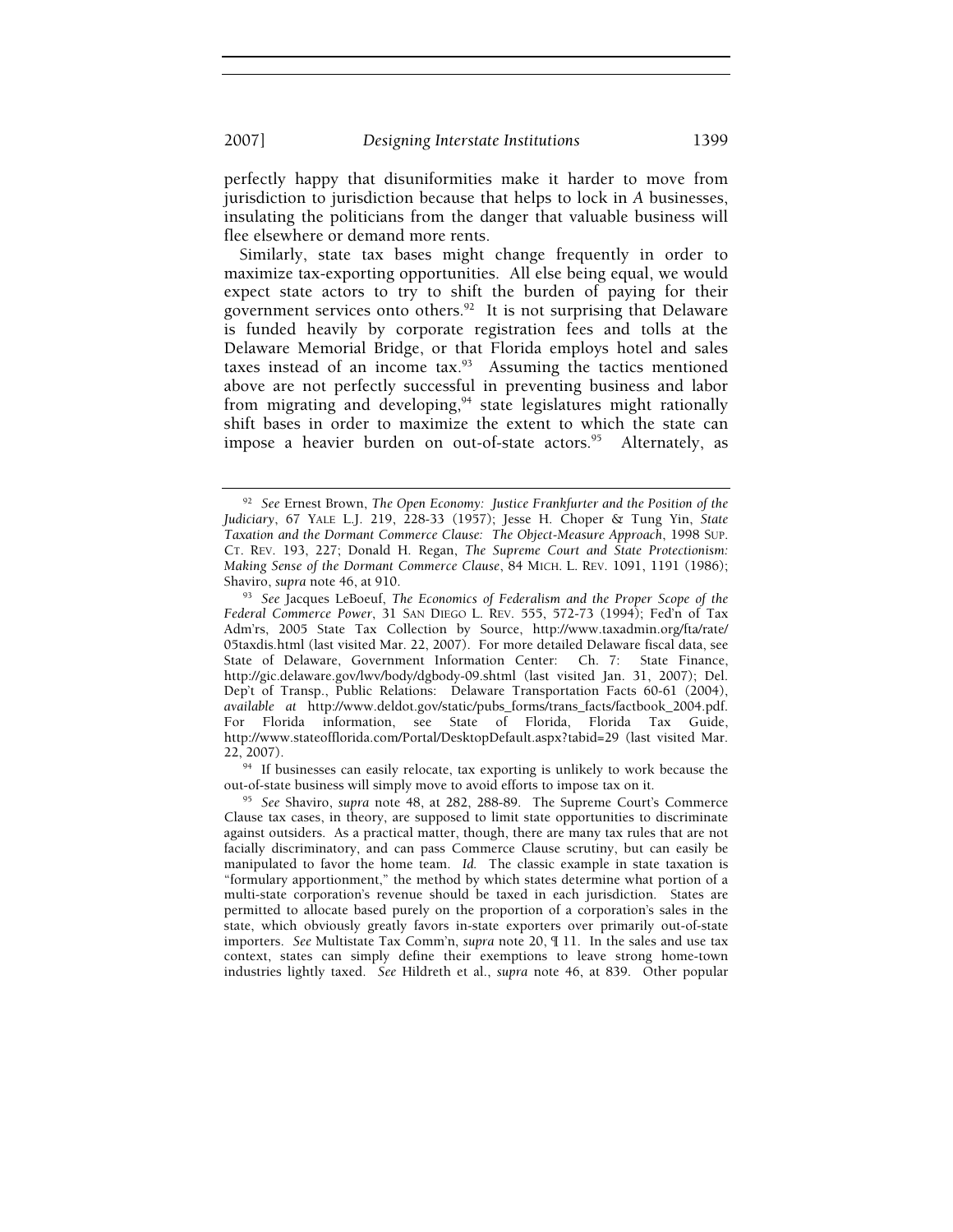Shaviro also suggests, even the illusion of successful exporting may win political rewards for state politicians.<sup>96</sup>

On the other hand, in the specific context of sales and use taxes we can identify a discrete group that is heavily impacted by disuniformity: large, out-of-state, remote sellers, such as catalog companies and Internet retailers — the Land's Ends and Amazons of the world. The problem these entities face is that, assuming they can find something other than votes that might be of value to legislators, they still face the immense challenge of monitoring and lobbying simultaneously in thousands of jurisdictions. The conventional solution for groups in that position in the United States has been to seek preemptive federal legislation, so that battles need be fought only in a single arena. $97$  Here the powerful tradition of (and, arguably, constitutional entitlement to) state tax autonomy may have been an insuperable barrier to that strategy.

Uniformity in tax rules, therefore, may be something of a tragedy of the commons.<sup>98</sup> In many situations, uniform rules and open borders are utility-maximizing. But each individual jurisdiction, for political and self-serving economic reasons, can exact greater benefits than other participants by deviating a bit from the uniform system. As each jurisdiction pursues that strategy, the result is mostly deviation and not much uniformity.

# III. "NEITHER STREAMLINED NOR AN AGREEMENT: DISCUSS"

The SSUTA, as we saw in Part I, sets up an elaborate structure aimed at bringing uniformity to sales and use taxes. In the last Part, we saw the forces arrayed against the SSUTA's proponents. The question now

strategies include excluding out-of-state manufacturing from a state exemption for purchases intended for use in manufacturing, a practice that has survived some judicial scrutiny. *See, e.g.*, Concord Publ'g House, Inc. v. Dir. of Revenue, 916 S.W.2d 186, 189-90 (Mo. 1996) (noting, with apparent approval, that manufacturing exemption at issue was intended to "encourage the location and expansion of industry in Missouri"); Sharp v. Tyler Pipe Indus., Inc., 919 S.W.2d 157, 161 (Tex. App. 1996)

<sup>%</sup> Shaviro, *supra* note 46, at 956-57.<br><sup>97</sup> See Macey, *supra* note 91, at 271-73.<br><sup>98</sup> Cf. Maxell L. Stearns, *A Beautiful Mend: A Game Theoretical Analysis of the Dormant Commerce Clause Doctrine*, 45 WM. & MARY L. REV. 1 (2003) (analyzing collective-action dynamics of state commerce regulation). For more detailed explanations of "commons" theory, see Lee Anne Fennell, *Common Interest Tragedies*, 98 NW. U. L. REV. 907, 913-26 (2004); Charlotte Hess & Elinor Ostrom, *Ideas, Artifacts, and Facilities: Information as a Common-Pool Resource*, 66 LAW & CONTEMP. PROBS. 111, 114-28 (2003).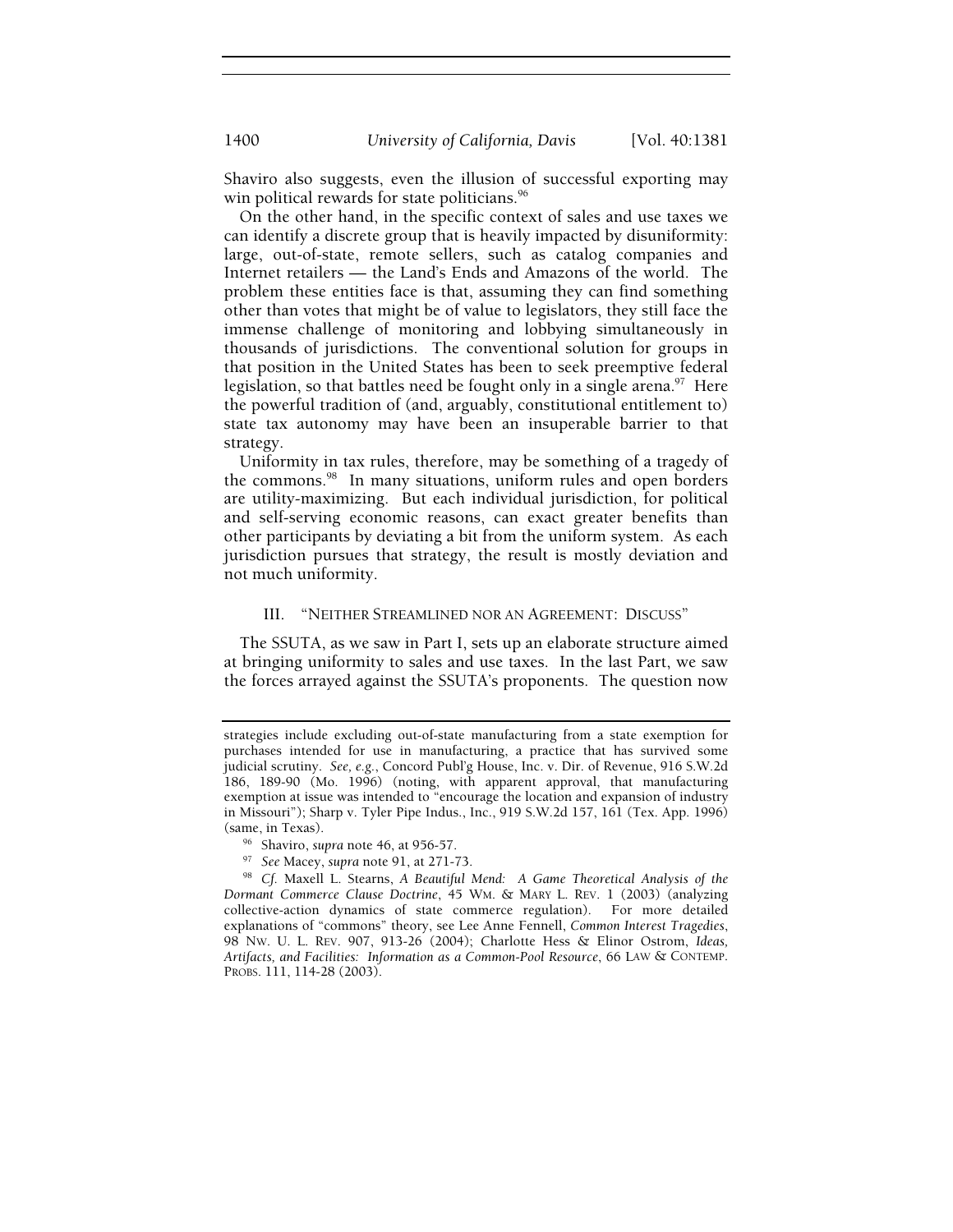is whether the Agreement, as presently structured, can weather the assault. Thus, in this Part, I consider how the institutions set up by the SSUTA are likely to respond to the political-process pressures we saw in Part II. Based on what we know about the performance of public officials, there seems a strong possibility that they will be susceptible to the same influences that swayed the state legislators who drafted our many diverse sales tax rules.

# *A. Restarting the Clock?*

The central structural challenge for the SSUTA is that it must be enacted, enforced, and interpreted separately in each state. Again, the Agreement functions as a model code; each member state agrees to enact legislation conforming its own code to the definitions and procedures of the SSUTA.<sup>99</sup> The Agreement specifically provides that member states and their officers cannot be sued for failure to conform their law or behavior to it.<sup>100</sup> Despite an admirable effort on the part of the drafters, the SSUTA's library definitions are not selfinterpreting.101 Even if the terms were so clear as to need no further gloss, facts and circumstances that we cannot anticipate now will arise and demand interpretation.<sup>102</sup> Taxpayers will attempt to find nuances of the terms most favorable to their positions. Those controversies will be resolved like all other tax controversies: they will begin with administrative proceedings before state and local tax authorities, and will be ultimately settled by state courts.<sup>103</sup>

As a result, the SSUTA could potentially reset the clock on state taxing disparities. That is, although it restores an initial state in which all jurisdictions have the same set of taxing rules, over time the rules could again diverge widely. The same forces that pulled our 7,500-plus taxing jurisdictions<sup>104</sup> apart in the first place may well

<sup>&</sup>lt;sup>99</sup> SSUTA, supra note 14, § 1102; see HELLERSTEIN & SWAIN, supra note 24, at 3-2.<br><sup>100</sup> SSUTA, supra note 14, § 1103(B)-(C).<br><sup>101</sup> See SSUTA, supra note 14, app. C; HELLERSTEIN & SWAIN, supra note 24, at 4-5; Isaacson, *supra* note 20, ¶ 10. For example, the Agreement defines one of its most important terms, "tangible personal property," simply as "personal property that can be seen, weighed, measured, felt, touched, or that is in any other manner perceptible to the senses." SSUTA, supra note 14, app. C, at 88.

<sup>&</sup>lt;sup>102</sup> See HELLERSTEIN & SWAIN, *supra* note 24, at 4-5, 4-18 to -20 (noting likelihood that interpreters of SSUTA will confront unforeseen situations). 103 *See generally* U.S. MASTER STATE TAX PRACTICE AND PROCEDURE GUIDE (CCH)

<sup>(4</sup>th ed. 2005) (summarizing state tax controversy procedures); 72 AM. JUR. 2D *State & Local Taxation* (1974) (same).<br><sup>104</sup> See HELLERSTEIN & SWAIN, *supra* note 24, at 1-1 (noting that there now are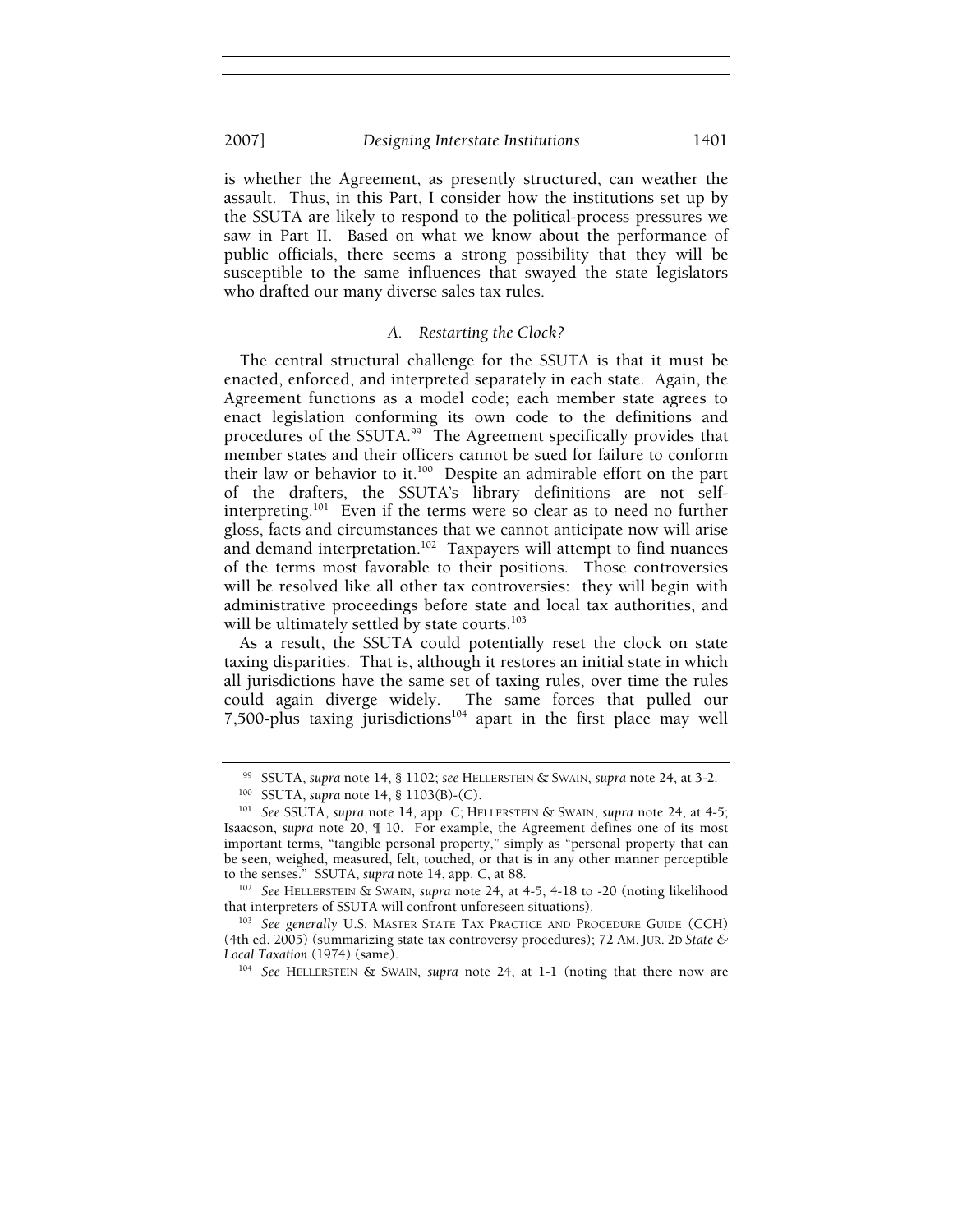continue to tug on the agencies and courts to whom the model code is entrusted.

Thus, a critical question for supporters of the SSUTA's general goals is whether the political process flaws Shaviro identified as affecting state legislative outcomes would also bend the path of state agency and court decisions. Skeptics have claimed, with little analysis, that the flaws will in fact infect administration of the SSUTA.<sup>105</sup> But different institutions behave differently. Before making any predictions, we must look closer at the operations of state agencies and state courts.

# *B. How Will State Agencies Perform?*

Let us begin by considering the incentives and other factors that are likely to shape the behavior of state revenue officials. By now it is a familiar point that, although not directly elected, bureaucrats may still be sensitive to political considerations by way of legislative or chief executive influence, in addition to the possibility of direct lobbying.<sup>106</sup>

<sup>&</sup>quot;more than 7,500 local taxing jurisdictions"). 105 *See* Isaacson, *supra* note 20, ¶ 13. 106 For a large handful of sources among the hundreds to choose from on these points, see generally JERRY L. MASHAW, GREED, CHAOS, & GOVERNANCE: USING PUBLIC CHOICE TO IMPROVE PUBLIC LAW (1997); Bruce Ackerman, *The New Separation of Powers*, 113 HARV. L. REV. 633, 690-92, 699-700 (2000); Kathleen Bawn, *Political Control Versus Expertise: Congressional Choices About Administrative Procedures*, 89 AM. POL. SCI. REV. 62 (1995); Jonathan Bendor & Terry M. Moe, *An Adaptive Model of Bureaucratic Politics*, 79 AM. POL. SCI. REV. 755 (1985); Jonathan Bendor et al., *Bureaucratic Expertise Versus Legislative Authority: A Model of Deception and Monitoring in Budgeting*, 79 AM. POL. SCI. REV. 1041 (1985); Randall L. Calvert et al., *A Theory of Political Control and Agency Discretion*, 33 AM. J. POL. SCI. 588 (1989); Daniel P. Carpenter, *Adaptive Signal Processing, Hierarchy, and Budgetary Control in Federal Regulation*, 90 AM. POL. SCI. REV. 283 (1996); J.R. DeShazo & Jody Freeman, *The Congressional Competition to Control Delegated Power*, 81 TEX. L. REV. 1443 (2003); David Epstein & Sharyn O'Halloran, *A Theory of Strategic Oversight: Congress, Lobbyists, and the Bureaucracy*, 11 J.L. ECON. & ORG. 227 (1995); Thomas H. Hammond & Jack H. Knott, *Who Controls the Bureaucracy? Presidential Power, Congressional Dominance, Legal Constraints, and Bureaucratic Autonomy in a Model of Multi-Institutional Policy-Making*, 12 J.L. ECON. & ORG. 119, 120-25 (1996); Murray J. Horn & Kenneth A. Shepsle, *Commentary on "Administrative Arrangements and the Political Control of Agencies": Administrative Process and Organizational Form as Legislative Responses to Agency Costs*, 75 VA. L. REV. 499 (1989); Jonathan R. Macey, *Organizational Design and Political Control of Administrative Agencies*, 8 J.L. ECON. & ORG. 93 (1992); Mathew D. McCubbins et al., *Administrative Procedures as Instruments of Political Control*, 3 J.L. ECON. & ORG. 243 (1987) [hereinafter McCubbins et al., *Administrative Procedures*]; Mathew D. McCubbins et al., *Structure and Process, Politics and Policy: Administrative Arrangements and the Political Control of Agencies*, 75 VA. L. REV. 431 (1989) [hereinafter McCubbins et al., *Structure and Process*]; Terry M. Moe,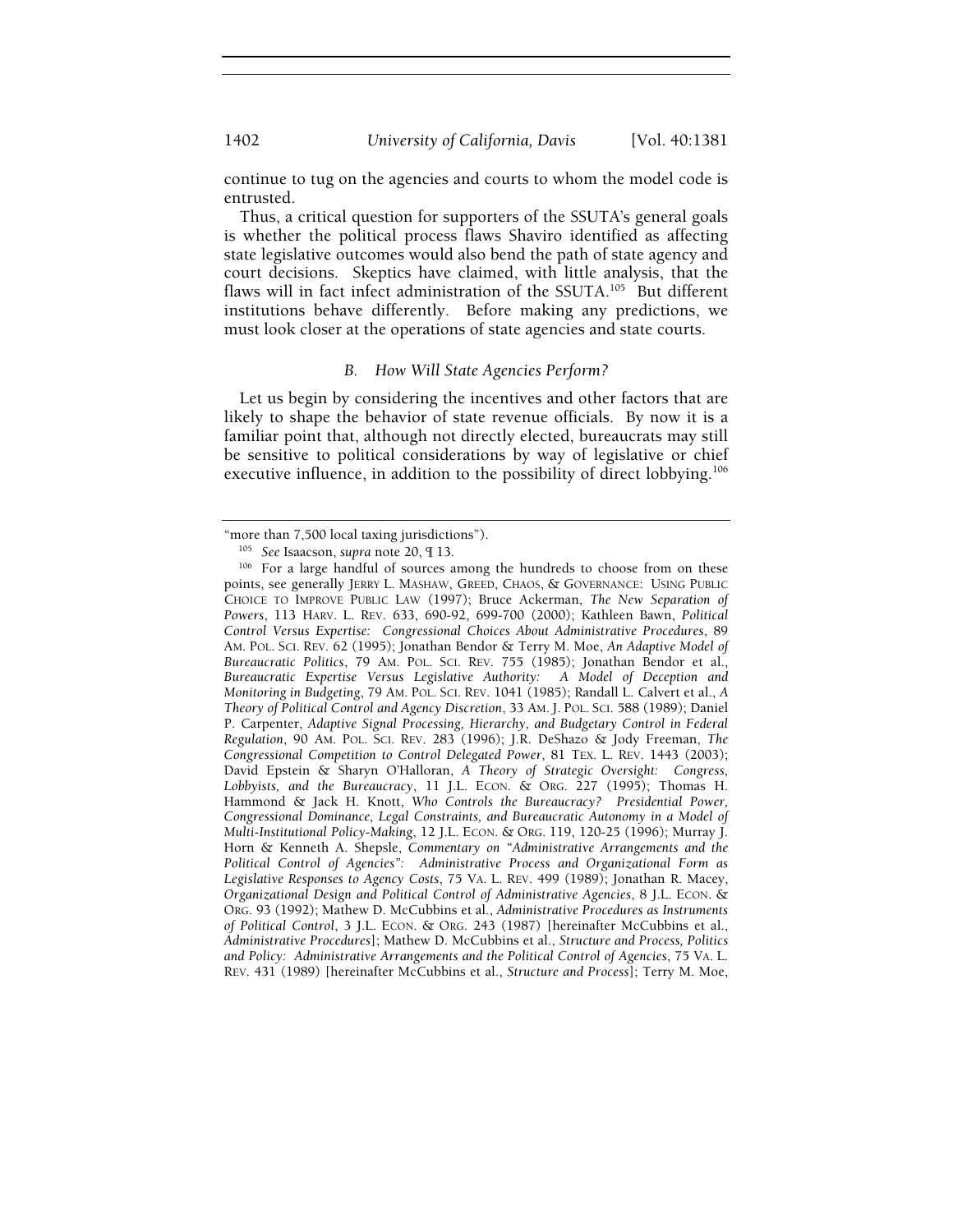Legislatures can control the budget and procedural rules governing bureaucrats, and can use these tools not only to shape deliberative processes but also to offer rewards and punishments.<sup>107</sup> For example, many theorists posit that officials are interested in expanding their own power and influence (whether out of self-aggrandizement or a belief in their mission), and that legislatures use this desire to align bureaucratic with legislative incentives.<sup>108</sup> That would tend to suggest that Shaviro's predictions about state behavior will also extend to state administration of SSUTA's terms.

On the other hand, the literature also suggests that there is rarely a complete match between legislative (or even legislative and chief executive) and bureaucratic goals.<sup>109</sup> Some agency personnel may be difficult to monitor, and political actors' available sanctions may be more costly to the political actor than to the bureaucrat.<sup>110</sup> For instance, some argue that agency personnel have a stronger institutional interest in preserving the long-term financial stability of the state government than their political superiors do.<sup>111</sup> Agency

1061, 1065-67, 1070-71 (1976) (discussing relationship between Congress's ability to monitor quality of agency production and its choice to fund such production);<br>McCubbins et al., Structure and Process, supra note 106, at 434, 440-44.

<sup>108</sup> E.g., GORDON TULLOCK, THE POLITICS OF BUREAUCRACY 134-36, 167-70 (1965); Peter H. Aranson et al., *A Theory of Legislative Delegation*, 68 CORNELL L. REV. 1, 38,

<sup>109</sup> See, e.g., David Schoenbrod, Separation of Powers and the Powers That Be: The *Constitutional Purposes of the Delegation Doctrine*, 36 AM. U. L. REV. 355, 386-87 (1987); Peter L. Strauss, *The Place of Agencies in Government: Separation of Powers and the Fourth Branch*, 84 COLUM. L. REV. 573, 583-95 (1984).<br><sup>110</sup> *See* 1 RICHARD C. PIERCE, ADMINISTRATIVE LAW TREATISE § 7.9 (4th ed. 2002);

Matthew Diller, *The Revolution in Welfare Administration: Rules, Discretion, and Entrepreneurial Government*, 75 N.Y.U. L. Rev. 1121, 1208 (2000). 111 *See* Mark Seidenfeld, A *Civic Republican Justification for the Bureaucratic State*,

*The New Economics of Organization*, 28 AM. J. POL. SCI. 739 (1984); Mark Seidenfeld, *The Psychology of Accountability and Political Review of Agency Rules*, 51 DUKE L.J. 1059 (2001); David B. Spence, *Managing Delegation Ex Ante: Using Law to Steer Administrative Agencies*, 28 J. LEGAL STUD. 413 (1999); Craig Volden, *Delegating Power to Bureaucracies: Evidence from the States*, 18 J.L. ECON. & ORG. 187 (2002); Barry R. Weingast, *The Congressional-Bureaucratic System: A Principal Agent Perspective (with Applications to the SEC)*, 44 PUB. CHOICE 147, 147-48 (1984); Barry R. Weingast & Mark J. Moran, *Bureaucratic Discretion or Congressional Control? Regulatory Policymaking by the Federal Trade Commission*, 91 J. POL. ECON. 765 (1983). My account of this vast literature here is necessarily much simplified. Among the many influences that may shape bureaucratic outcomes, I develop here only those I see most likely to affect administration of the SSUTA. I hope that I have identified the most significant factors in that question, but only observations of the SSUTA in action can tell us for certain. 107 *See* Cotton M. Lindsay, *A Theory of Government Enterprise*, 84 J. POL. ECON.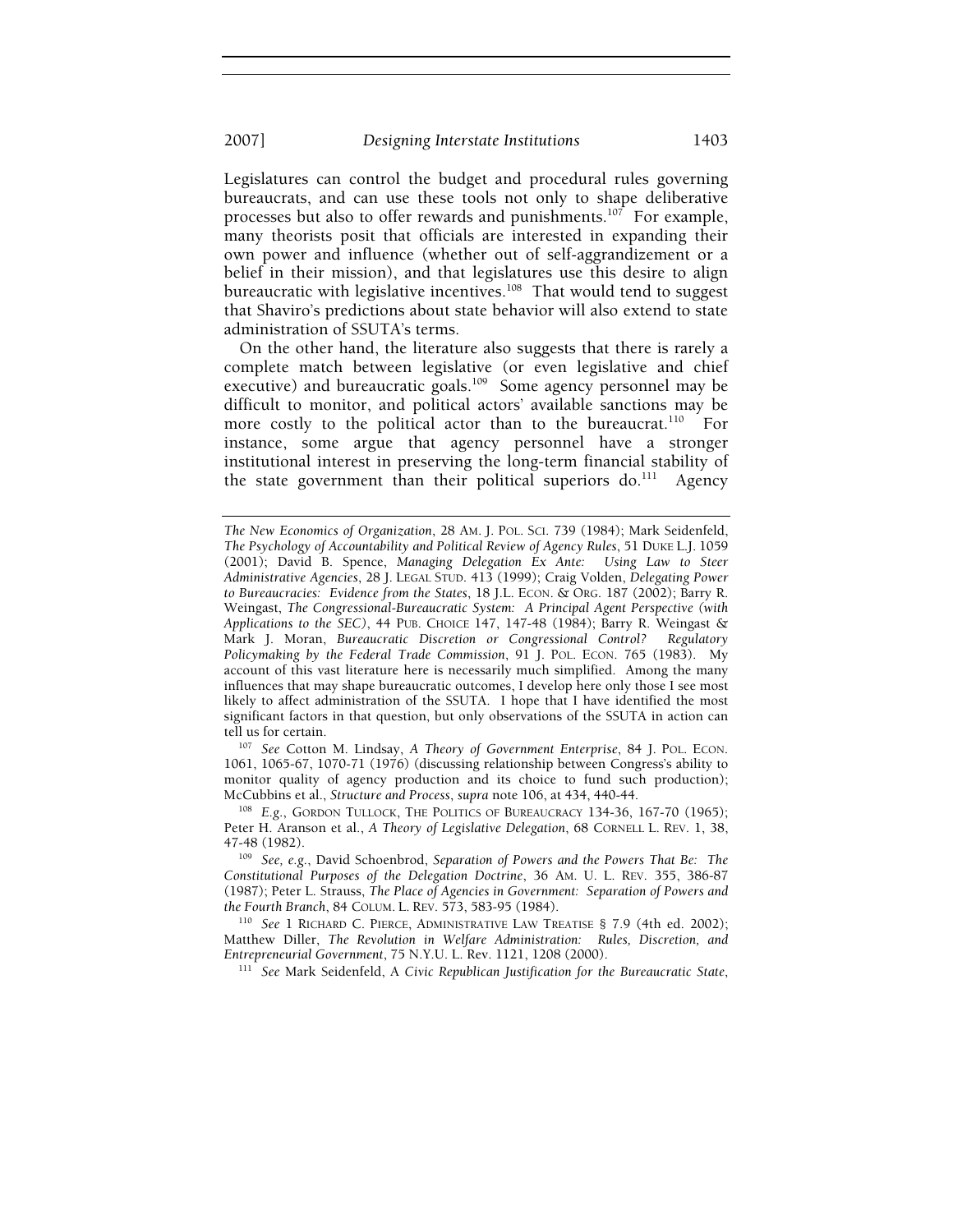1404 *University of California, Davis* [Vol. 40:1381

officials need not balance the need to obtain funds against voter antipathy to taxes, and their job time horizons are much longer.<sup>112</sup>

Even so, as with the factors Shaviro identified, any bureaucratic preference for healthy revenues over the long term is still likely to favor local taxpayers over out-of-state interests. True, free trade theory predicts that shifting the locality's tax burden to foreign payers will reduce tax revenues for everyone by degrading the efficiency of the market.<sup>113</sup> But that is a very long-term effect,<sup>114</sup> which is likely to be considerably outweighed in the middle term by the possibility of raising rates on a constituency that has little political influence. However long the agency time horizon, its members are likely to discount (both rationally and, to some extent, irrationally) the cost of losses in the distant future.<sup>115</sup> In some cases, it is likely that immediate rents plus interest will exceed the cost to the state treasury of any inefficiencies.

Other state revenue agency influences also tend to favor in-state actors. For example, administrative scholars generally predict that agencies will often be heavily influenced by the entities they regulate.116 Part of that influence arises from the fact that the regulated entities have knowledge and experience that the agency needs to do its job well. Another part is familiarity, and a significant

fraction of its harm to society. 114 LORTIE, *supra* note 113, at 2. 115 *See* Eyal Benvenisti, *Exit and Voice in the Age of Globalization*, 98 MICH. L. REV. 167, 199 (1999); Daniel A. Farber, *From Here to Eternity: Environmental Law and Future Generations*, 2003 U. ILL. L. REV. 289, 294-301 (2003); Clayton P. Gillette, *Plebiscites, Participation, and Collective Action in Local Government Law*, 86 MICH. L. REV. 930, 971-73 (1988); Clayton P. Gillette & James E. Krier, *Risk, Courts, and Agencies*, 138 U. PA. L. REV. 1027, 1039-41 (1990); Dan Kahneman & Amos Tversky, *Prospect Theory: An Analysis of Decision Under Risk*, 47 ECONOMETRICA 263, 265-66 (1979); *cf*. Aranson et al., *supra* note 108, at 31 (predicting that elected officials will

<sup>116</sup> E.g., Thomas W. Merrill, *Capture Theory & the Courts: 1967-1983*, 72 CHI.-KENT L. REV. 1039, 1050-51 (1997); Richard A. Posner, *Theories of Economic Regulation*, 5 BELL J. ECON. & MGMT. SCI. 335, 341 (1974).

<sup>105</sup> HARV. L. REV. 1511, 1554-55 (1992). 112 *See id.*

<sup>&</sup>lt;sup>113</sup> E.g., PIERRE LORTIE, ECONOMIC INTEGRATION AND THE LAW OF GATT 2 (1975); JACOB VINER, THE CUSTOMS UNION ISSUE 41-56 (1950). I focus here on the effects on the tax base because our working hypothesis is that state officers may be motivated largely by a desire to expand available revenue. Tax exporting, and other locational inefficiencies, create other, larger losses of general societal welfare. Shaviro, *supra* note 46, at 898-901. Although such losses no doubt affect state revenue officers to some degree, the extent to which they internalize this harm may reflect only a small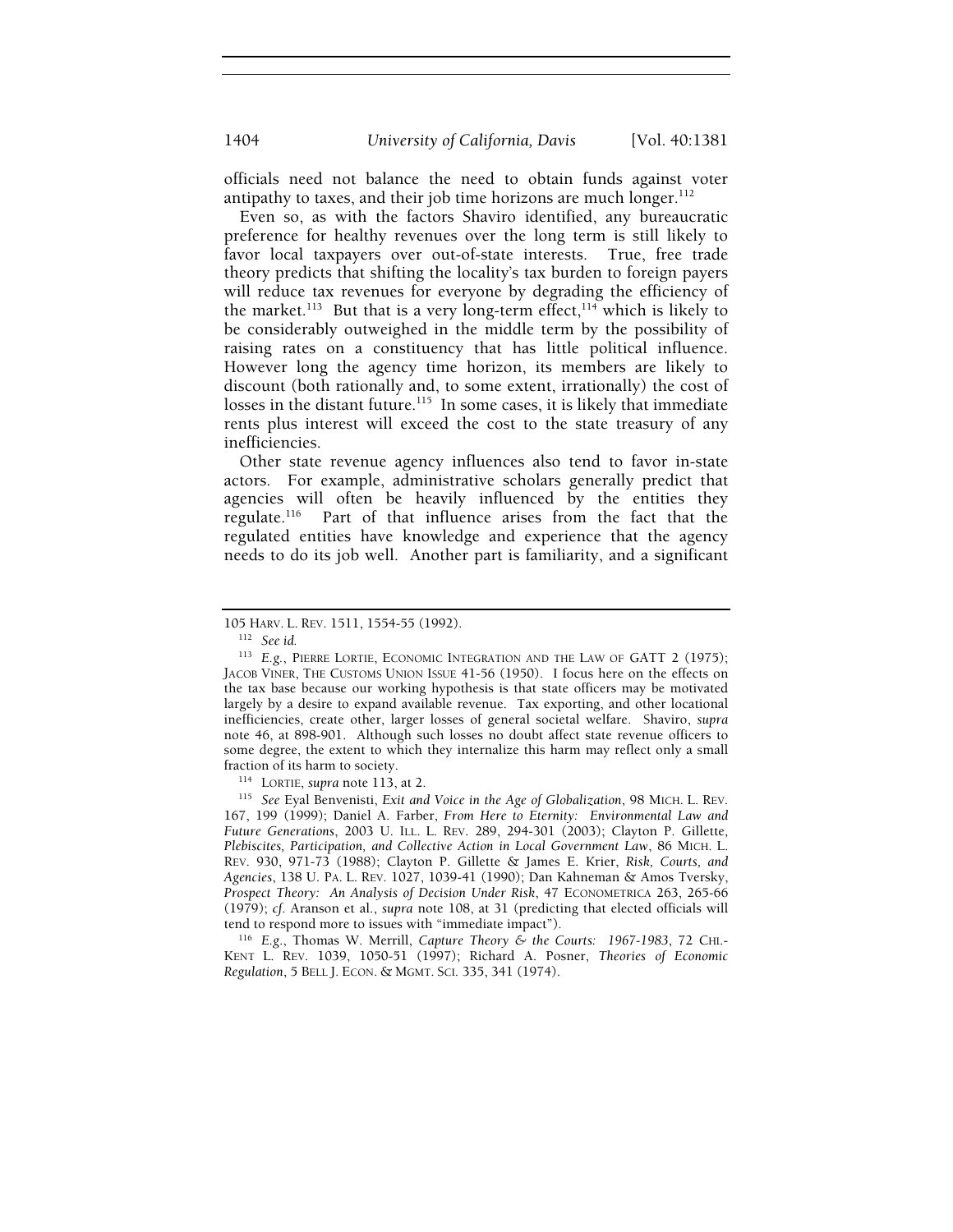portion is the possibility of some form of payoffs to the regulators.<sup>117</sup> Local taxpayers can employ all these tools more effectively than their rivals. They will have more knowledge about local conditions, will do business more regularly with their in-state revenue agency than foreign taxpayers, and will be more likely to intervene with political supervisors or offer enticing future employment than the out-oftowners.

At the same time, there is also a thread in the theoretical literature on agency behavior suggesting that bureaucrats respond not purely to incentives but also to their own sense of institutional ideology or mission.<sup>118</sup> More recent developments in the psychology of public officials offers a causal explanation for the power of an individual's sense of mission, or "role-norm." Both the individual and society may expect certain kinds of behavior from persons who hold that individual's office. The individual may experience shame, embarrassment, fear of lost identity and social status, or cognitive dissonance — all powerful internal forces — when she deviates from those expectations.119 Thus, the bureaucrat's perception and internalization of social expectations can lead her to resist entreaties to heed other political forces.<sup>120</sup>

It is unclear how the influence of institutional norms would likely affect the administration of codified SSUTA provisions. Even if there

<sup>117</sup> *See* David B. Spence & Frank Cross, *A Public Choice Case for the Administrative State*, 89 GEO. L.J. 97, 114 (2000); Richard B. Stewart, *The Reformation of American* 

<sup>&</sup>lt;sup>118</sup> E.g., STEPHEN KELMAN, MAKING PUBLIC POLICY 244-45 (James Q. Wilson ed., 1987); RICHARD H. LEACH & REDDING S. SUGG, JR., THE ADMINISTRATION OF INTERSTATE COMPACTS 213 (1959); Freeman, *supra* note 8, at 562, 570; Edward L. Rubin, *Getting Past Democracy*, 149 U. PA. L. REV. 711, 767 (2001); Amartya K. Sen, *Rational Fools: A Critique of the Behavioral Foundations of Economic Theory*, 6 PHIL. & PUB. AFF. 317, 335-37 (1977); Mark Tushnet, *Non-Judicial Review*, 40 HARV. J. ON LEG. 453, 455 (2003). 119 *See* JON ELSTER, THE CEMENT OF SOCIETY: A STUDY OF SOCIAL ORDER 131 (1989);

BERNARD GUERIN, SOCIAL FACILITATION 164 (1993); GABRIELE TAYLOR, PRIDE, SHAME, AND GUILT: EMOTIONS OF SELF-ASSESSMENT 57-68 (1985); Robert Cooter, *Expressive Law and Economics*, 27 J. LEGAL STUD. 585, 585-86 (1998); Robert C. Ellickson, *Law and Economics Discovers Social Norms*, 27 J. LEGAL STUD. 537, 539-40 (1998); Dan M. Kahan, *Social Influence, Social Meaning, and Deterrence*, 83 VA. L. REV. 349, 354-58 (1997); Russell B. Korobkin & Thomas S. Ulen, *Law and Behavioral Science: Removing the Rationality Assumption from Law and Economics*, 88 CAL. L. REV. 1051, 1130 (2000); Richard H. McAdams, *The Origin, Development, and Regulation of Norms*, 96 MICH. L. REV. 338, 355-66 (1997); Mark C. Suchman & Lauren B. Edelman, *Legal Rational Myths: The New Institutionalism and the Law and Society Tradition*, 21 LAW &

SOC. INQUIRY 903, 915 (1996). 120 *See* Suchman & Edelman, *supra* note 119, at 919.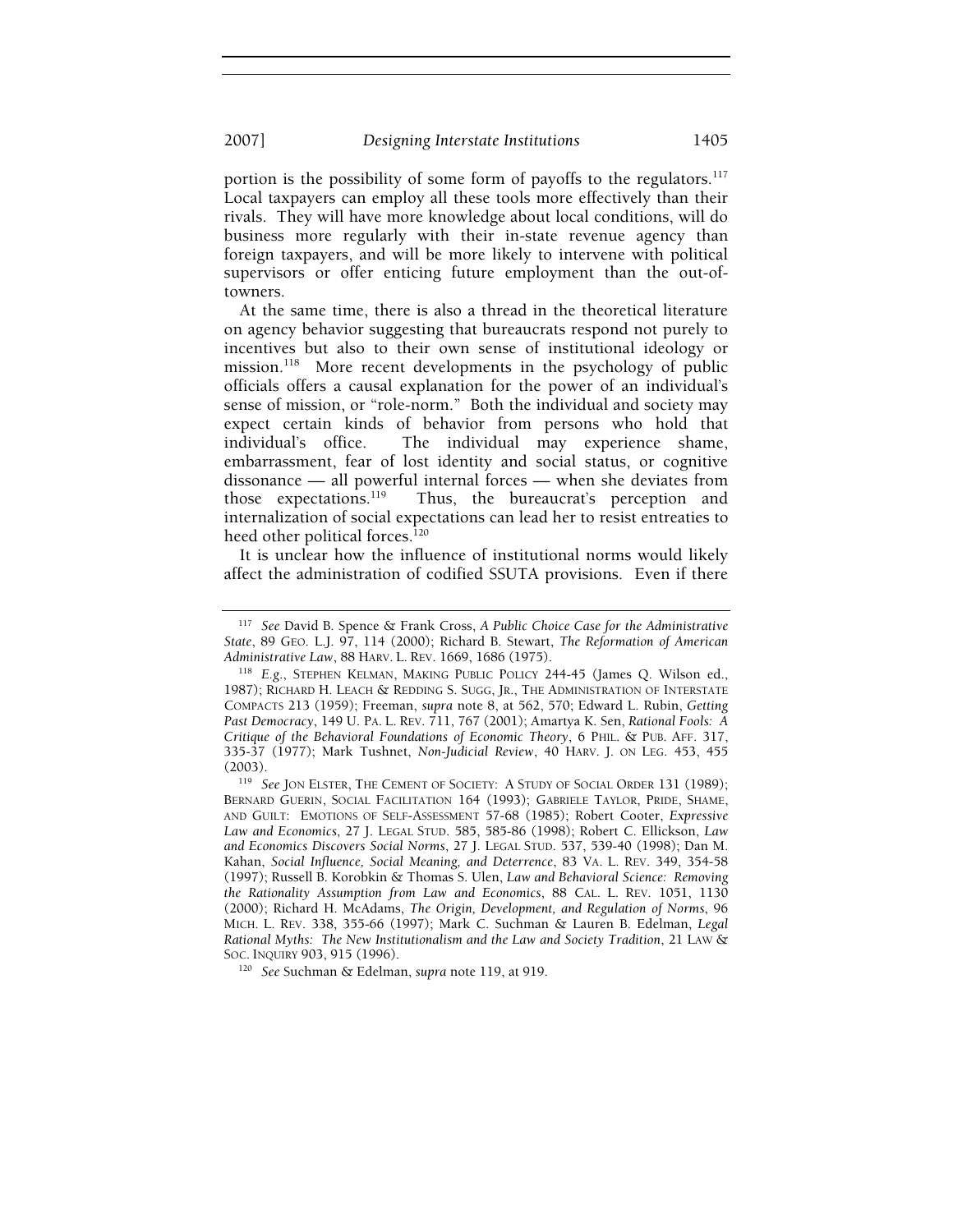were a norm that state public servants should regulate in the public interest, it seems doubtful that there would be a clear norm that the public to be served is the nation rather than the state. There seems no apparent reason why the existence of the SSUTA, standing alone, would lead to a norm of national welfare maximization. It is true that laws can probably shape norms significantly, in that they provide a source of expectations about how people will behave, or how it is "right" or "wrong" to behave. Laws also perhaps serve as an heuristic for how we believe other people are behaving.<sup>121</sup>

However, the SSUTA is, on its face, only a collection of definitions and procedural rules. If it announces a new norm of national tax harmonization, it does so only very subtly. Perhaps congressional approval and state ratifications might contain or be accompanied by powerful, public dedications of commitment to national unity, which could help. And yet, as I have argued elsewhere, norms of commitment to higher principles may dissolve under the pressure of cynicism about public officials' behavior.<sup>122</sup> For instance, as citizens and officials in State *A* see that State *B* is cheating, the expectations for State *A* officials might swiftly diminish. Developing a strong nationwide norm among state officials could, as a result, be very difficult, because any cracks in the wall might quickly spread. In short, without a strong tool for ensuring nationwide compliance, it seems unlikely that we will see national uniformity develop spontaneously from the behavior of state-level administrators.

# *C. The Performance of State Courts*

The state judiciary may be unlikely to do much better. As other commentators have observed, state courts have their own structural features that tend to incline them towards favoring local interests over national or non-local goods.<sup>123</sup> The vast majority of state courts are

<sup>121</sup> *See* Robert Cooter, *Do Good Laws Make Good Citizens? An Economic Analysis of Internalized Norms*, 86 VA. L. REV. 1577, 1581, 1596-1600 (2000); Jackson, *supra* note 2, at 2222; Richard H. McAdams, *The Origin, Development, and Regulation of Norms*, 96

MICH. L. REV. 338, 347 (1997). 122 Brian Galle, *The Justice of Administration: Judicial Responses to Executive Claims of Independent Authority to Interpret the Constitution*, 33 FLA. ST. U. L. REV. 157, 176-78

<sup>&</sup>lt;sup>123</sup> Neal Miller, An Empirical Study of Forum Choices in Removal Cases Under *Diversity and Federal Question Jurisdiction*, 41 AM. U. L. REV. 369, 372-75 (1992); Burt Neuborne, *The Myth of Parity*, 90 HARV. L. REV. 1105, 1124-27 (1977). For a similar view in the tax context, see, for example, William J. Quirk & C. Rhett Shaver, *Does Congress Put Federalism at Risk When It Limits the States' Power to Tax?*, 21 ST. TAX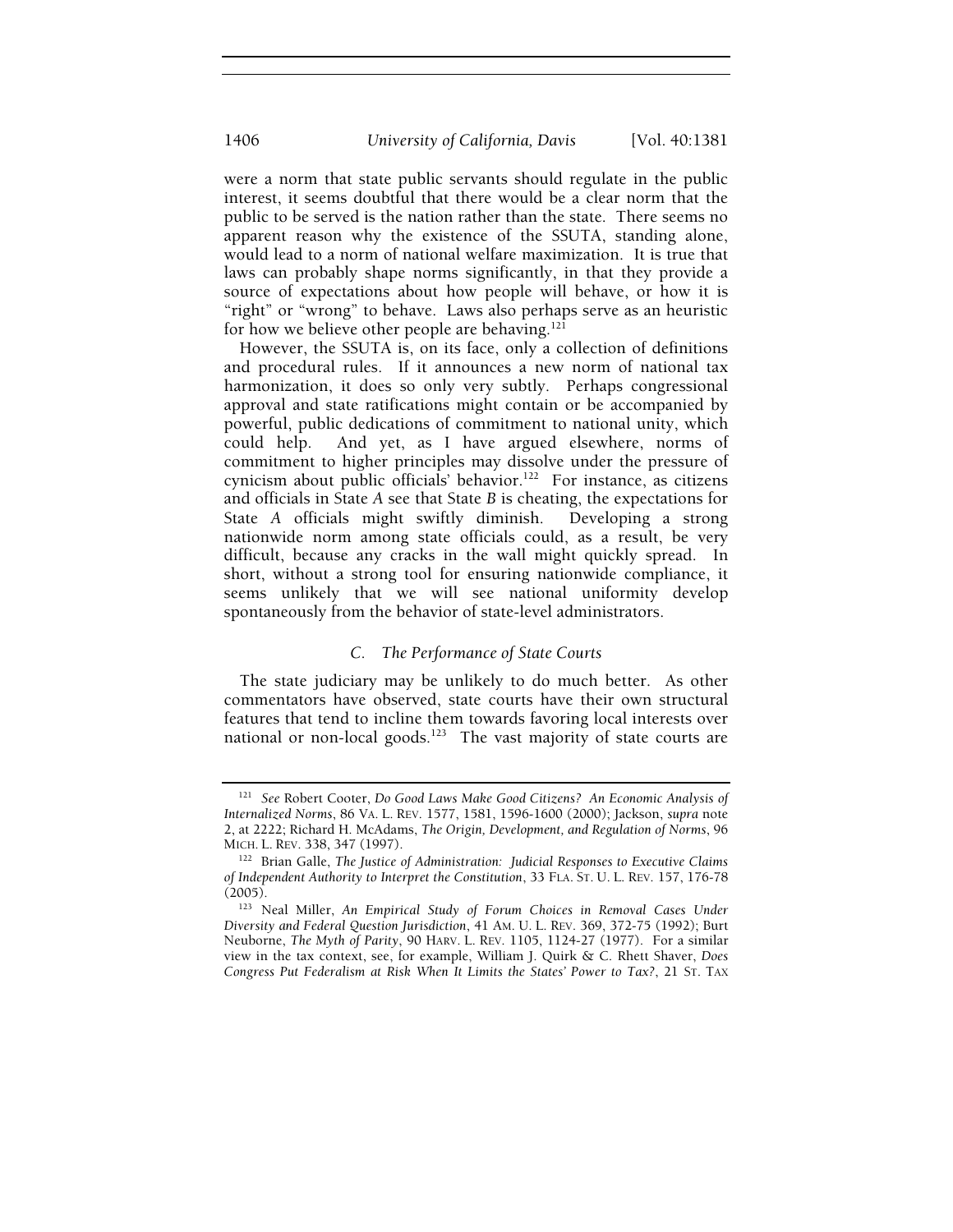elected, and many state judges depend either on campaign contributions or intensely motivated grassroots support to win elections.124 State judges may, like administrators, prefer empirebuilding — they would rather make their own doctrine than have to follow a set of rules established by someone else.<sup>125</sup> They can then more clearly take credit for the result, especially if it favors their constituency. In addition, assuming the state provides its own forum, there is basically no federal jurisdiction to challenge any aspect of a state tax system.<sup>126</sup>

State courts do have some defenders, however, including the U.S. Supreme Court. These defenders often insist that state courts are, or must be presumed to be, equally as committed as federal courts to defending federal rights.<sup>127</sup> Although they do not generally develop a strong explanation for that assertion, state court defenders claim that state judges are at least as "conscientious" or "principled" as federal judges.<sup>128</sup> In other words, the claim of state and federal judicial equivalency is a claim about the common institutional ideology or role-norm of judges. I agree that the process of internalizing rule-oflaw norms is largely what we think makes courts act like courts: judges have an ideological or deep psychological commitment to behave the way we expect judges to behave.<sup>129</sup> The Supreme Court, as I have argued previously, has labored to control inferior courts by setting out a largely informal code of behavior for judges — an "institutional ideology" of principled behavior it expects judges to follow.130 We can see the Court's frequent pronouncements that

NOTES 649, 649 (2001).<br><sup>124</sup> See Steven P. Croley, *The Majoritarian Difficulty: Elective Judiciaries and the Rule of Law*, 62 U. CHI. L. REV. 689, 725 (1995).

<sup>&</sup>lt;sup>125</sup> Cf. Graetz & Warren, *supra* note 73, at 1234 (noting that European supreme courts have refused to send legal questions to European Court of Justice despite treaty obligations to do so); Daryl Levinson, *Empire-Building Government in Constitutional Law*, 118 HARV. L. REV. 915, 960-64 (2005) (analyzing possible "empire-building"

<sup>126</sup> See JEROME R. HELLERSTEIN & WALTER HELLERSTEIN, STATE AND LOCAL TAXATION 1114 (8th ed. 2005) (citing California v. Grace Brethren Church, 457 U.S. 393, 411 (1982)). 127 *E.g*., California v. Grace Brethren Church, 457 U.S. 393, 417 & n.32 (1982);

Paul M. Bator, *Finality in Criminal Law and Federal Habeas Corpus for State Prisoners*, 76 HARV. L. REV. 441, 509-11 (1963) [hereinafter Bator, *Finality*]. *See generally* Paul M. Bator, *The State Court and Federal Constitutional Litigation*, 22 WM. & MARY L. REV. 605 (1981) (arguing that state courts are fully capable of protecting federal rights).

<sup>128</sup> *E.g*., Bator, *Finality*, *supra* note 127, at 510-11. 129 Galle, *supra* note 122, at 177-78, 202-08. 130 *Id.* at 202-09.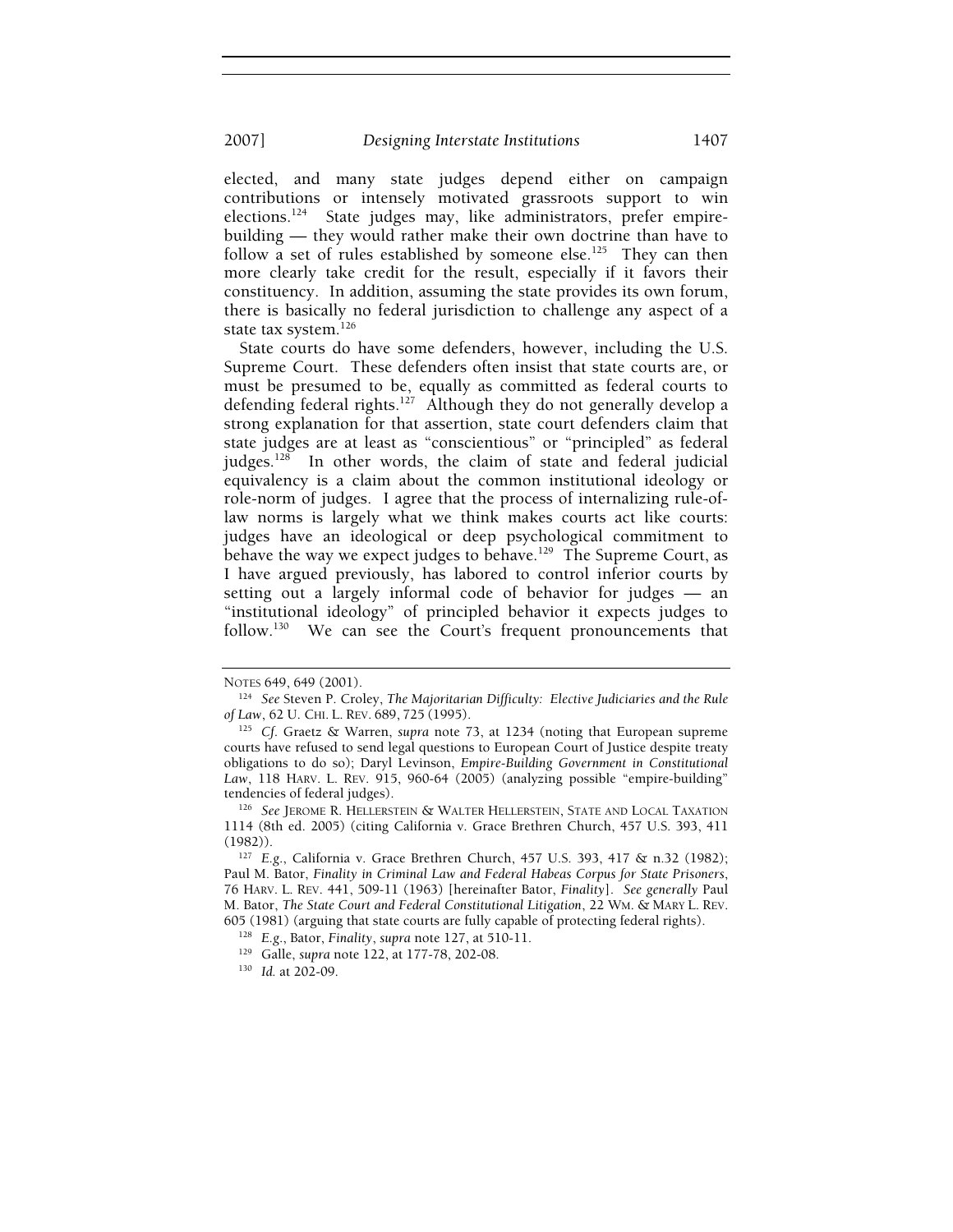"[s]tate courts, like federal courts, have a constitutional obligation to safeguard personal liberties and to uphold federal law<sup>"131</sup> as part of its general aim to encourage a norm among its lower courts of following established precedent.

Even if the Supreme Court meets its objective effectively, it does not particularly help to maintain sales and use tax uniformity. Once *Quill* is displaced by the SSUTA, there will be few federal law constraints on the content of state law. As a result, even a very strong norm that state judges must set federal law above local interests will do little to maintain consistency between jurisdictions, unless there is something in the SSUTA itself that requires that. To the extent that the judicial institutional norm is not simply "follow federal law," but "set national interests above local interests," it is unclear how much work such a norm can do in resisting local diversification. Remember again that diversity can also be a national good. From the perspective of a single local tax controversy, it will be very unclear whether the additional diversity that would result from a non-uniform decision is a useful experiment or a destructive deviation. Even a very principled nationalist court will often be at a loss as to how national interests should cut in any given sales tax dispute. And, again, state courts may be demoralized by failures of others who, in theory, are supposed to comply with the same set of national-interest norms.

# *D. The Risk of Sanctions as Reform*

The SSUTA does offer a pair of mechanisms apparently aimed at containing these problems. Both, however, have their own vulnerabilities. First, under Article IX of the Agreement, states or other persons or entities can petition the Governing Board to issue a definition or refine a definition of any disputed term.<sup>132</sup> In addition, the Board has the power to find that a member state is not substantially compliant with the Agreement, and to impose an appropriate sanction.<sup>133</sup>

The difficulty for Article IX is that states, including state courts and state agencies, are not bound by the Board's determinations. States are

<sup>131</sup> Stone v. Powell, 428 U.S. 465, 493 n.35 (1976).<br><sup>132</sup> SSUTA, *supra* note 14, § 903.<br><sup>133</sup> *Id.* §§ 805, 809, 1002. The SSUTA's sanction provision recognizes what is probably a basic fact of economic life: if states act in their own self-interest and have opportunities to capture rents by defecting from an agreement, they probably will do so unless there is a counter-balancing incentive. *See* Hildreth et al., *supra* note 46, at 841.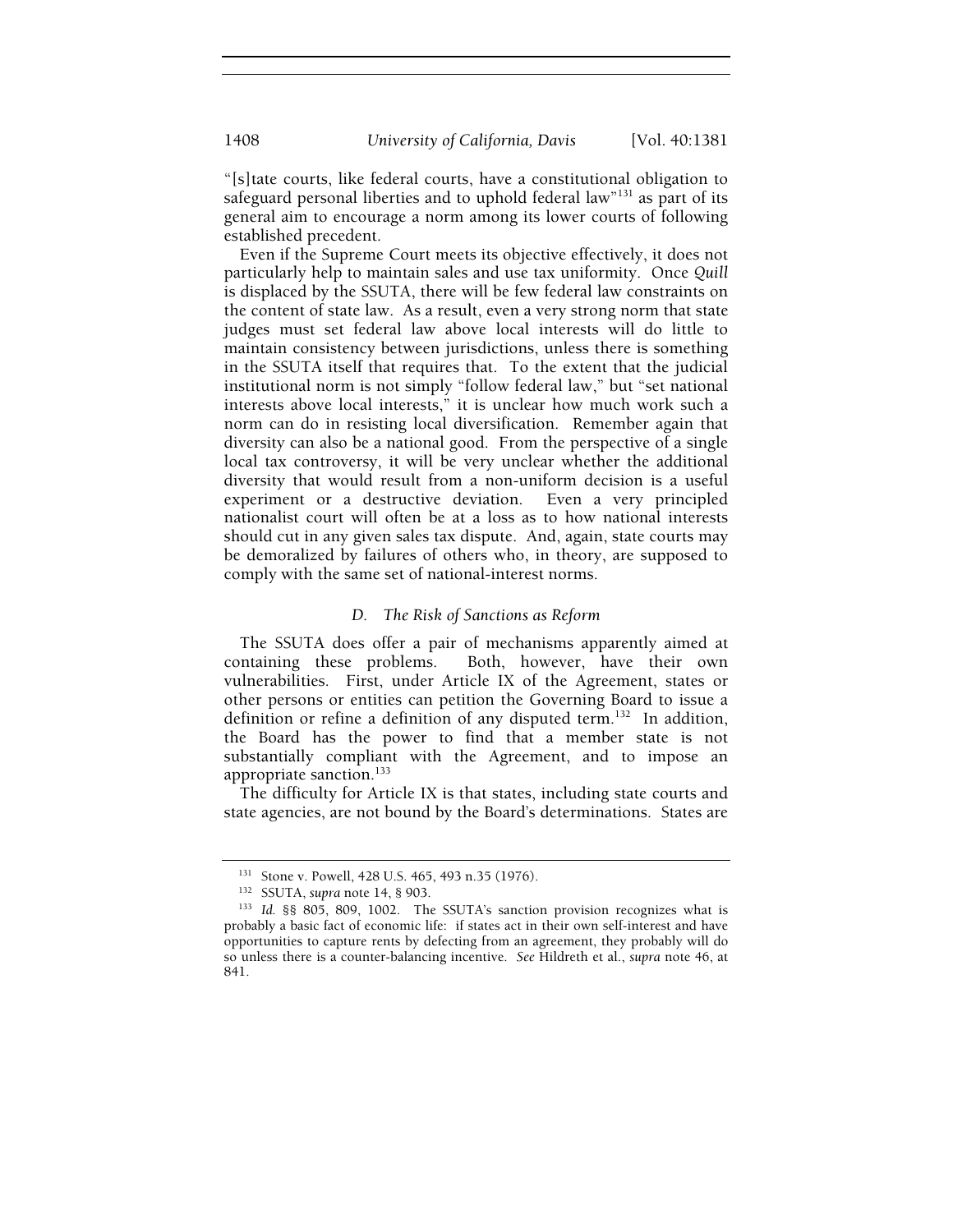not obliged to codify new interpretations under Article IX.<sup>134</sup> Nor do state courts or administrators need to agree with the Board's views. This is not to say that Article IX opinions will be useless, but much may depend on the form and quality of Governing Board decisionmaking. Obviously a well-reasoned, persuasive, and objective opinion will be more likely to induce state courts to follow it, if for no other reason than that a dissenting court will have a correspondingly high rhetorical burden to articulate an opposing view.<sup>135</sup>

On a more fundamental level, a highly "principled" Board likely will be far more effective than one that is ruled simply by competing political impulses.<sup>136</sup> Suppose again that state courts, perhaps even state taxing authorities, are similarly principled. There is a good argument that the Board's judgments will be more persuasive to such a body if the judgments are recognizably based on the same sorts of considerations that the body itself entertains — their judgments are obviously legal and not political. The difference here is similar to the difference between citing a sister circuit's decision in a brief as persuasive authority, and citing public opinion poll results on the same subject. The principled court believes, rightly or wrongly, that it engages in legal reasoning, and will have to directly engage arguments presented in the same mode. A principled approach also makes it easier for state courts to resist local political pressure to reach an outcome different from the Board's. Such an approach allows the court to claim that it is simply following the law rather than enacting the political preferences of an out-of-state majority.<sup>137</sup> We can see something of the same effect in courts' tendencies to find administrative decisions that remain constant over time more "persuasive."<sup>138</sup> That rule helps to protect private planning, of That rule helps to protect private planning, of

<sup>134</sup> *See* HELLERSTEIN & SWAIN, *supra* note 24, at 4-5. 135 *See* Larry Alexander & Lawrence B. Solum, *Popular? Constitutionalism?*, 118 HARV. L. REV. 1594, 1627-28 (2005) (reviewing LARRY KRAMER, THE PEOPLE THEMSELVES: POPULAR CONSTITUTIONALISM AND JUDICIAL REVIEW (2004)); Robert Weisberg, *The Calabresian Judicial Artist: Statutes and the New Legal Process*, 35 STAN. L. REV. 213, 240-41, 250-51 (1983).<br><sup>136</sup> By "principled" here I mean the capacity to make decisions based on reasoned

elaboration from prevailing authority, constrained by lexical and logical bounds of

prior elaborations.<br><sup>137</sup> See LARRY KRAMER, THE PEOPLE THEMSELVES: POPULAR CONSTITUTIONALISM AND<br>JUDICIAL REVIEW 237 (2004).

<sup>&</sup>lt;sup>138</sup> See, e.g., United States v. Mead Corp., 533 U.S. 218, 228 (2001) (stating that courts may find non-binding agency interpretation more persuasive if agency has consistently adhered to position over time); EEOC v. Arabian Am. Oil Co., 499 U.S. 244, 256-58 (1991) (same).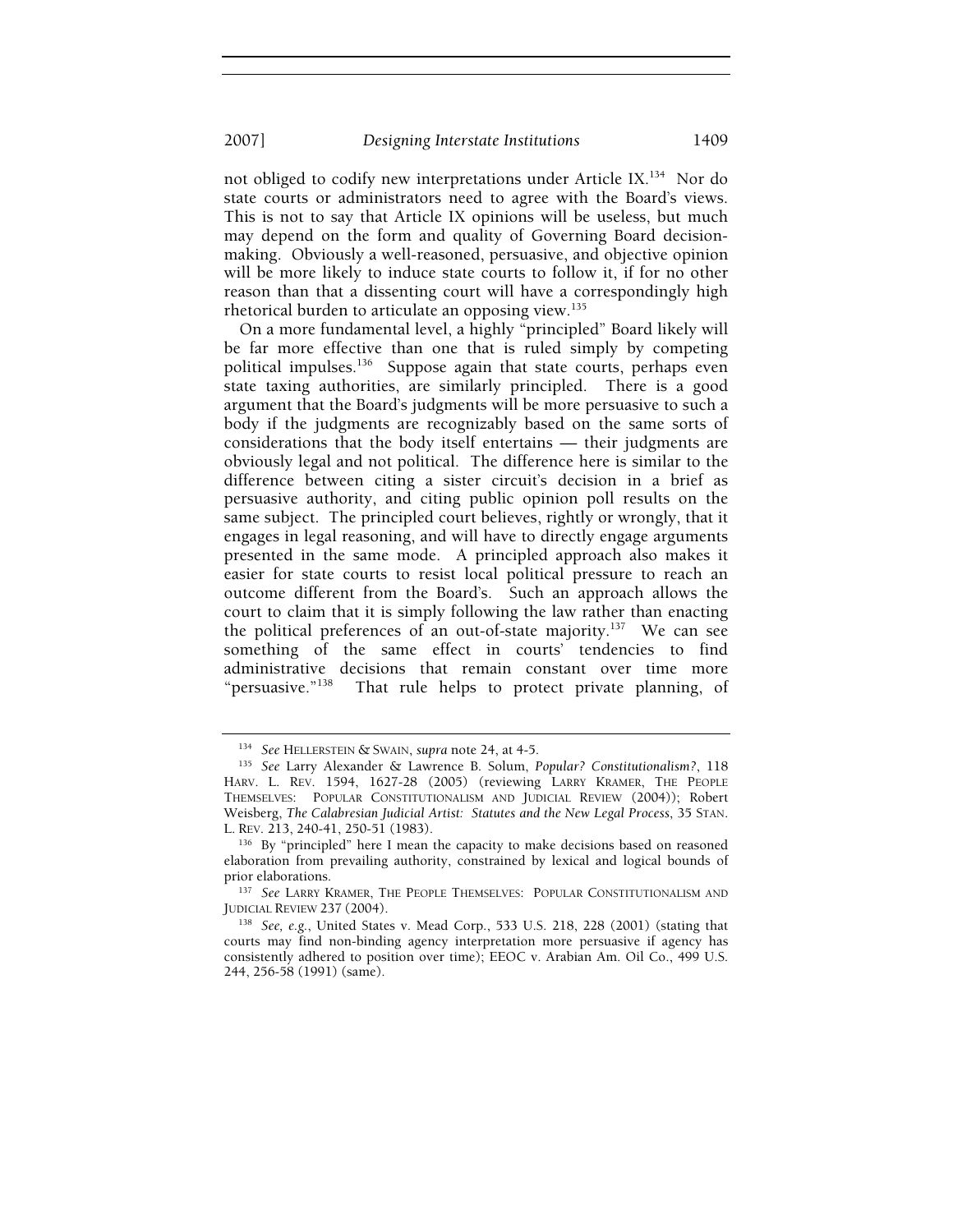course, $139$  but it also reflects a judgment that a consistent position across administrations evinces a more principled stand rather than a convenient political one. In any event, it remains the case that even a highly principled Board with highly principled state courts can at most expect to be highly persuasive, not controlling.

The Board's persuasiveness will be further constrained by an ambiguity in its fundamental structure. If we look to how courts (federal courts, at least) have treated other institutions' interpretations of the other institutions' own judgments, we see two main threads. One thread follows the legislative history paradigm. Courts typically accord little weight to the views of a subsequent Congress about the meaning of an earlier enactment.<sup>140</sup> Another thread is agency interpretations of the agency's own rule, where, in contrast, the agency will usually receive overwhelming deference.<sup>141</sup> The difference is basically one of judicial attitudes about the appropriate scope of the other institution's authority. If we want the institution to move slowly, to deliberate carefully, and to reach specific agreement before its rules can take effect, we give little heed to opinions issuing from only a portion of the body, especially those attempting to modify the meaning of earlier, more formal enactments.<sup>142</sup> If we prefer flexibility and quick responses, with not as much regard for transparency, we allow easy, informal modifications.<sup>143</sup> It is not particularly evident from the SSUTA's design which model the states had in mind. At a minimum, then, we should expect some courts to take a "legislative history" approach, and give relatively little weight to Article IX opinions.

Of course, the Board is not limited to speaking softly; it also can sanction states it finds not substantially compliant with the

<sup>139</sup> *See, e.g.*, Zenith Radio Corp. v. United States, 437 U.S. 443, 457-58 (1978) (declaring that, because of reliance interests, courts should not lightly upset longstanding administrative interpretation of a statute); Thomas W. Merrill, *Judicial Deference to Executive Precedent*, 101 YALE L.J. 969, 1028-29 (1992) (arguing that respect for existing executive interpretations enhances predictability and protects

reliance interests).<br><sup>140</sup> E.g., Sullivan v. Finkelstein, 496 U.S. 617, 628-29 & n.8 (1990); United States<br>v. United Mine Workers, 330 U.S. 258, 281-82 (1947).

<sup>&</sup>lt;sup>141</sup> E.g., Gonzales v. Oregon, 126 S. Ct. 904, 914 (2006) ("An administrative rule may receive substantial deference if it interprets the issuing agency's own ambiguous regulation." (citing Auer v. Robbins, 519 U.S. 452, 461-63 (1997))).

<sup>&</sup>lt;sup>142</sup> See Cass R. Sunstein, *Law and Administration After Chevron*, 90 COLUM. L. REV. 2071, 2082 (1990). 143 *See* Jon Connolly, *Alaska Hunters and the D.C. Circuit: A Defense of Flexible* 

*Interpretive Rulemaking*, 101 COLUM. L. REV. 155, 175-77, 179-80 (2001).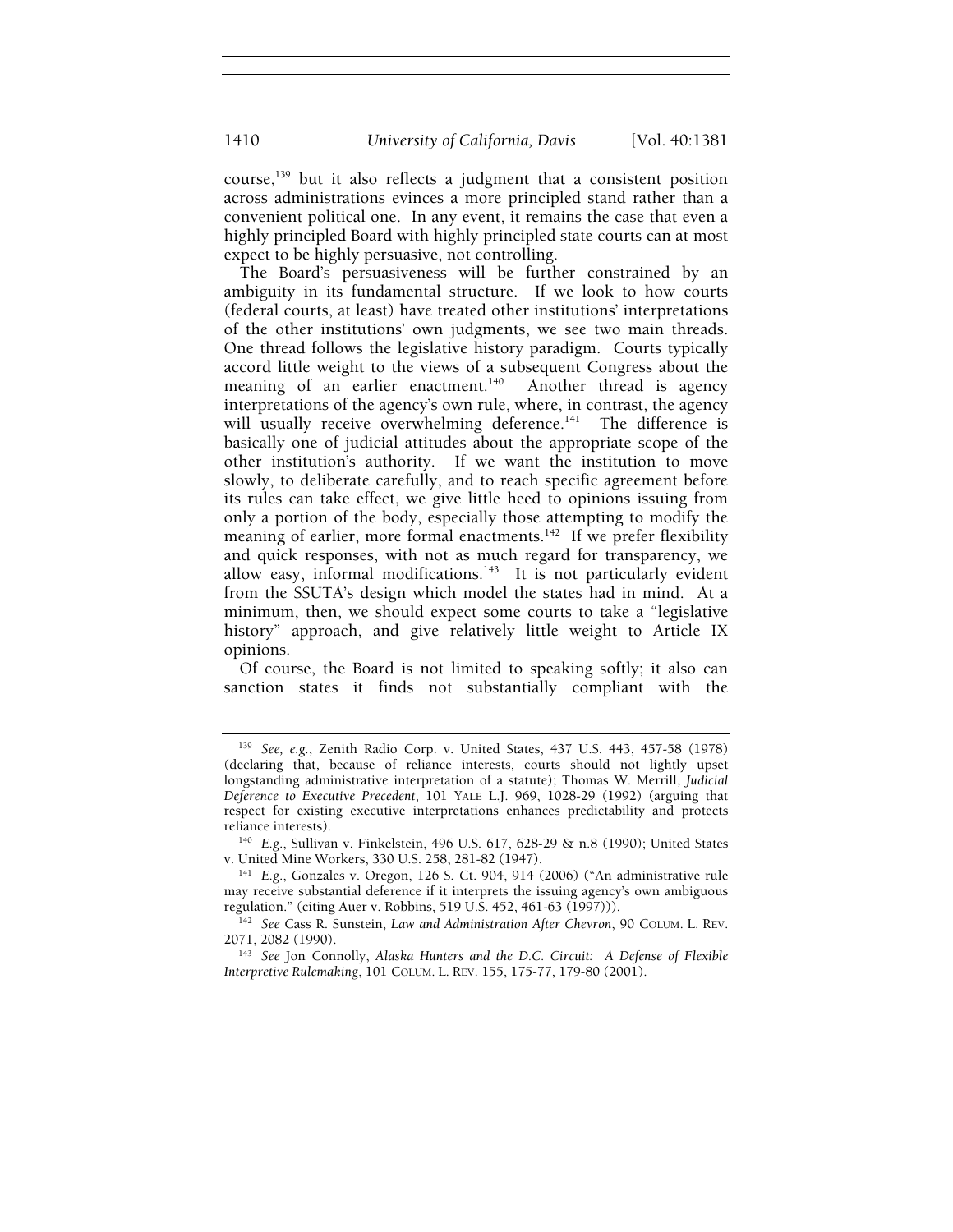Agreement.<sup>144</sup> Presumably, Article IX rulings could be used in concert with the substantial compliance power to assure that, even as the world changes, the essence of the underlying SSUTA remains fairly constant. Much therefore turns on the form and efficacy of the Board's sanctions. If the main effect of a sanction is political, and courts are apolitical, they may be largely indifferent to sanction. If our target is political courts or revenue authorities, we have to determine what the relevant constituency for those entities is and what size and sort of sanction will be sufficient to move them to invoke their influence with the relevant state decision-makers. Most importantly, the Board must have the capacity to make these determinations and the political will to follow them through.

In addition to persuading or providing incentives, the Board may also have the capacity to affect the norms of state-level actors. As we saw, the power to curb the occasional bad actor, and the expectation that that power will be exercised, may play an important role in sustaining developing norms of national interest among state officials and judges. Also, prominent sanctions such as criminal penalties may serve their own norming function.<sup>145</sup> There is, however, a countervailing risk that sanctions might simply increase the salience (that is, the visibility) of non-compliance by the sanctioned parties, or "crowd out" individuals' desire to comply, absent the threat of sanction. $146$  In any event, there also may be a substantial danger that if the Board members are parochial or self-serving in their sanction decisions, they will offer a highly salient example of regionalism that could undermine efforts to develop a nationalist norm in the states.

Thus, whatever we think of the principle or political dependence of state interpreters, the long-term prospects for uniformity under the SSUTA appear to depend largely on how the Governing Board functions. I turn there in the next Part.

#### IV. CAN THE GOVERNING BOARD GOVERN?

The central challenge for the SSUTA, again, is that it does not create a single sales and use tax code, but rather fifty parallel (albeit initially

<sup>&</sup>lt;sup>144</sup> SSUTA, supra note 14, §§ 805, 809, 1002.<br><sup>145</sup> For further developments of this argument, see, for example, Robert Cooter, *Prices and Sanctions*, 84 COLUM. L. REV. 1523, 1548-50 (1984); Dan M. Kahan, *Social Influence, Social Meaning, and Deterrence*, 83 VA. L. REV. 349, 349 (1997).<br><sup>146</sup> For a discussion of the literature on the counter-productive use of sanctions in

forming norms, see Jonathan M. Barnett, *The Rational Underenforcement of Vice Laws*, 54 RUTGERS L. REV. 423, 455-62 (2002).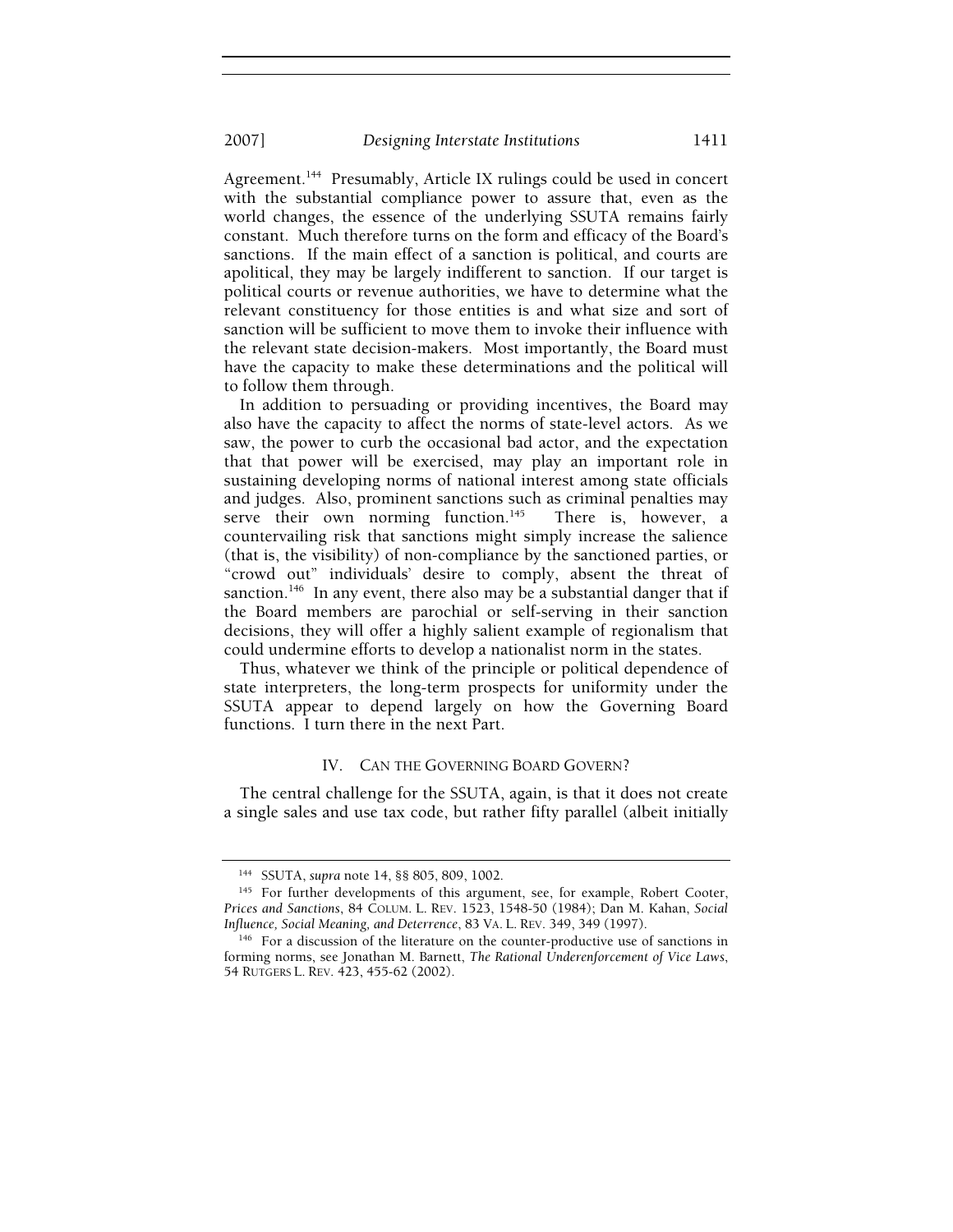very similar) codes. As I have suggested, that may not be a serious problem if there is effective centralized coordination and oversight. Unfortunately, as I outline here, the current design for the SSUTA's central authority, the Governing Board, does not promise attractive results.

# *A. The Board's Operations: The Mechanics*

It may be helpful at this point to review the structure of the Governing Board. The Board is governed not only by the Agreement itself, but also by a set of Bylaws as well as an evolving list of "Rules<br>and Procedures."<sup>147</sup> The Board is comprised of up to four The Board is comprised of up to four representatives from each member state, with each state receiving only one vote.148 The member states, it appears, are free to decide for themselves how to select the Board member representatives, but the expectation (and current reality) is that most are elected state officials<br>or revenue commissioners.<sup>149</sup> Compliance Review Committee Compliance Review Committee representatives "must be executive or legislative branch employees of the member state."150 Board representatives are not compensated, but can receive reimbursement for their expenses.<sup>151</sup>

At present, the Board's decision-making mechanisms are only drafted at a minimal, bare bones level. Requests for interpretation are forwarded to a Compliance Review and Interpretations Committee for recommendations to the Board.152 The Committee must solicit comments from the states and the general public.<sup>153</sup> All final decisions are public and posted on the Board's website.<sup>154</sup> Any interpretations must be adopted by a three-quarters vote of the Board.<sup>155</sup> For the most

<sup>&</sup>lt;sup>147</sup> See Streamlined Sales Tax Governing Bd., Inc., Streamlined Sales and Use Tax Agreement: Rules and Procedures (Dec. 14, 2006). Agreement: Rules and Procedures (Dec. 14, 2006), 14, 2006), 2016, 2016, 2016, 2016, 2016, 2016, 2016

<sup>&</sup>lt;sup>148</sup> SSUTA, supra note 14, § 806.<br><sup>149</sup> See HELLERSTEIN & SWAIN, *supra* note 24, at 9-9 ("[B]oard representatives . . . must come from either the legislative or executive branches of the state's government."); *cf*. Streamlined Sales Tax Governing Bd., Inc., SST Executive Committee, http://www.streamlinedsalestax.org/index.html (identifying titles of SSTP Executive Committee members) (last visited Jan. 31, 2007).<br><sup>150</sup> Streamlined Sales Tax Governing Bd., Inc., Streamlined Sales and Use Tax

Agreement: Bylaws, art. 7 § 2 (Oct. 1, 2005), http://www.streamlinedsalestax.org/ Bylaws\_041806.pdf [hereinafter SSUTA Bylaws].<br><sup>151</sup> Id. art. 5, § 6.<br><sup>152</sup> SSUTA, supra note 14, § 902(B).<br><sup>153</sup> Id. § 902(C).<br><sup>154</sup> Id. § 902(G).<br><sup>154</sup> Id. § 902(G).<br><sup>155</sup> Id. § 809; SSUTA Bylaws, supra note 150, art. 4,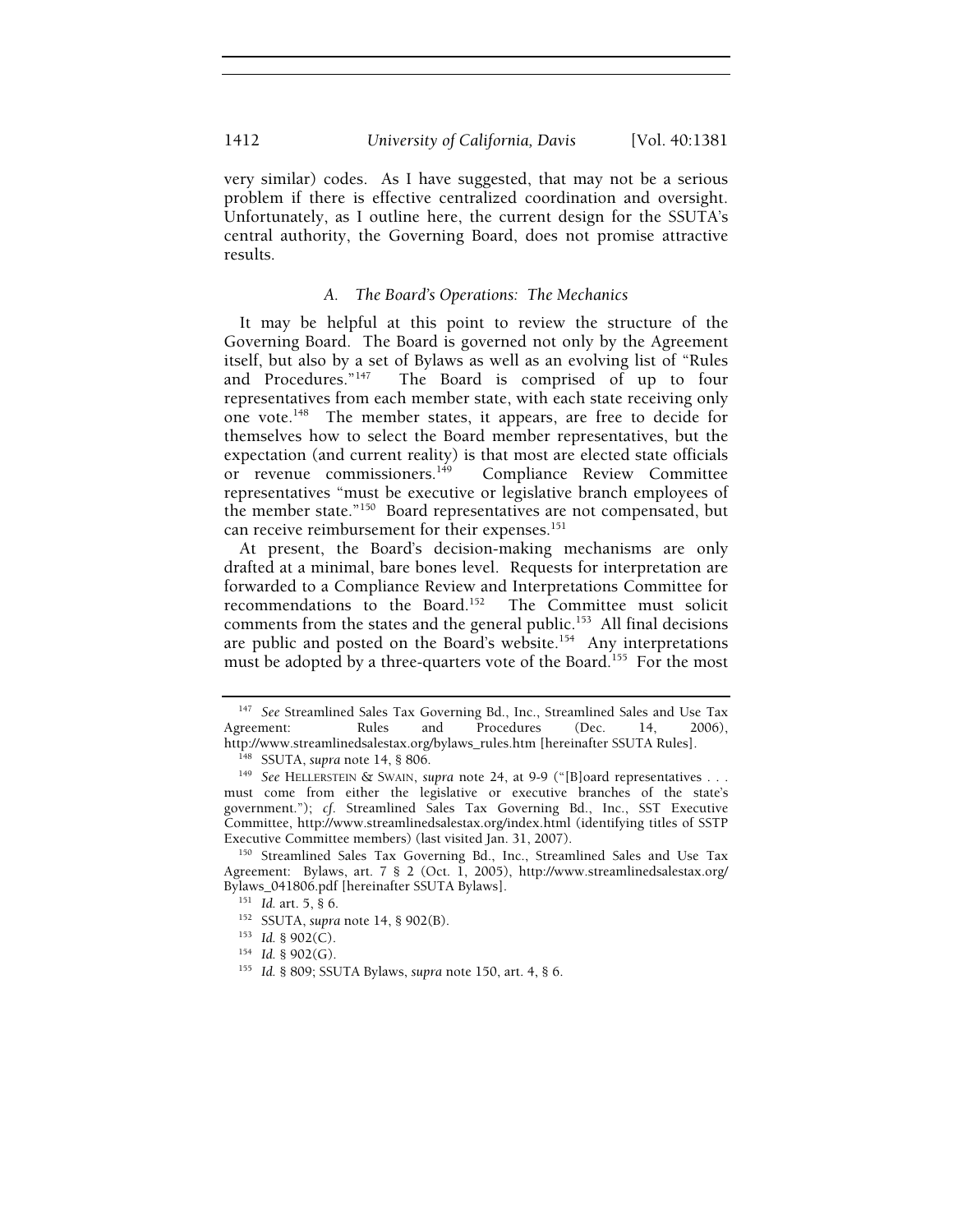part, the Board's meetings must be open.<sup>156</sup> The Board has the authority, as yet unexercised, to create an issue resolution procedure, including the use of non-binding arbitration.<sup>157</sup> The Board must still vote to approve any recommendation produced by its resolution procedures.<sup>158</sup>

The sanctions process is similarly sketchy. The only sanction specifically mentioned is expulsion from the Agreement, although the Board has authority to impose "other penalties as determined by the governing board."159 It also takes a three-quarters vote of all member states to impose any sanction.<sup>160</sup> Crucially, a state can be sanctioned only where it is not compliant with the Agreement's requirements.<sup>161</sup> States must certify annually that they are in compliance, and the Board is supposed to develop procedures for responding to a state's admission that it is not in compliance.<sup>162</sup> A state is in compliance when it is substantially compliant with the Agreement.<sup>163</sup>

# *B. The Flaws*

This combination of a three-quarters vote requirement and a substantial compliance standard for imposing penalties rather obviously portends a fairly sluggish enforcement operation. By itself, though, that is not necessarily a fatal flaw. As discussed earlier, there is a fair argument that courts or even state revenue agencies could independently pursue a fair degree of uniformity if there were strong, principled leadership from the Governing Board.<sup>164</sup> It might not matter that the Board moves slowly and seldom, if it moves wisely. I am skeptical, however, that in its current design it is likely to do so. I see four broad sets of problems.

First, political process failures at the state level may be readily transmitted to the Board by way of individual states' influence over their Board representatives. Board members apparently serve at the pleasure of the appointing state.<sup>165</sup> Administrative law scholars argue

<sup>156</sup> SSUTA Rules, *supra* note 147, § 807.1(B)(1). 157 SSUTA, *supra* note 14, § 1001. 158 *Id.* § 1003. 159 *Id.* § 809. 160 *Id.*

<sup>&</sup>lt;sup>161</sup> *Id.*<br><sup>162</sup> *Id.* §§ 803, 809.

<sup>&</sup>lt;sup>163</sup> Id. § 805.<br><sup>164</sup> See supra text accompanying notes 118-46.<br><sup>165</sup> Neither the Agreement nor the Bylaws establish any rules for the tenure or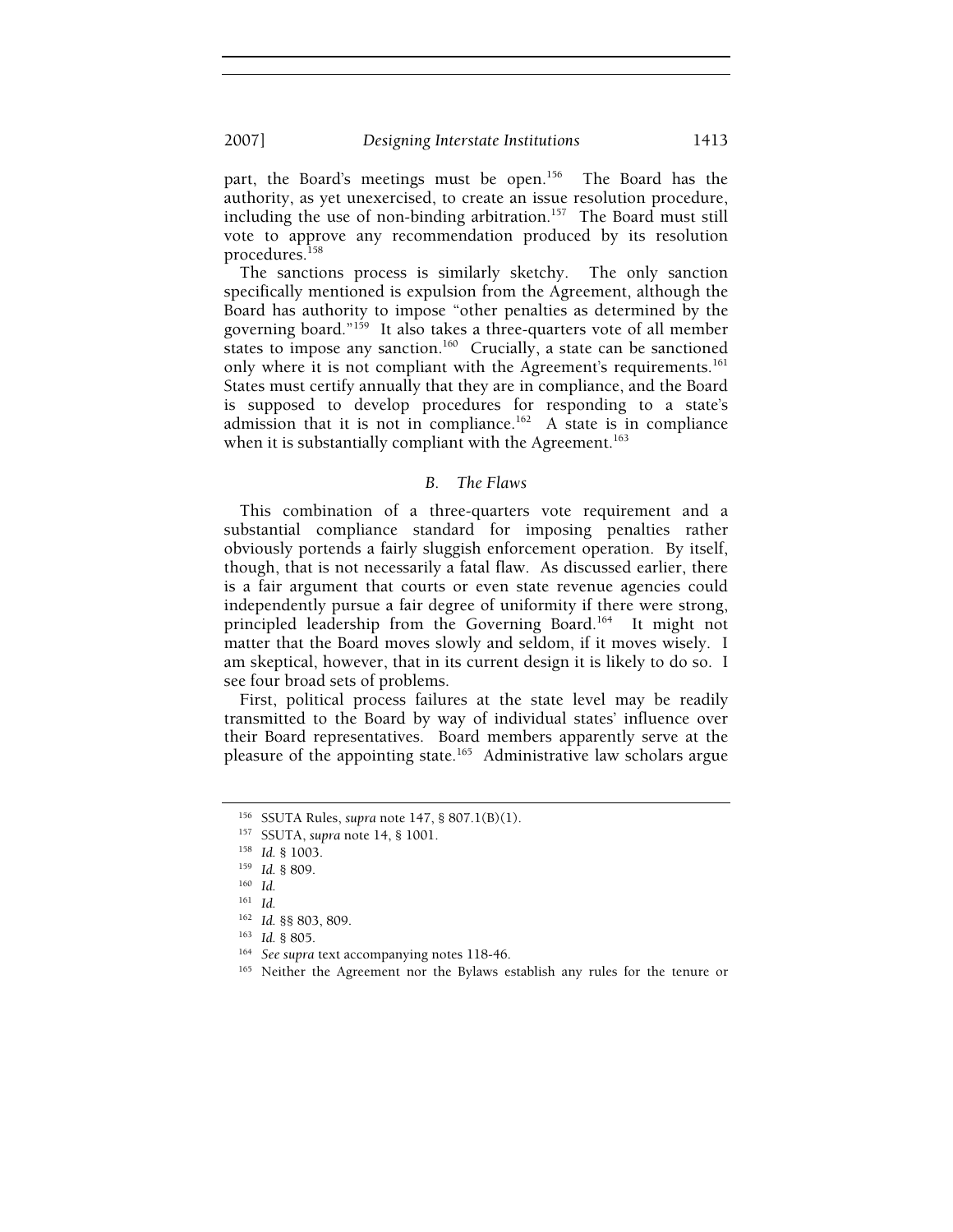convincingly that, absent some external constraint on the appointer, at-will appointees will closely reflect the political preferences of their<br>appointer.<sup>166</sup> Obviously, if the position has any value to the Obviously, if the position has any value to the appointees, they have an incentive to remain on the Board. Even if that incentive fails to operate, in instances where the appointee deviates too far, she will be replaced with someone more tractable, unless the costs of replacing her exceed the costs of her intransigence.

There is no obvious reason here why states would be reluctant to remove appointees who fail to fully represent the interests of the appointing state officials. Publicity over removal, for instance, seems likely only to increase the appointer's support among constituents who oppose the appointee's positions. One possible constraint on removal is that an appointee with long tenure may develop ties to other Board members, or other institution-specific expertise, that would make replacing her somewhat costly.<sup>167</sup> But that would represent a long-term cost, and a fairly difficult one to measure. The appointee's specific adverse vote (or proposed vote), however, on an issue known to the appointer's constituency, would represent a clear

constituency"). 167 *See* Nina A. Mendelson, *Agency Burrowing: Entrenching Policies and Personnel Before a New President Arrives*, 78 N.Y.U. L. REV. 557, 641-46 (2003) (noting benefits both to public welfare and political superiors to long-tenured agency personnel, even across administrations).

removal of Board representatives. States, therefore, would seem free to remove their representatives at will. However, it should be said that states could perhaps do much to change the dynamics I discuss here simply by limiting the grounds for removal of their representatives to "for good cause only" or the like.

<sup>&</sup>lt;sup>166</sup> E.g., Stephen Calabresi & Christopher S. Yoo, *The Unitary Executive During the First Half-Century*, 47 CASE W. RES. L. REV. 1451, 1460-61 (1997); Neal Devins, *Political Will and the Unitary Executive: What Makes an Independent Agency Independent?*, 15 CARDOZO L. REV. 273, 278 (1993); Cynthia Farina, *Statutory Interpretation and the Balance of Power in the Administrative State*, 89 COLUM. L. REV. 452, 504 & n.226 (1989); Geoffrey P. Miller, *Introduction: The Debate over Independent Agencies in Light of Empirical Evidence*, 1988 DUKE L.J. 215, 218-22 (summarizing results of studies); *see also* Morrison v. Olson, 487 U.S. 654, 687-92 (1988) (assuming that power to remove implies power to control executive officers); Humphrey's Executor v. United States, 295 U.S. 602, 629 (1935) ("[I]t is quite evident that one who holds his office only during the pleasure of another, cannot be depended upon to maintain an attitude of independence against the latter's will."). The Board is also dependent on states for funding and staffing, so that even rather independentminded Board members may be somewhat constrained by their need for continuing logistical support in carrying out their perceived mission. *Cf.* WELDON V. BARTON, INTERSTATE COMPACTS IN THE POLITICAL PROCESS 169 (1965) (arguing that commissions without independent revenue-raising authority are obliged, as result of their financial dependency on states, to be "responsive to the states rather than to any regional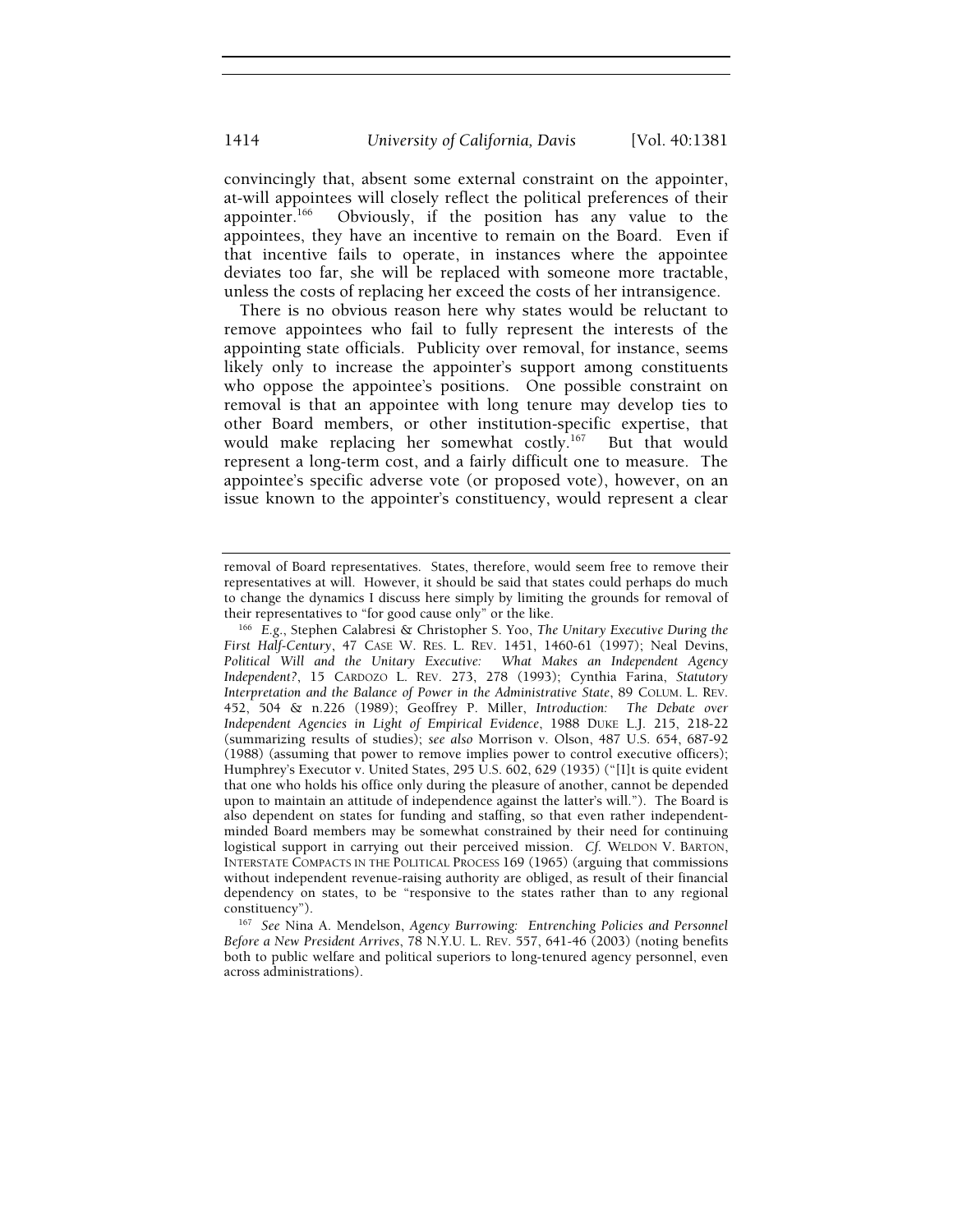and immediate political cost to the appointer.<sup>168</sup> Thus, the appointee's replacement cost is unlikely to prevent her removal over any publicized policy issue, and she will probably be aware of that calculus.169

The possibility of logrolling will likely make this state influence a significant factor in Board outcomes. Obviously, a single state cannot by itself vote down a sanction aimed at its deviant tax scheme; indeed, states must abstain from sanction votes against themselves.<sup>170</sup> The state can, however, logroll; it can trade its vote on other matters in exchange for votes against sanction. In a body of diverse interests, especially one with a high vote threshold, logrolling is inevitable.<sup>171</sup> That is not to say logrolling is bad. Often, it is utility maximizing in that it permits voters for whom a particular outcome is utility-positive to attract votes from those for whom it is either a matter of indifference or a smaller utility-negative.<sup>172</sup> The peril to the public may come if there are significant agency costs or other market breakdowns, as where representatives are indifferent to an outcome because they fail to fully internalize the costs of the outcome to their constituents.<sup>173</sup> In that case, the indifferent voter trades off her vote for too little, so that the end result is a net negative utility outcome for the public.174

As a result, the Board probably will perpetuate the problem that state tax decision-makers do not internalize the costs of disuniformity.

LOGICAL FOUNDATIONS OF CONSTITUTIONAL DEMOCRACY, chs. 10-13 (1962); Lynn A. Baker, *Direct Democracy and Discrimination: A Public Choice Perspective*, 67 CHI.-KENT L. REV. 707, 727-28 (1991); *cf*. Hildreth et al., *supra* note 46, at 840 (noting that logrolling could permit state cooperation on tax policy in some cases in which many states are indifferent or would actually suffer some harms from such policy). 173 *See* David P. Barron, *Majoritarian Incentives, Pork Barrel Programs, and* 

*Procedural Control*, 35 AM. J. POL. SCI. 57, 58, 60-63 (1991); William H. Riker &

<sup>174</sup> In addition, representatives may exchange votes for mutually inefficient legislation that offers some political or other reward to the representative, so that the logrolling degrades public welfare. *See* Aranson et al., *supra* note 115, at 44-45.

<sup>168</sup> On the significance of long-term versus short-term costs, see sources cited *supra* note 115.<br><sup>169</sup> The appointee's awareness, of course, is significant because a large part of the

removal power is its "chilling effect on insubordinate employees." Calabresi & Yoo, *supra* note 166, at 1461. 170 SSUTA, *supra* note 14, § 809. 171 *See* Jerry L. Mashaw, *Why Administrators Should Make Political Decisions*, 1 J.L.

ECON. & ORG. 81 (1985), *reprinted in* ADMINISTRATIVE LAW ANTHOLOGY 20, 24 (Thomas O. Sargentich ed., 1994). 172 *See* JAMES M. BUCHANAN & GORDON TULLOCK, THE CALCULUS OF CONSENT: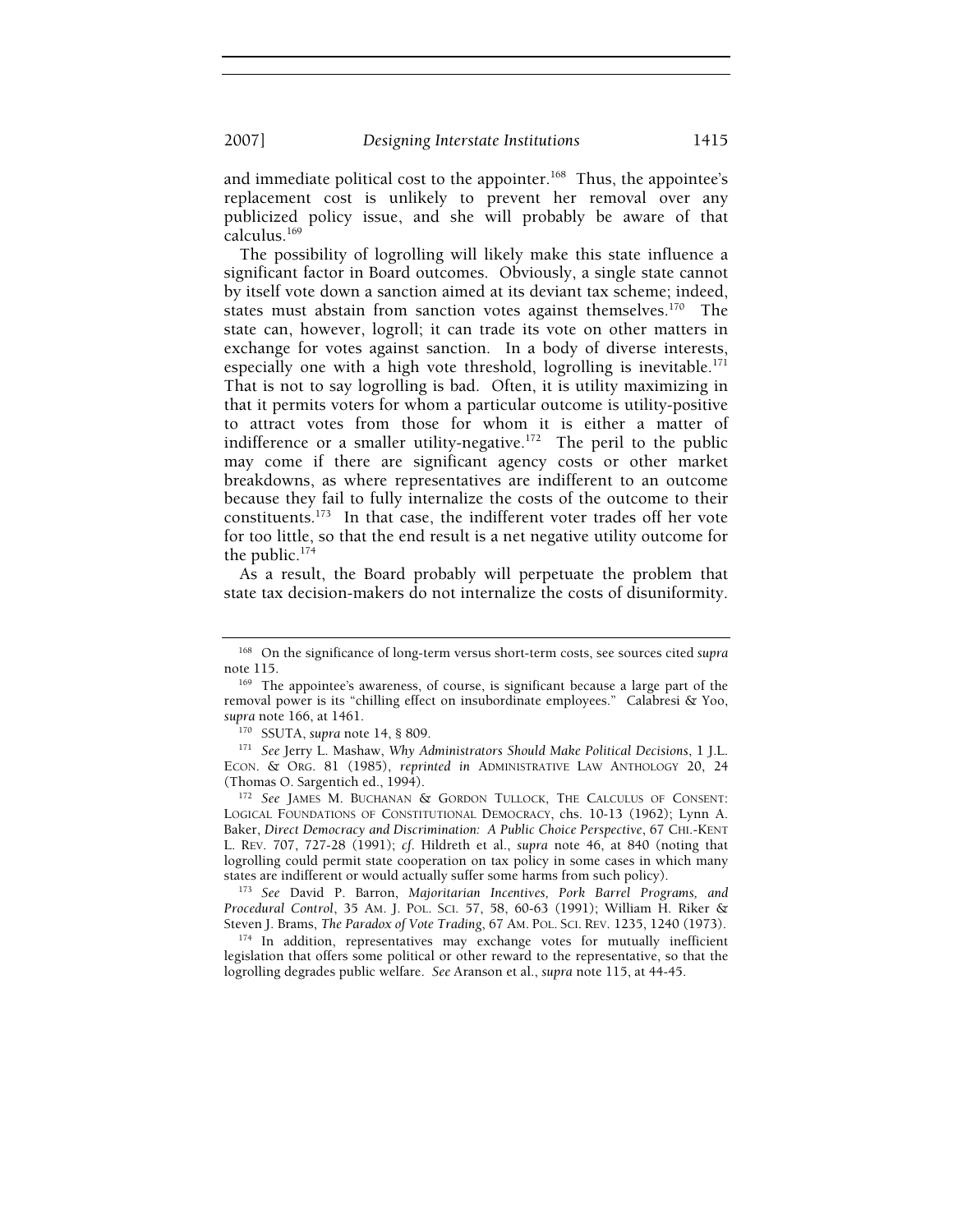1416 *University of California, Davis* [Vol. 40:1381

Board members represent the political constituency of their appointers. As we have seen, these voters, in turn, do not fully internalize the benefits of a uniform set of national rules because the gains of that benefit are distributed nationally.<sup>175</sup> Thus, it is probable the Board will often be willing to trade a more uniform rule for one permitting deviations, resulting in disproportionate benefits for one group of Board voters.176

Second, to the extent that there are parties who do suffer the full pains of disuniformity, the Board also seems to fulfill Shaviro's prediction that there will be no stable coalition in favor of reform.177 As we saw in the pre-SSUTA scenario, businesses who sell taxable products in multiple jurisdictions might plausibly form a potent lobbying bloc.<sup>178</sup> However, their influence there was limited by their need to monitor and lobby thousands of taxing jurisdictions.<sup>179</sup> Under the SSUTA, their situation is somewhat improved. While the businesses still must monitor developments in every taxing jurisdiction, they probably only need to lobby the fifty states that appoint Board members. Further, the SSUTA gives the business community a quasi-formal role in decision-making, through the medium of a Business Advisory Council, whose precise operation is at present unclear.<sup>180</sup> On the other hand, the business community will be repeatedly fractured between businesses whose interests are solely in tax-law uniformity, and those who have the opportunity to benefit from a disuniformity, such as one favoring local businesses.<sup>181</sup> Such disuniformity rents may often be highly salient for the business.<sup>182</sup> If so, the pro-uniformity coalition will likely be unstable. While these

<sup>175</sup> *See supra* text accompanying notes 83-84. 176 *Cf*. Isaacson, *supra* note 20, ¶ 5 (claiming that even during development of SSUTA states have continued to hold onto "many diverse and unique features of their individual state tax systems"). 177 *See* Shaviro, *supra* note 46, at 896-97 (summarizing argument that state and

local actors will not, on their own, resolve differences between different local tax systems).

<sup>&</sup>lt;sup>178</sup> See supra text accompanying notes 96-97.<br><sup>179</sup> See supra text accompanying notes 96-97.<br><sup>180</sup> SSUTA, supra note 14, § 811.<br><sup>181</sup> See Isaacson, supra note 20, ¶ 87 (arguing that local "retail giants" are strongest force resisting effort by out-of-state sellers to reduce tax compliance burdens); Swain & Hellerstein, *supra* note 27, at 612 (describing successful efforts of local business interests to alter some terms of SSUTA in their states); *id.* at 613 (noting that small and large sellers disagree about rules for exempting some businesses from collection obligations). 182 *Cf*. Shaviro, *supra* note 46, at 956-57 (describing high visibility and importance

to taxpayers of state tax rules disproportionately favoring them).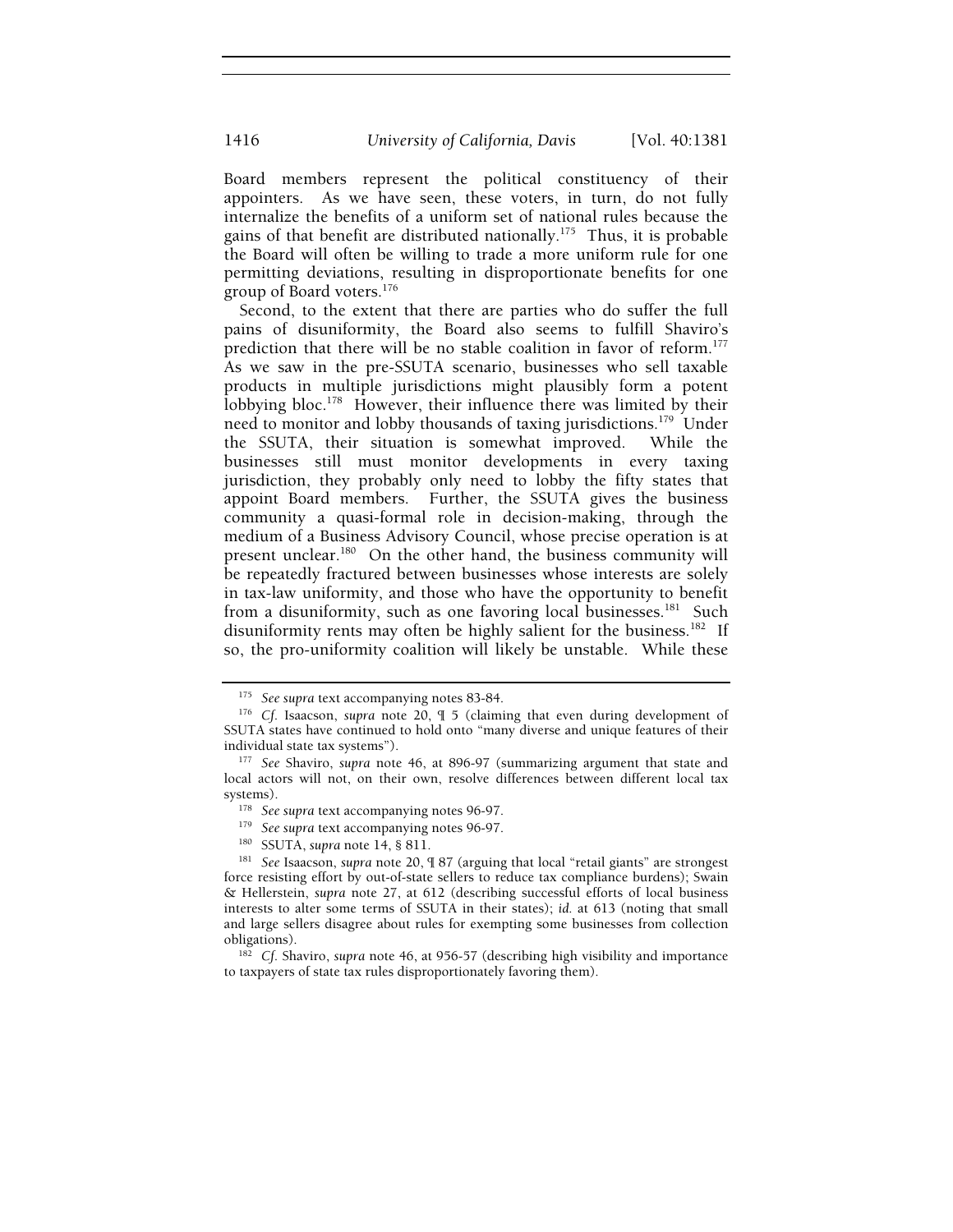factors are somewhat unpredictable, on balance it seems that the influence of business as a force for uniformity will be at best uneven.

In addition, it is unclear that even businesses who would benefit from uniformity and principle will in fact prefer them to the opportunity to extract disuniformity rents for themselves.183 Consider, for example, the recent litigation over the tax breaks Ohio offered to DaimlerChrysler in order to entice it to build an auto manufacturing plant in the state.<sup>184</sup> The vast majority of state attorneys general filed amicus briefs in the Supreme Court supporting  $Ohio<sub>185</sub>$ notwithstanding the fact that, as an economic matter, the states were probably being forced into a race to slash taxes in order to attract businesses.<sup>186</sup> For the most part, these targeted lower tax revenues hurt businesses because they result in fewer services, a heavier tax burden on the rest of the tax base, or both.<sup>187</sup> Yet the state attorneys general pressed on in favor of targeted tax breaks, because, arguably, significant business constituencies threatened to go elsewhere if they did not.<sup>188</sup> Collective action problems aside, what may have lined up

DaimlerChrysler Corp. v. Cuno, 126 S. Ct. 1854 (2005) (No. 04-1724). 186 *See* Dan T. Coenen, *Business Subsidies and the Dormant Commerce Clause*, 107 YALE L.J. 965, 1025-26 (1998); Peter D. Enrich, *Saving the States from Themselves: Commerce Clause Constraints on State Tax Incentives for Business*, 110 HARV. L. REV. 377, 382-404 (1996); Walter Hellerstein & Dan T. Coenen, *Commerce Clause Restraints on State Business Development Incentives*, 81 CORNELL L. REV. 789, 793 (1996). For a skeptical response to these claims, see Clayton P. Gillette, *The Law and Economics of Federalism: Business Incentives, Interstate Competition, and the Commerce Clause*, 82 MINN. L. REV. 447, 478-92 (1997). Notably, though, Gillette relies on Commerce Clause theory, and does not really dispute the argument that tax incentive

competition tends to reduce overall welfare of the competing states. *Id.* at 480-81. 187 *See* Enrich, *supra* note 186, at 378; James R. Rogers, *The Effectiveness and Constitutionality of State Tax Incentive Policies for Locating Businesses: A Simple Game Theoretic Analysis*, 53 TAX LAW. 431, 431 (2000).<br><sup>188</sup> Cf. Kelly Edmiston, *Strategic Apportionment of the State Corporate Income Tax*,

55 NAT'L TAX J. 239, 239-62 (2002) (concluding that states face prisoner's dilemma in deciding whether to institute tax policy that favors local producers, and that optimal strategy for them will be to adopt such incentives even if revenue-negative).

<sup>183</sup> *See* Hildreth et al., *supra* note 46, at 850; Shaviro, *supra* note 46, at 958. In addition, some jurisdictions lack a significant export presence, somewhat diminishing

the influence of forces in favor of uniformity. 184 *See* Cuno v. DaimlerChrysler Corp., 386 F.3d 738, 741 (6th Cir. 2004), *rev'd on standing grounds*, 126 S. Ct. 1854, 1864 (2006). 185 *See* Brief for Florida, Alabama, Arizona, Arkansas, California, Colorado,

Connecticut, Delaware, Georgia, Guam, Hawaii, Idaho, Illinois, Indiana, Iowa, Kentucky, Maine, Maryland, Massachusetts, Michigan, Missouri, Nebraska, Nevada, New York, North Dakota, Northern Mariana Islands, Oklahoma, Oregon, Pennsylvania, Puerto Rico, South Carolina, South Dakota, Tennessee, Texas, Utah, Vermont, Washington, and Wisconsin, as Amici Curiae Supporting Petitioners,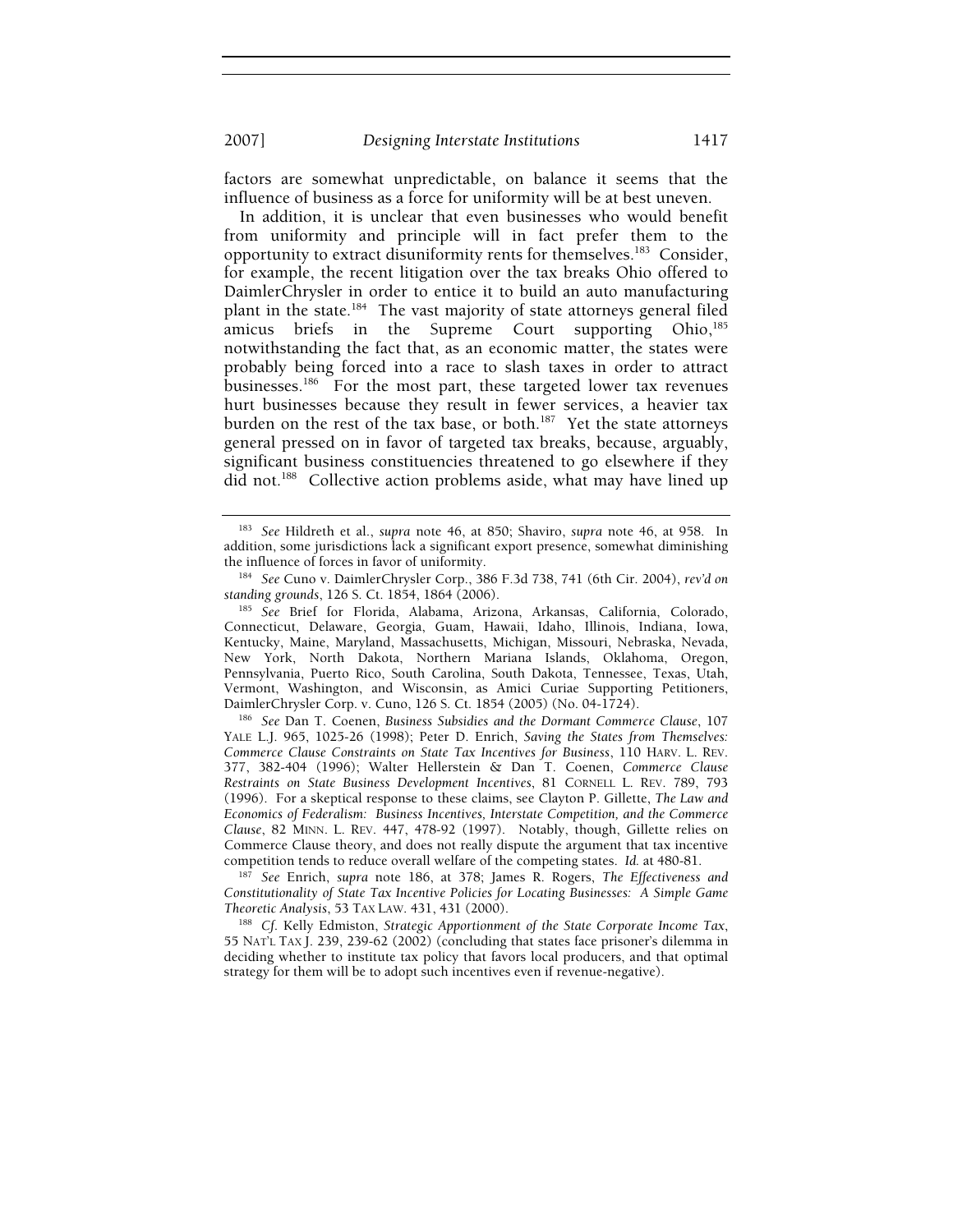these businesses in favor of tax breaks was the hope that maintaining a system in which they could obtain their own big breaks would outweigh the costs of giving some breaks to others.189

These political effects might be of little moment if the Board were charged with interpreting a highly detailed and fairly rigid set of legal rules, which might leave little play for vote-trading or political influence. Instead, the most pertinent legal provision before the Board in every sanction case will be the remarkably open-textured term, "substantially compliant."190 This presents the third problem to the Board's effectiveness. The uncertainty of the meaning of "substantial" is not simply lexical. There are at least three major theoretical open questions standing behind the concept of substantiality. The most important is the *Quill* dilemma already described — whether in fact it is better to have perfect uniformity, or whether some diversity actually serves national interests by enabling innovation and a spur to competition.<sup>191</sup> Quite probably, the Board should have the power and the policy goal of permitting some differences among states in order to foster valuable experimentation.

Two other substantiality concepts are thorny but not as important to the goals of the project. For one, it is unclear whether an individual state should bear the cost of deviations by others. That is, a single definition in the context of an entire state code is unlikely by itself to be viewed as rendering a state not substantially in compliance. But if every jurisdiction gets "one free deviation," then we quickly have a patchwork of regulations again. Yet if we view each state's definition of substantiality in the context of whether the system of rules already has exceptions, then states will have an incentive to be the first to deviate. It is similarly difficult to say how we should treat state choices in enforcement or auditing. If a state's code nominally complies, but it is clear that the state will not enforce some provisions it disfavors, is the state in compliance? If we say yes, we come very close to dictating how states choose to allocate scarce enforcement funds among competing policy priorities. If we say no, however, substantial compliance may be meaningless.

The point here is not that these problems are insuperable, only that

<sup>189</sup> For example, if the cost of a break to Business A, spread among all state taxpayers, is \$1,000, it is entirely rational for Business B to want to maintain the taxbreak system, at least for one more round, if B has a better than 1-in-100,000 chance of its own \$100 million incentive being next in the queue. 190 SSUTA, *supra* note 14, § 805; *see* Isaacson, *supra* note 20, ¶ 44 (complaining

that "substantially" language allows state regimes to "vary . . . in countless ways"). 191 *See supra* text accompanying notes 44-46, 75-79.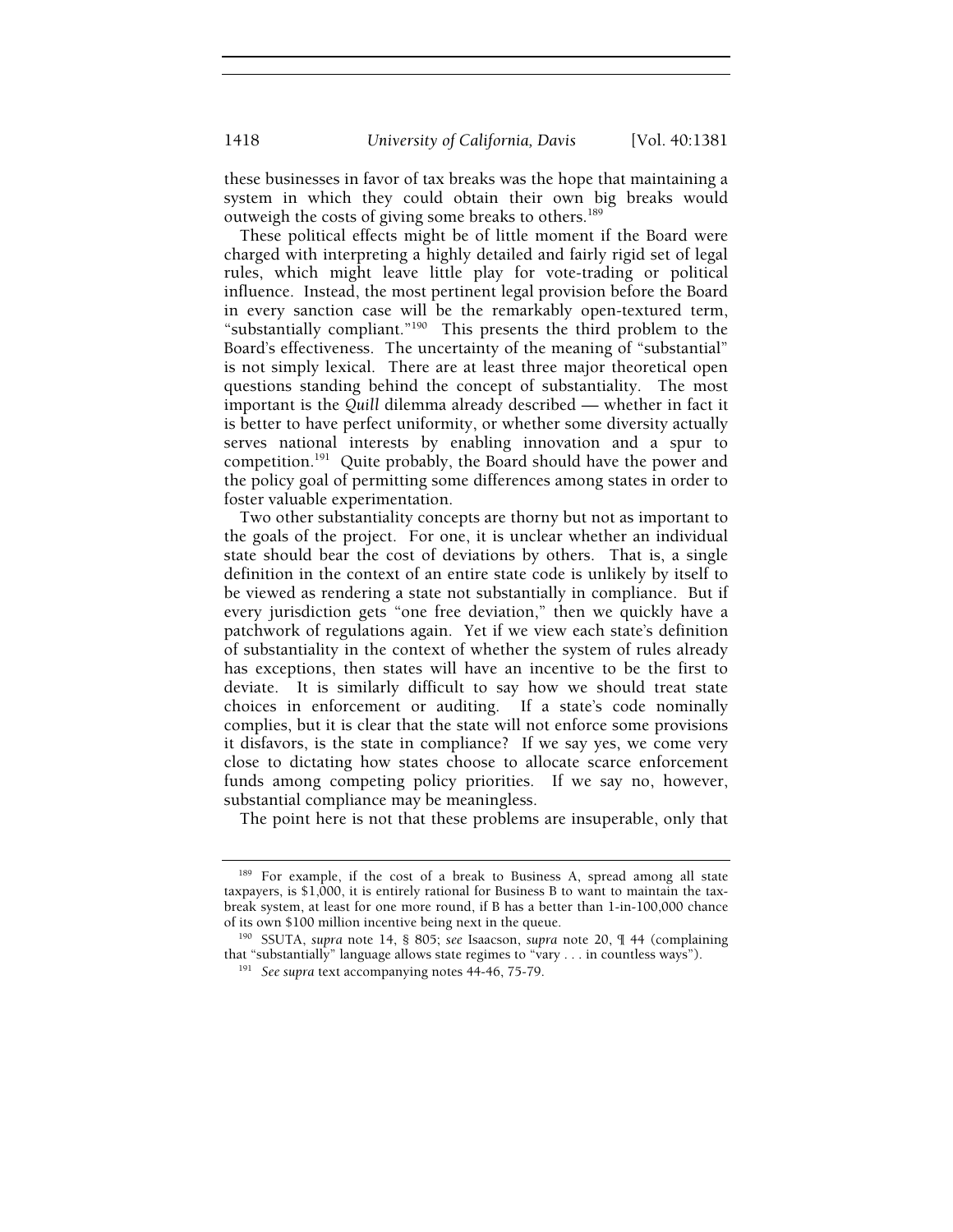they are highly debatable. There will actually be a principled argument against uniformity in many cases. Thus, even if there were a strong demand among some portions of the public for principled interpretation by the Board, it would be easy for the Board to evade the issue. The Board could almost always appease individual interest groups, while giving at least lip service to demands for principle by others.

That leads us to the fourth problem. The danger of using principle as a cover for rent-seeking is not serious if we think that the Board will genuinely internalize demands or expectations of principled behavior. As with state-level bureaucrats or state courts, the Board could develop an institutional mission that might lead it to resist rentseeking. Right now, however, that looks unlikely. The Board is composed of political appointees removable at will, so that there would be little reason for the public to expect them to resist popular pressure. In contrast to Commissioners of the European Union ("E.U."), for example, who must pledge to represent the interests of the E.U. over those of their home nation,<sup>192</sup> the Board members have no obvious institutional mission. Even if they did, the Board members are not full-time employees. It is doubtful that being a weekend Board member will be as important to the members' sense of identity and self-worth as their full-time jobs, so that the corresponding importance of fulfilling any role-norms will be diminished.<sup>193</sup> The Board also may not have the budget for full-time staff, and its performance in their absence may be so low as to diminish any public expectations. This would further ratchet down any pressure on the Board to *do* better.<sup>194</sup>

One may hope that principled, or at least frequent, Board sanctions could influence state-level actors upon whom the SSUTA ultimately depends. But the Board alone may not be capable of delivering such sanctions. Thus, at the risk of invoking a tower of "turtles all the way

<sup>&</sup>lt;sup>192</sup> See Trevor C. Salmon, *European Union Structures and Institutions and Their Powers, in THE EUROPEAN UNION HANDBOOK 3, 16-18 (Philippe Barbour ed., 1996).* 

<sup>&</sup>lt;sup>193</sup> See Vicki Schultz, Life's Work, 100 COLUM. L. REV. 1881, 1890-93 (2000).<br><sup>194</sup> In correspondence, Professor Swain points out that Board members are likely to

be able to draw on staff resources at their home-state taxation and finance agencies. But that interdependence would likely only exacerbate the danger that the Board members would empathize more closely with their home state and its interests than the nationalist goals of the SSUTA. *Cf*. Diller, *supra* note 110, at 1209-10 & n.450 (noting study demonstrating that cooperation between agency and contractors undermined contractors' independent thinking); Larry Kramer, *Understanding Federalism*, 47 VAND. L. REV. 1485, 1553-54 (1994) (claiming that collaborating experts tend to follow views of fellow experts over those suggested by outsiders).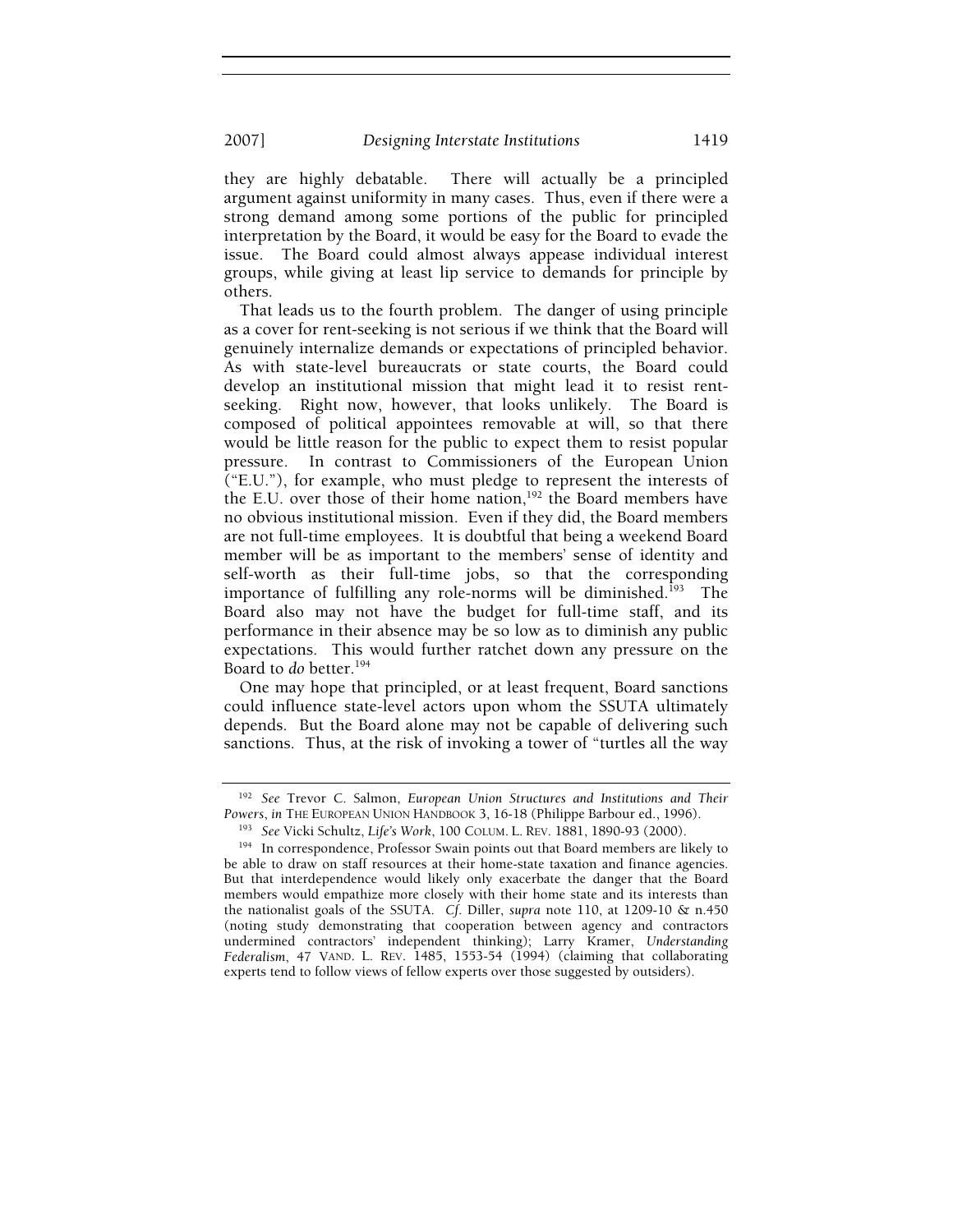down," as the physicist Stephen Hawking put it, we should also examine whether there are yet other layers of review that could in turn discipline the Board.<sup>195</sup> Two possibilities leap to mind: Congress and the federal courts. I consider these two in turn.

# *C. What About Congress?*

The Governing Board has flaws, but it does not exist in isolation. In thinking about the Board's performance, we also need to consider the possible influence of other interested parties. For example, Professor John Swain, in his thoughtful article describing the SSUTA, argues that Congress will have a strong influence on Board behavior.<sup>196</sup> He claims that fear of further congressional meddling after federal ratification of the SSUTA would ensure that the Board protected the purposes of the legislation.<sup>197</sup> With respect, I am dubious.

To begin with what is probably a simplified picture, let us start with what may be Congress's most powerful oversight tool in the administrative arena: the budgeting process.<sup>198</sup> Agencies and other cooperative ventures set up and funded by Congress know that each year their performance will be weighed by a budgeting committee. Poor performance may result in tighter budgets or increased substantive restrictions on their use of funds.<sup>199</sup> Greater even than the power of the purse in this process, I would argue, is the power of certainty. The agency knows that it cannot avoid scrutiny, and that it at least must marshal substantial outside forces (as from lobbying from its private sector regulatory partners) to mitigate the scrutiny it will endure.

Certainty is so important in the oversight context because legislative

<sup>195</sup> STEPHEN HAWKING, A BRIEF HISTORY OF TIME 1 (1988); *see also* Rapanos v. United States, 126 S. Ct. 2208, 2233 & n.14 (2006). 196 John A. Swain, *State Sales and Use Tax Jurisdiction: An Economic Nexus Standard* 

*for the Twenty-First Century*, 38 GA. L. REV. 343, 381-82 (2003). 197 *Id.*; *see also* Hildreth et al., *supra* note 46, at 845 (noting arguments by others

that federal authorization would put pressure on Congress to ensure future viability of compact). 198 *See* LOUIS FISHER, THE POLITICS OF SHARED POWER: CONGRESS AND THE EXECUTIVE

<sup>100 (4</sup>th ed. 1998); HAROLD J. KRENT, PRESIDENTIAL POWERS 77-83 (2005); Peter Raven-Hansen & William C. Banks, *Pulling the Purse Strings of the Commander in Chief*, 80 VA. L. REV. 833, 834-36 (1994); Charles Tiefer, *Congressional Oversight of the Clinton Administration and Congressional Procedure*, 50 ADMIN. L. REV. 199, 212-14 (1998). For a sweeping survey of a wide variety of congressional control techniques, and an appraisal of their effectiveness, see Jack Beerman, *Congressional Administration*,

<sup>43</sup> SAN DIEGO L. REV. 61, 71-143 (2006). 199 *See* Tiefer, *supra* note 198, at 212-14.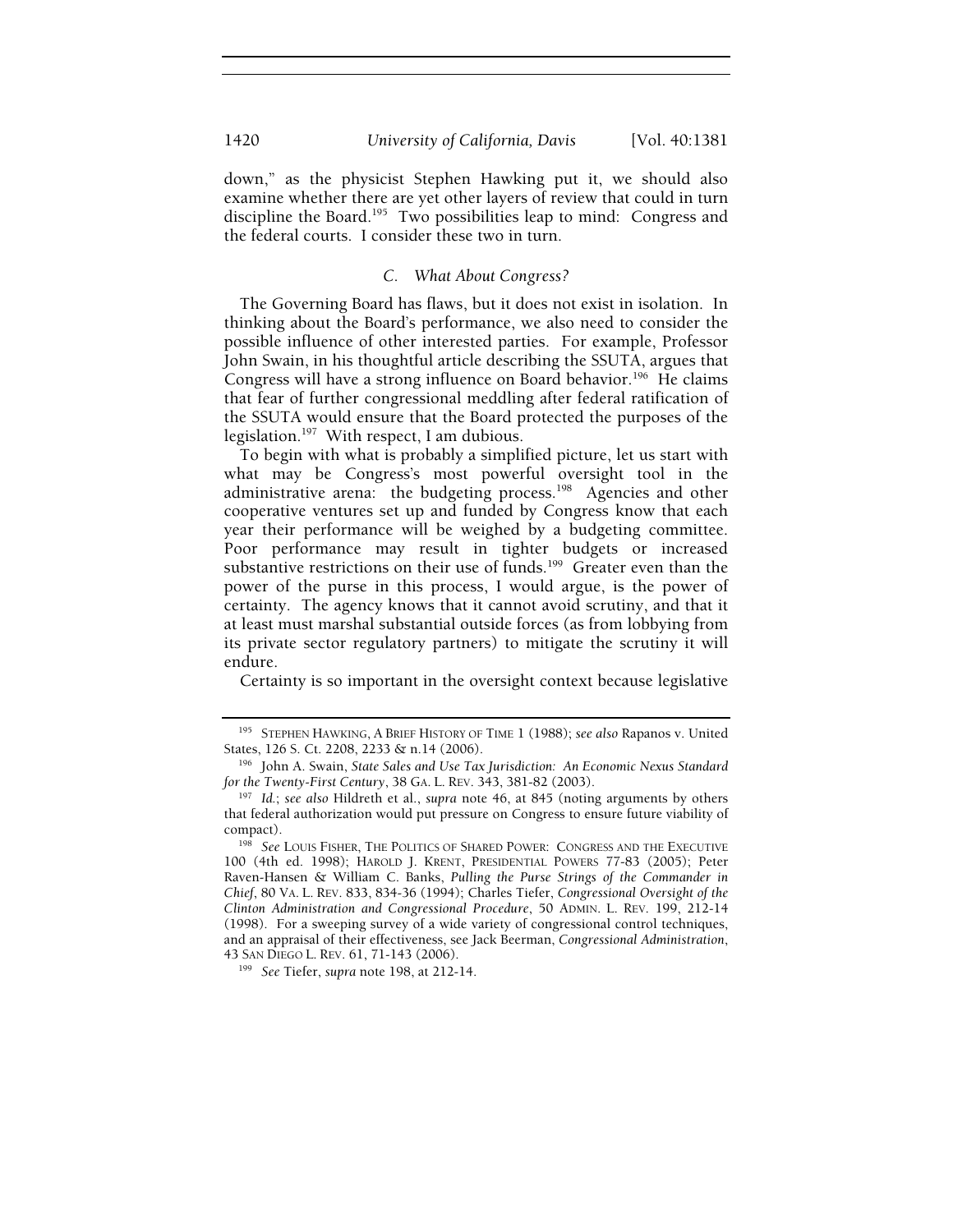inertia is otherwise pandemic.<sup>200</sup> The world is large and Congress is small. Again, this is one of the key insights that drives public choice theory: the cost of enacting legislation is very high. It is difficult to capture Congress's attention long enough to carry out all the various steps leading to legislation, and to overcome the doubts, opposing interests, and presumptions in favor of the status quo.201 Further, given the difficulty of predicting future results and discerning their political effects, legislators may be reluctant to tie themselves to the continuing success of legislation that is already enacted.<sup>202</sup> At the same time, the rewards of high profile claims of ongoing responsibility are less than the rewards of moving on to new legislation.<sup>203</sup> Voter attention tends to be highest at enactment and rather low afterwards. Thus, the average legislator often concludes that it is better to take credit only for the ribbon cutting, and remain free to assign blame for later failures to someone else's errors.<sup>204</sup> On the other hand, elected officials do have important incentives to undertake low profile involvement in the ongoing administration of government, as I will return to in a moment.

For now, though, the point is that Congress may be unlikely to pay attention to the SSUTA after it is ratified, and the Board will almost certainly suspect as much. Congress provides no funds, and will have no regularly scheduled oversight of the Board's performance. The most pertinent example here is Public Law 86-272, a statute enacted in 1959 to protect out-of-state sellers from some forms of state taxation.<sup>205</sup> Congress provided for a detailed analysis and report on

<sup>200</sup> *See* Hammond & Knott, *supra* note 106, at 121 (claiming that Congress tends not to exercise its ongoing supervisory power). For more general accounts of legislative inertia, see GUIDO CALABRESI, A COMMON LAW FOR THE AGE OF STATUTES 91- 119 (1982); William N. Eskridge, Jr., *Dynamic Statutory Interpretation*, 135 U. PA. L. REV. 1479, 1524-25 (1987).

<sup>201</sup> *See* Thomas W. Merrill & Henry E. Smith, *Optimal Standardization in the Law of Property: The Numerus Clausus Principle*, 110 YALE L.J. 1, 66 (2000); Martin Redish & Theodore T. Chung, *Democratic Theory and the Legislative Process*, 68 TUL. L. REV.

<sup>803, 850-51 (1994). 202</sup> *See* Aranson et al., *supra* note 115, at 32-33; Morris P. Fiorina, *Legislative Choice of Regulatory Forms: Legal Process or Administrative Process?*, 39 PUB. CHOICE 33, 55-60 (1982); Macey, supra note 91, at 284-85.

<sup>&</sup>lt;sup>203</sup> See Aranson et al., *supra* note 115, at 53-54.<br><sup>204</sup> Id. at 57-58.<br><sup>205</sup> Pub. L. No. 86-272, § 101, 73 Stat. 555 (codified at 15 U.S.C. §§ 381-84 (2002)). Swain and Hellerstein also point to the Pub. L. 86-272 experience, among others, as evidence of Congress's general disinterest in state tax matters. Swain & Hellerstein, *supra* note 27, at 614.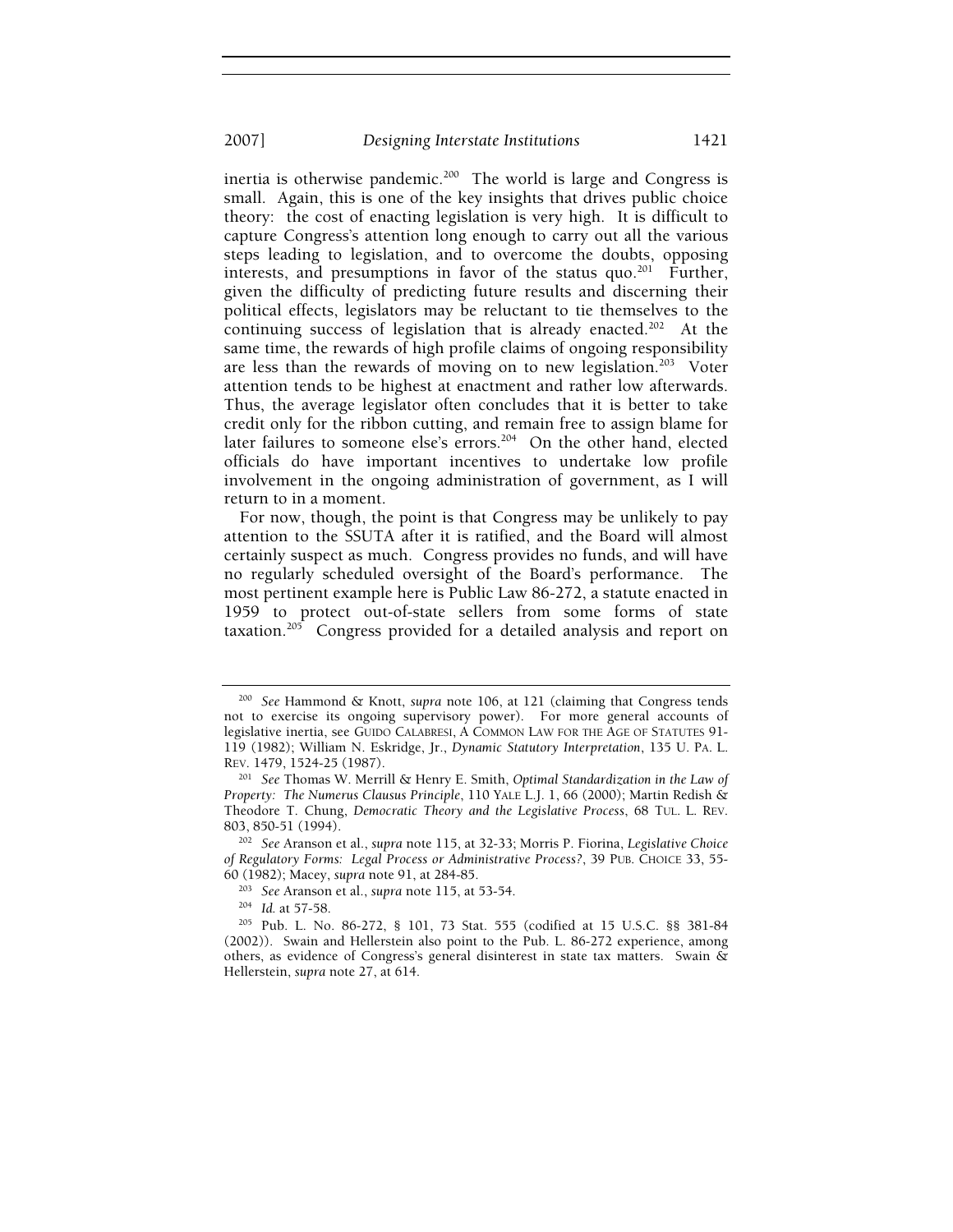the "problems" Public Law 86-272 was to address.<sup>206</sup> A thoughtful and interesting report followed, and Congress has done nothing since.<sup>207</sup>

Nor will there likely be any sustained constituency for congressional oversight. If we think that Congress, like state-level elected officials, responds to the intensity of constituent demands, it is hard to see how advocates of uniform state rules will prevail. Again, the prediction here is that the most intense and persistent participants in debates about state sales tax rules will be local businesses who might benefit from rules that disproportionately favor them. If anything, then, Congress's involvement would be likely to undermine uniformity, as representatives and senators exert their influence with the Board in a way that is far from public scrutiny but quite well-known and appreciated by the beneficiary.<sup>208</sup> That approach is particularly attractive to legislators because of their incomplete data about public opinion: it is easy for them to get information about how an active interest group feels about their work, but rather difficult to obtain information about how the general public will respond.<sup>209</sup> As a result, the legislator who has an opportunity to appease an interest group in an action beneath the general public's notice is likely to seize it. $^{210}$ 

Let us now add yet another layer of complication. Coalitions who approach Congress seeking legislation or other congressional activity can observe, as we just have, the possibility of future inattention, or at least the need to remain cohesive as a lobbying force.<sup>211</sup> They will discount to themselves the value of legislation that comes with these future risks or costs, and therefore will be willing to pay a lower price to obtain it. Accordingly, Congress can extract higher rents by building in stronger assurances of future performance, such as

<sup>&</sup>lt;sup>206</sup> See U.S. Steel Corp. v. Multistate Tax Comm'n, 434 U.S. 452, 455 (1978) (describing history of Pub. L. 86-272).

<sup>&</sup>lt;sup>207</sup> See Hildreth et al., *supra* note 46, at 830. Hildreth, Murray, and Sjoquist attribute Congress's inaction to a stalemate between competing interest groups, with none of them able to muster enough support to convince Congress to pass any more detailed solution. *Id.*

<sup>208</sup> *Cf*. Shaviro, *supra* note 46, at 953 (noting that public choice theory predicts that Congress may be reluctant to intervene to prevent single state from using its tax system to impose costs on others).

system to impose costs on others). 209 Aranson et al., *supra* note 115, at 38-39. 210 *Cf.* Macey, *supra* note 91, at 276, 285-86 (describing how regulators extract rents from interest groups in exchange for forbearing from preempting state regulation). 211 *See* COOTER, *supra* note 198, at 62-63; Saul Levmore, *Precommitment Politics*, 82

VA. L. REV. 567, 571-72, 581 (1996).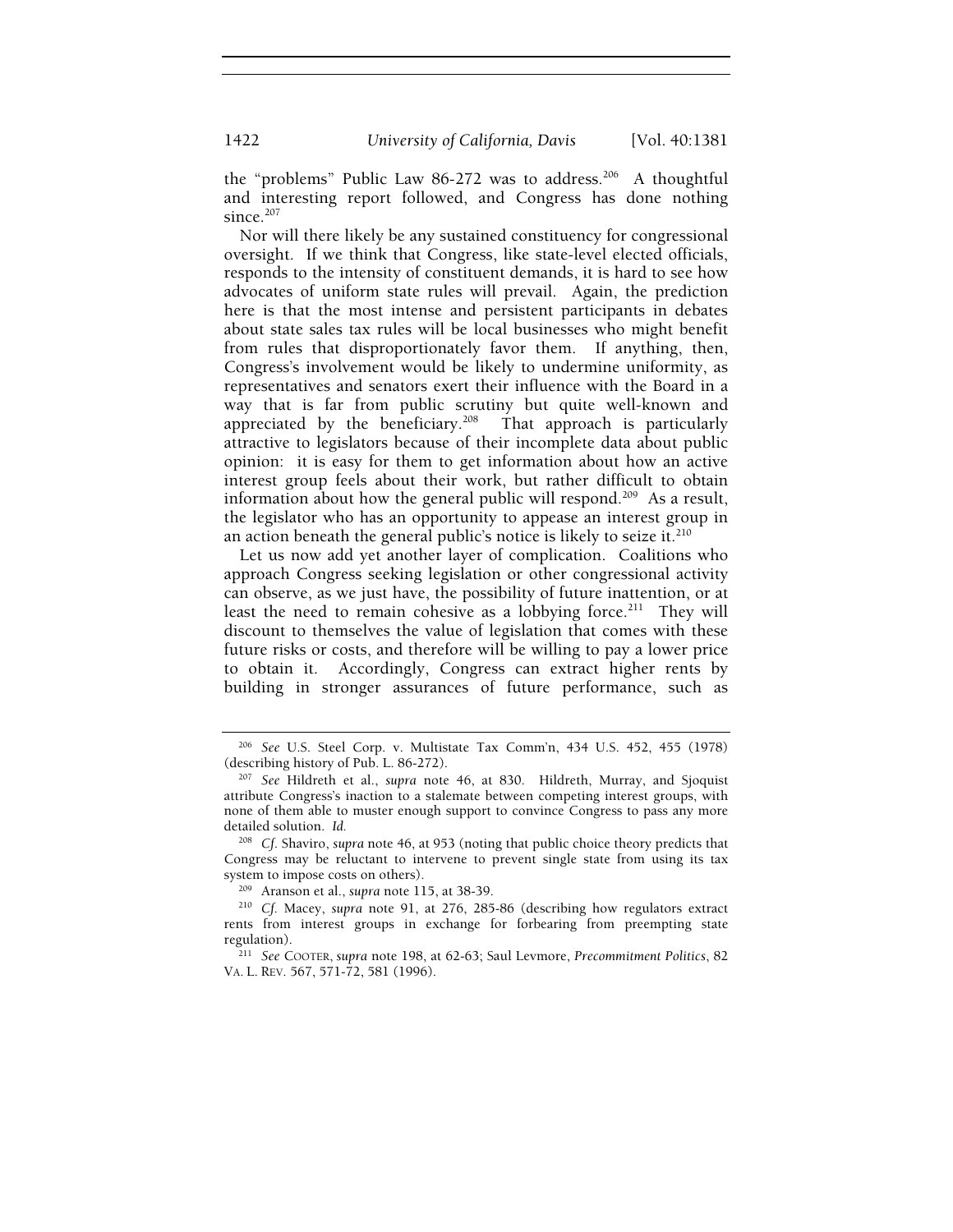opportunities for third parties themselves to alert Congress, policing the terms of the deal they have struck,<sup>212</sup> or structural limitations on an agency's ability to change direction.<sup>213</sup> At present, though, the current design of the SSUTA and its enabling legislation does not include any of these features. At most, Congress might receive various signals from dissenting opinions in Board sanction determinations, for example, or from Business Advisory Council statements. Without devoting close to its full attention, however, Congress cannot be certain whether these signals are genuine or self-serving.<sup>214</sup> As a result, Congress's most effective tools for supervising those who receive its delegations, such as regular budget review, straitjacket agency procedures, and third party oversight, all seem to be lacking in its relationship with the SSUTA Governing Board.

These generalizations may not be fair to all congresspersons. Some legislators will have a principled attachment to uniform tax rules, or will have ideological or institutional commitments to state political parties or state government that may cause them to prize the longterm revenue interests of states over their own short-term political rewards.<sup>215</sup> This situation, though, also ends up cutting against uniformity. To the extent that federal legislators make efforts to please their state counterparts, or are very receptive to their entreaties, Congress's power will be diluted as an independent check on the state tendency of disuniformity. The pool of effective overseers must be

<sup>212</sup> *See* Levmore, *supra* note 211, at 572-76, 586-91; Arthur Lupia & Matthew McCubbins, *Learning from Oversight: Fire Alarms and Police Patrols Reconstructed*, 10 J.L. ECON. & ORG. 96, 97-98, 112 (1994). 213 *See* Horn & Shepsle, *supra* note 106, at 499; Macey, *supra* note 106, at 700;

McCubbins et al., *Administrative Procedures*, *supra* note 106, at 246.<br><sup>214</sup> See Lupia & McCubbins, *supra* note 212, at 104-05.<br><sup>215</sup> One sponsor of the SSUTA legislation, for example, was formerly a state revenue official. *See* Internet Tax Moratorium and Equity Act, S. 512, 107th Cong. (2001) (identifying Sen. Byron Dorgan as one of bill's sponsors); Biographical Directory of the United States Congress, Byron Leslie Dorgan, http://bioguide.congress.gov/scripts/biodisplay.pl?index=D000432 (last visited Mar. 7, 2007) (noting that Sen. Dorgan was Tax Commissioner of North Dakota from 1969 to 1980). For descriptions of how government officials' personal and professional values may shape their response to interest group pressure, see *supra* text accompanying notes 118-20. For descriptions of how loyalty to a political party or other ideological group may trump lobbying, see Michael A. Fitts, *The Vices of Virtue: A Political Party Perspective on Civic Virtue Reforms of the Legislative Process*, 136 U. PA. L. REV. 1567, 1604 (1988); Larry D. Kramer, *Putting the Politics Back into the Political Safeguards of Federalism*, 100 COLUM. L. REV. 215, 279-85 (2000); Gene M. Grossman & Elhanan Helpman, *Party Discipline and Pork-Barrel Politics* (Nat'l Bureau of Econ. Research, Working Paper No. 11,396, 2005), *available at* http://www.nber.org/papers/w11396.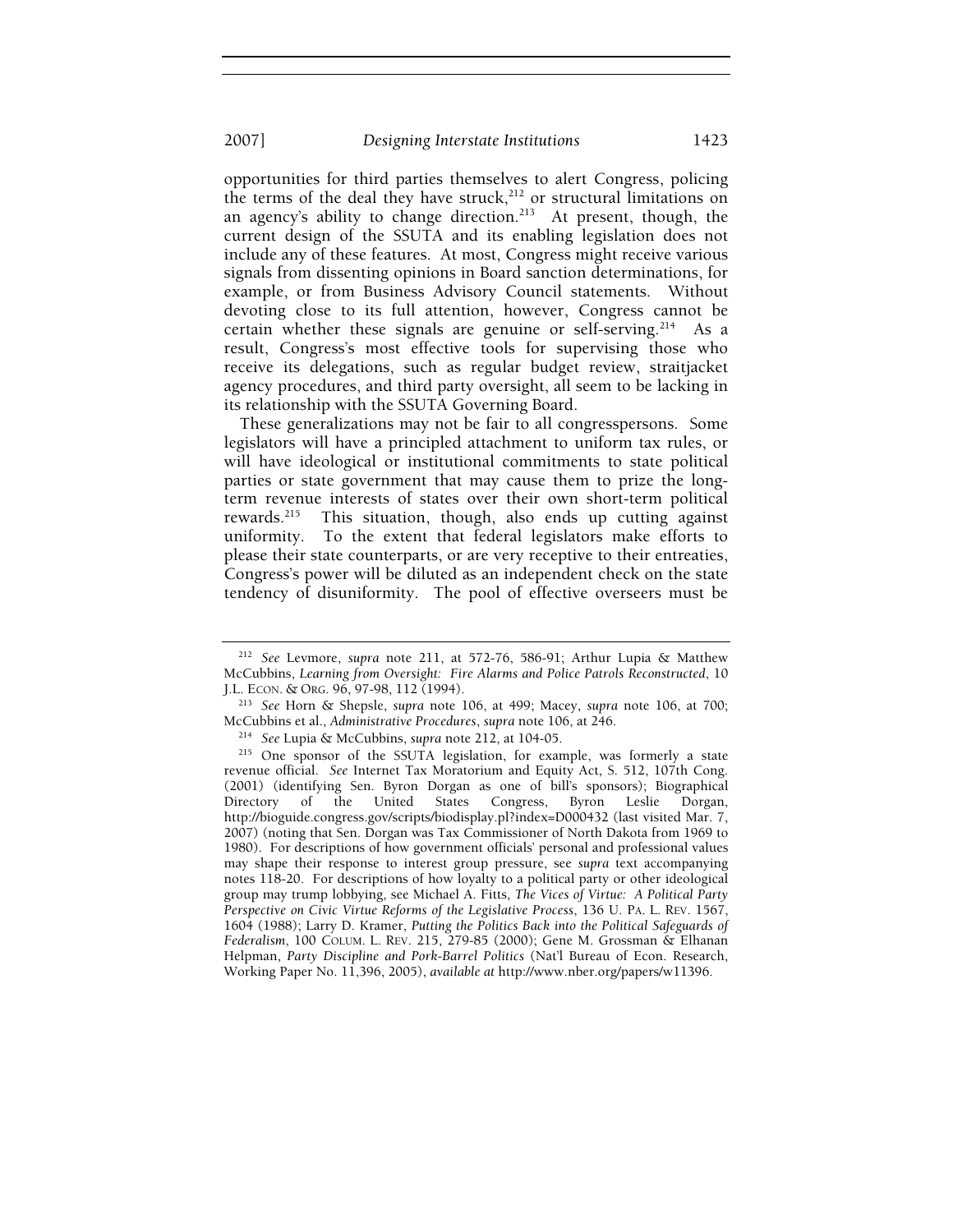drawn from those congresspersons who are truly committed to state fiscal stability, rather than those content with being on good terms with state officials. I submit this will be a very small pool, a fact that will become quickly evident to the Board.

In short, much the same forces that produced disuniformity in the first place, and that will likely entrench it in the Governing Board, are also likely to disable significant congressional oversight of the Board. And that will be apparent to the Board itself.

# *D. Judicial Review?*

Professor Swain also suggests that judicial review might improve uniformity under the Agreement.<sup>216</sup> Although he does not have much opportunity to elaborate on his reasoning in his brief essay, Congress might provide for Board determinations to be reviewed in federal court, as it has in several versions of the SSUTA bill.<sup>217</sup> Doing so might either prompt the Board to give greater heed to national interests, or failing that, provide for occasional overruling of egregious Board decisions. There are potential difficulties on that front, as well, although judicial review likely has a role to play in any successful redesign of the SSUTA.

Legal scholars dispute what effects judicial review will have on the deliberations of the entity under review. At the risk of oversimplifying, the main dispute seems to be whether reviewed entities or "agencies"<sup>218</sup> care that they will be overturned by the court. Some scholars claim that judicial review simply creates a sort of "overhang," where the agency will deliberately avoid considering the grounds that the court will consider. $219$  That frees the agency to more completely fulfill constituent demands. When a court then reverses, the agency simply turns to the constituents, shrugs, and says, "We did all we could for you." Indeed, in this scenario, the agency arguably benefits from reversal because it can extract rents a second time around for its next attempt. Shaviro agrees with this account, at least on the question of state tax uniformity. He is skeptical that the Supreme Court can intervene usefully, especially to the extent that its

<sup>&</sup>lt;sup>216</sup> Swain, *supra* note 196, at 382; *see also* Isaacson, *supra* note 20, ¶ 99.<br><sup>217</sup> E.g., Streamlined Sales Tax Simplification Act, S. 2153, 109th Cong. § 5(b) (2005); Streamlined Sales and Use Tax Act, S. 1736, 108th

 $218$  To be less cumbersome, I will refer generally to these entities as agencies, with the understanding that sometimes they are something else. 219 Mark Tushnet is a leader on this side. *See* MARK TUSHNET, TAKING THE

CONSTITUTION AWAY FROM THE COURTS 57-65 (2001).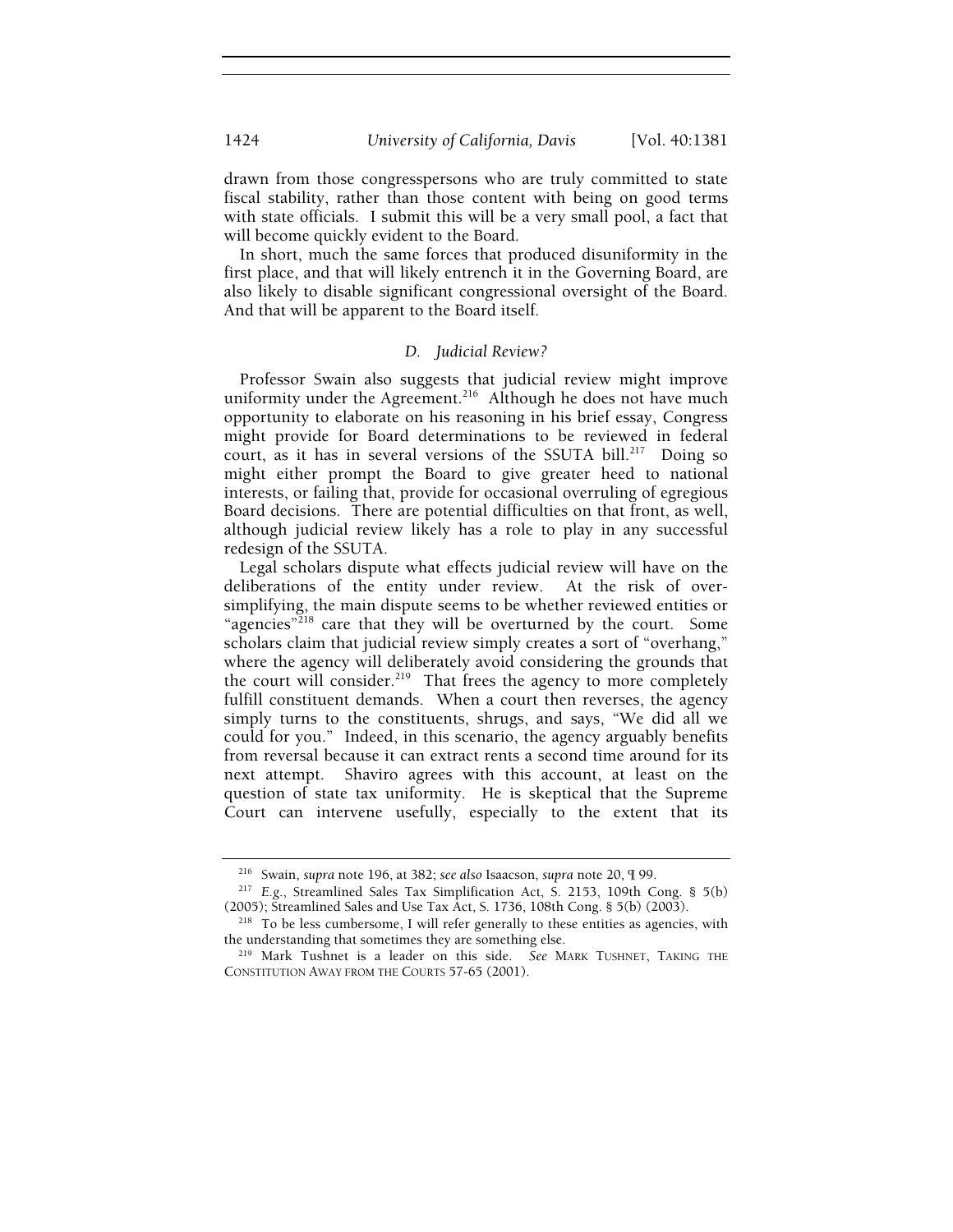interventions might deter Congress from acting itself.<sup>220</sup>

Other writers, including this one, argue instead that constituents and ideologically committed agency personnel want results, not excuses, and that they have limited patience for government demands for rents.<sup>221</sup> It follows that agencies, therefore, will be forced to balance the most perfect constituent outcome against the possibility of reversal.222 The agency might then select a second best solution that is mindful both of constituents and the court. And, crucially, judicial review need not be all or nothing. Judges have a variety of tools available that allow them, in essence, to require political actors to take a more careful look at the challenged outcomes, often with guidance from the court about which factors deserve more attention or respect. $223$  In this way, courts can improve the deliberative quality of political decisions.224

There is another way in which I would argue that judicial review can improve the Board's deliberations. As I described earlier, arguably a large part of what affects the principled character of bureaucratic outcomes is institutional mission and public expectations.<sup>225</sup> bureaucracy subject to judicial review may come to see itself not simply as a purely political machine, but instead part of the instrumentation of justice. Judicial review, in other words, may

<sup>223</sup> For a comprehensive summary of these tools, see Dan T. Coenen, *A Constitution of Collaboration: Protecting Fundamental Values with Second-Look Rules of Interbranch Dialogue*, 42 WM. & MARY L. REV. 1575, 1587 (2001).<br><sup>224</sup> See Galle, *supra* note 5, at 205. A problem for this theory, as with the similar

<sup>220</sup> Shaviro, *supra* note 46, at 975, 988-90. 221 *See* Galle, *supra* note 122, at 194-95; *cf.* Philip P. Frickey, *The Avoidance Canon,*  Legal Process Theory, and Narrowing Statutory Interpretations in the Early Warren *Court*, 93 CAL. L. REV. 397, 462-63 (2005) (describing how some tactics of judicial

review might play off of agency determination to reach particular outcome). 222 *Cf.* Jim Rossi, *Political Bargaining and Judicial Intervention in Constitutional and Antitrust Federalism*, 83 WASH. U. L.Q. 521, 525, 537-38 (2005) (arguing that effect of judicial review on state legislative decisions affecting commerce is to force legislators to internalize costs of effects on other jurisdictions by depriving legislators of reward

internalization story related by Rossi, *supra* note 222, is that regulators may discount the effects of future invalidation. If a regulator believes that judicial review will occur in the distant future, she may assume she will be out of office, or in a new position no longer tied to the success of the reviewed regulation, by the time of review. Or she may be happy with the opportunity at least to have her optimal outcome for the time between its enactment and its review. This is one reason I have suggested elsewhere that the ideal design of a system of judicial review might push it back in time to be more tightly integrated with the regulatory process itself. *See* Galle, *supra* note 122, at

<sup>187. 225</sup> *Supra* text accompanying notes 117-20, 129.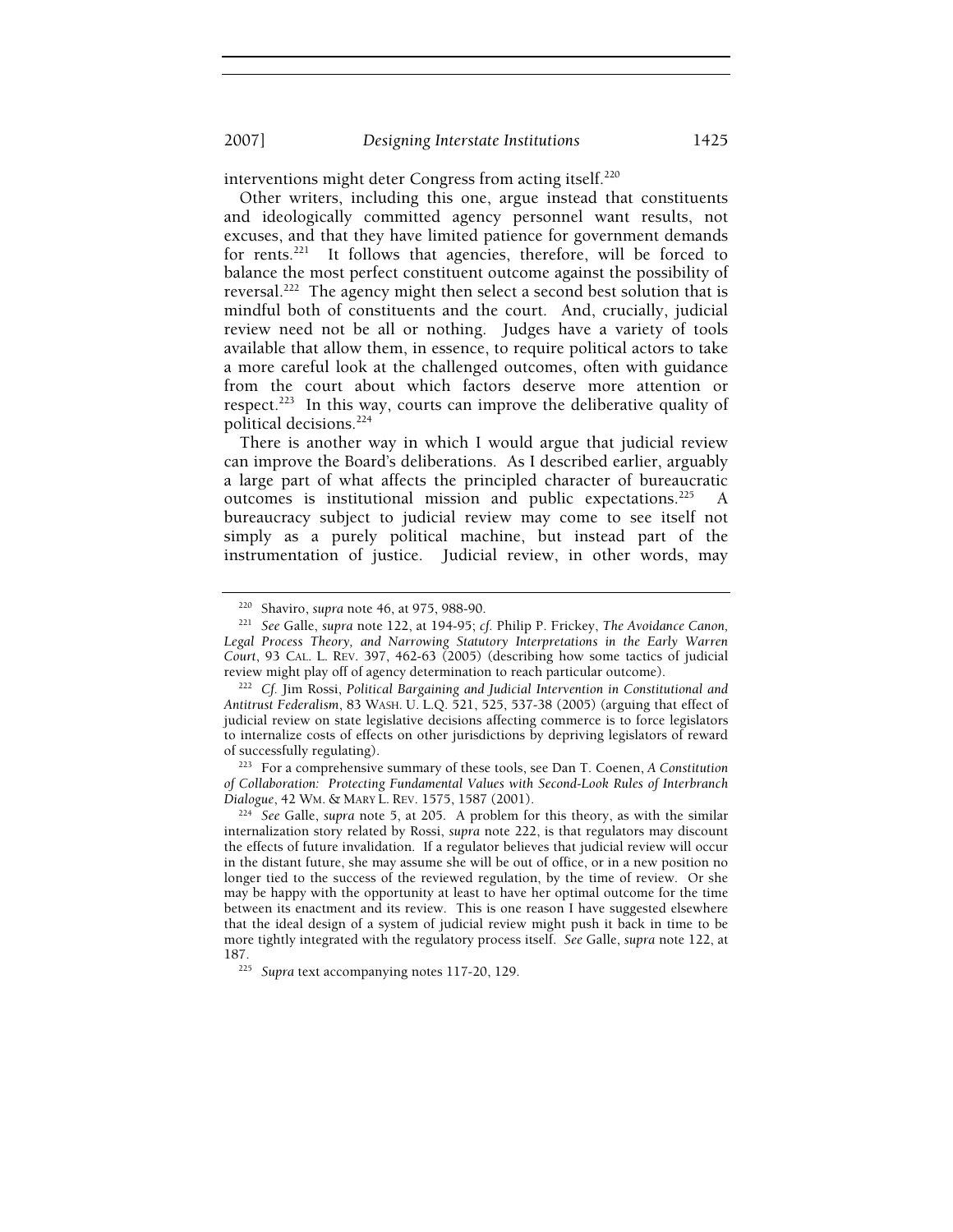encourage bureaucrats to internalize the rules laid down by the court, or at least see themselves as part of the rule of law, which may limit political pressures to favor localities.

My concern, therefore, is not with the institution of judicial review, but rather with its particular design. Direct review of Board decisions in lower federal courts implicates all of the structural weaknesses of the federal judiciary. As the Supreme Court itself has already stated repeatedly, federal courts are not well-positioned to determine the appropriate balance between state political tax autonomy, the benefits of diversity, and the need for national uniformity.226 That inability is precisely why the *Quill* Court punted the problem of tax jurisdiction back to Congress.<sup>227</sup> Courts cannot easily measure or track how diverse states have become, how burdensome those differences are, whether differences produce fruitful experiments or races to the bottom, and so on.<sup>228</sup> Yet determining whether a state is in substantial compliance, as we have seen, requires just these judgments. $229$ Furthermore, guesswork by different federal district or circuit courts may result in the very patchwork the Agreement hopes to prevent.<sup>230</sup>

These problems are exacerbated by the fact that any act authorizing judicial review of Board decisions would likely have to authorize review at the behest of affected private individuals. My hypothesis is that state officials are unlikely to vigorously challenge discriminatory provisions by other states, largely in order to facilitate logrolling.<sup>231</sup> That logic seemingly extends to state court challenges to Board decisions. Thus, in order to police disuniformity, we would have to permit the private interests disadvantaged by a particular provision, or by disuniformity generally, to bring their own challenges in court.

<sup>226</sup> *See, e.g.*, Quill Corp. v. North Dakota, 504 U.S. 298, 318 (1992); Moorman Mfg. Co. v. Bair, 437 U.S. 267, 278-80 (1978); *see also* Erwin Chemerinsky, *The Assumptions of Federalism*, 58 STAN. L. REV. 1763, 1789 (2006); Choper & Yin, *supra*

note 92, at 211-12.<br><sup>227</sup> See Quill, 504 U.S. at 318 ("This aspect of our decision is made easier by the fact that the underlying issue is . . . one that Congress may be better qualified to resolve . . . . "); McClure & Hellerstein, *supra* note 48, ¶ 6.<br><sup>228</sup> See, e.g., Schlesinger v. Reservists Comm. to Stop the War, 418 U.S. 208, 221 &

n.10 (1974) (describing Congress's superior fact-finding capabilities); Lon Fuller, *The Forms and Limits of Adjudication*, 92 HARV. L. REV. 353, 394-96 (1978); Charles F. Sabel & William H. Simon, *Destabilization Rights: How Public Law Litigation Succeeds*, 117 HARV. L. REV. 1015, 1058-59 (2004).

<sup>&</sup>lt;sup>229</sup> See supra text accompanying notes 189-92.<br><sup>230</sup> See Peter L. Strauss, *One Hundred Fifty Cases Per Year: Some Implications of the Supreme Court's Limited Resources for Judicial Review of Agency Action*, 87 COLUM. L. REV. 1093, 1105-10, 1114 (1987).

<sup>231</sup> *See supra* text accompanying notes 165-94.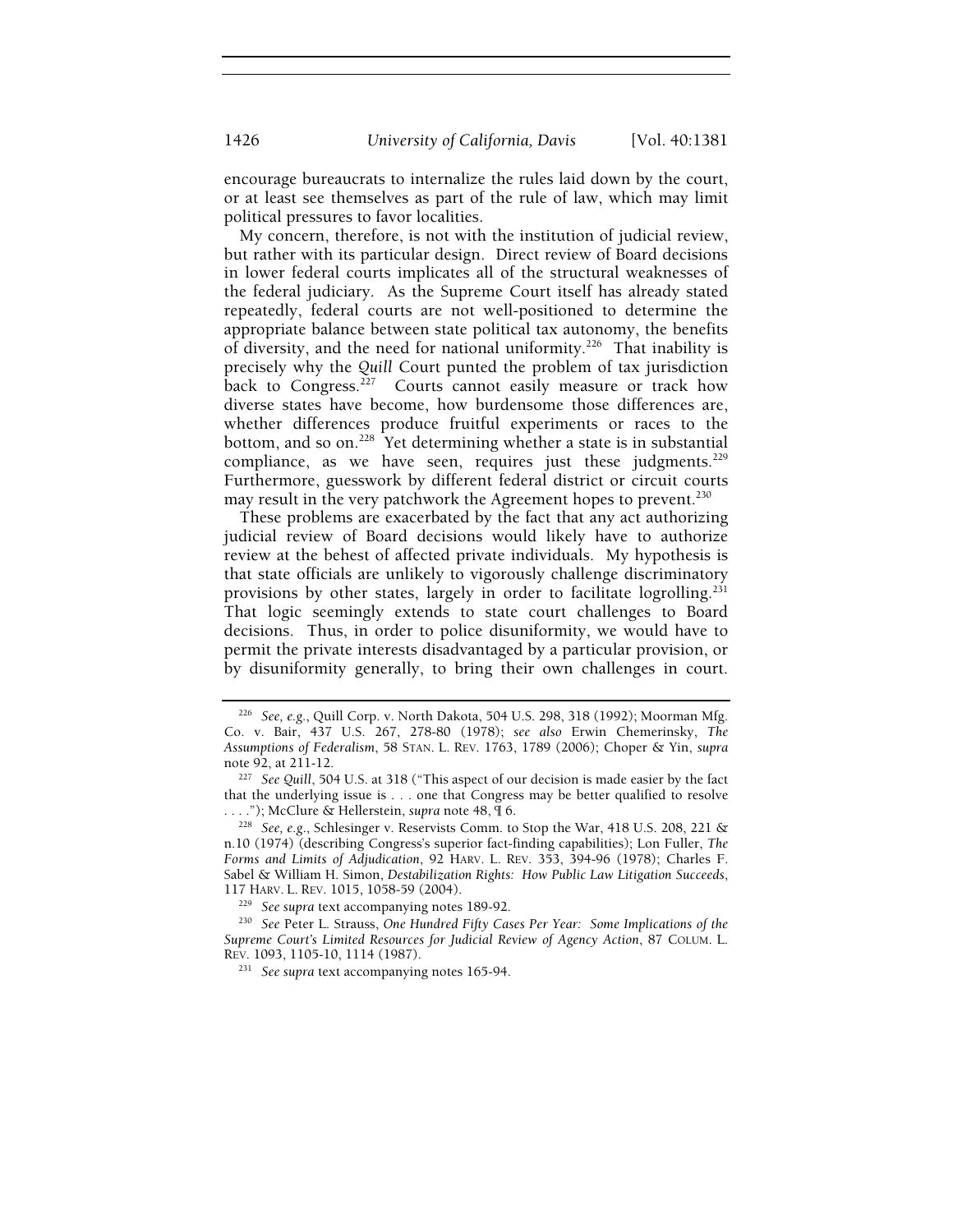The difficulty there, as described elsewhere, is that private enforcement efforts often further complicate courts' policymaking efforts.232 For example, the threat of a private suit will tend to make it harder for any central authority — such as the Board, in this case — to strike a negotiated solution with the alleged offender.<sup>233</sup> An action initiated by private suit may deprive the court of the experience of the agency that ordinarily brings enforcement actions.<sup>234</sup> And resolution of the private suit may not be as open to the potentially many competing public voices that would otherwise be reflected in a government decision to proceed with an enforcement action.235

Finally, there is an argument that, in providing a basis for judicial review, any authorizing act would violate the non-delegation doctrine.<sup>236</sup> The argument would posit that federal ratification of the SSUTA would in effect delegate the authority to shape the future content of federal law to an entity remote from federal political controls.<sup>237</sup> The non-delegation doctrine, although now largely The non-delegation doctrine, although now largely unused, is thought to prohibit Congress from assigning its law making power to any other entity.<sup>238</sup> While delegations to federal agencies and to states are now relatively unrestrained, delegations to private actors may be more problematic.<sup>239</sup> The Supreme Court, it appears, is

*Delegation Doctrine for the Administrative State*, 109 YALE L.J. 1399, 1400-02 (2000).

<sup>239</sup> See Whitman v. Am. Trucking Ass'n, 531 U.S. 457, 472 (2001) (upholding broad delegation of authority to federal agency); United States v. Sharpnack, 355 U.S. 286, 294 (1958) (upholding federal law punishing as criminal any act committed in federal enclave which would be criminal if committed in state in which enclave is located); Prudential Ins. Co. v. Benjamin, 328 U.S. 408, 434-36 (1946) (recognizing Congress's power to authorize states to exercise its own power to regulate insurance); Carter v. Carter Coal Co., 298 U.S. 238, 311-12 (1935) (suggesting that some delegations to private parties would be unconstitutional); FM Props. Operating Co. v.

<sup>&</sup>lt;sup>232</sup> See Galle, *supra* note 8, at 216-25.<br><sup>233</sup> See Mark Seidenfeld, *Empowering Stakeholders: Limits on Collaboration as the* Basis for Flexible Regulation, 41 WM. & MARY L. REV. 411, 420 (2000).

<sup>&</sup>lt;sup>234</sup> See Galle, *supra* note 8, at 217.<br><sup>235</sup> See PETER H. SCHUCK, SUING GOVERNMENT: CITIZEN REMEDIES FOR OFFICIAL WRONGS 156-61 (1983); Fuller, *supra* note 228, at 394-404.<br><sup>236</sup> For a good summary of the non-delegation doctrine, see Nicholas Quinn

Rosenkranz, *Federal Rules of Statutory Interpretation*, 115 HARV. L. REV. 2085, 2131-32 (2002). 237 Federal ratification renders the SSUTA federal law. *See* Cuyler v. Adams, 449

U.S. 433, 438-40 (1981). Absent such ratification, federal judicial review of SSUTA provisions would be hollow, as federal courts would be unable to second-guess state court interpretations of their SSUTA-inspired code provisions. *See* Erie R.R. Co. v. Tompkins, 304 U.S. 64, 78-80 (1938). 238 *See, e.g.*, Lisa Schultz Bressman, Schechter Poultry *at the Millennium: A*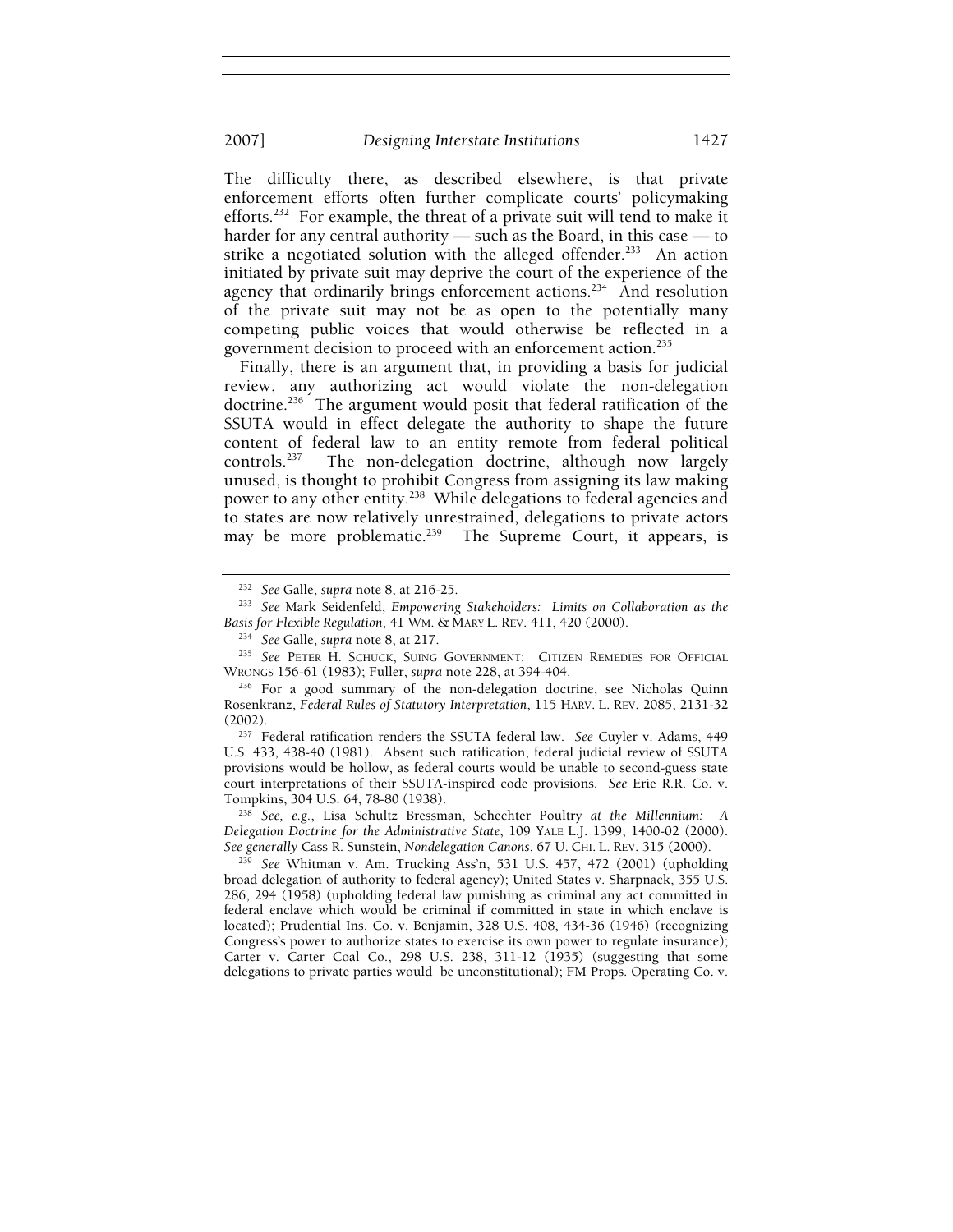anxious about its own ability either to fill in broad swaths of policy content left open by Congress, or uncertain of its ability to gauge the openness and democratic character of delegations to private actors.240 The Board's processes would plausibly implicate both of those problems. Future interpretations of the SSUTA under the present plan are to be crafted, not by Congress, and not directly by states, but by a private entity — the Board — which is incorporated under the laws of Indiana.241 It is unclear that the democratic representativeness and transparency rationales that permit delegation to purely state entities would reach the Board. The question, then, is whether the Board is more like a private entity or a state under these criteria. I think that would be a difficult question.<sup>242</sup>

These concerns about judicial review all have a common thread, and I believe a common solution. Each reflects the courts' inability to

Professor Vikram Amar, on the other, reads the state-delegation cases to suggest an alternative theory of non-delegation under which the key criterion is not the public accountability of the delegatee, but rather the ease with which Congress could reclaim or amend its delegation. Vikram Amar, *Indirect Effects of Direct Election: A Structural Examination of the Seventeenth Amendment*, 49 VAND. L. REV. 1347, 1360-84 (1996).

<sup>241</sup> SSUTA Bylaws, supra note 150, art. II, § 1. This possibility for future amendments is a key difference, I believe, between the SSUTA and many other compacts. When Congress ratifies a compact it has before it all of the provisions that will become law, so that there is no reasonable argument that Congress did not itself contemplate the compact's effects on federal law. But later amendments to the compact, such as will be routine under the SSUTA, raise the possibility that the amendments will introduce policy choices Congress never weighed or perhaps even anticipated. *See* Gibbons v. Ogden, 22 U.S. (9 Wheat.) 1, 207-09 (1824). While that possibility is acceptable in the case of delegations to trustworthy partners, that may not be true of delegations to others. *See* Yakus v. United States, 321 U.S. 414, 424 (1944). 242 *Cf*. *FM Props.*, 22 S.W.3d at 874-75 (setting out eight factors court considers in

City of Austin, 22 S.W.3d 868, 873-77 (Tex. 2000) (rejecting, under Texas constitutional principles similar to federal non-delegation doctrine, delegation of policy-making authority to private entity).<br><sup>240</sup> For example, in *Carter v. Carter Coal Co.*, the Court suggested that delegation to

large coal producers of power to regulate the coal industry might be unconstitutional, highlighting the difference between "presumptively disinterested" official bodies and "private persons whose interests may be and often are adverse to the interests of others in the same business." 298 U.S. at 311-12. Later courts considering delegations to state authorities distinguished *Carter Coal* on the ground that state officials are politically accountable to their constituencies. *E.g.*, Lac Courte Oreilles Band of Lake Superior Chippewa Indians v. United States, 367 F.3d 650, 659-60 (7th Cir. 2004); *see also FM Props*., 22 S.W.3d at 873-74; Rosenkranz, *supra* note 239, at 2133.

determining whether delegation to private entity contravenes purposes of nondelegation doctrine).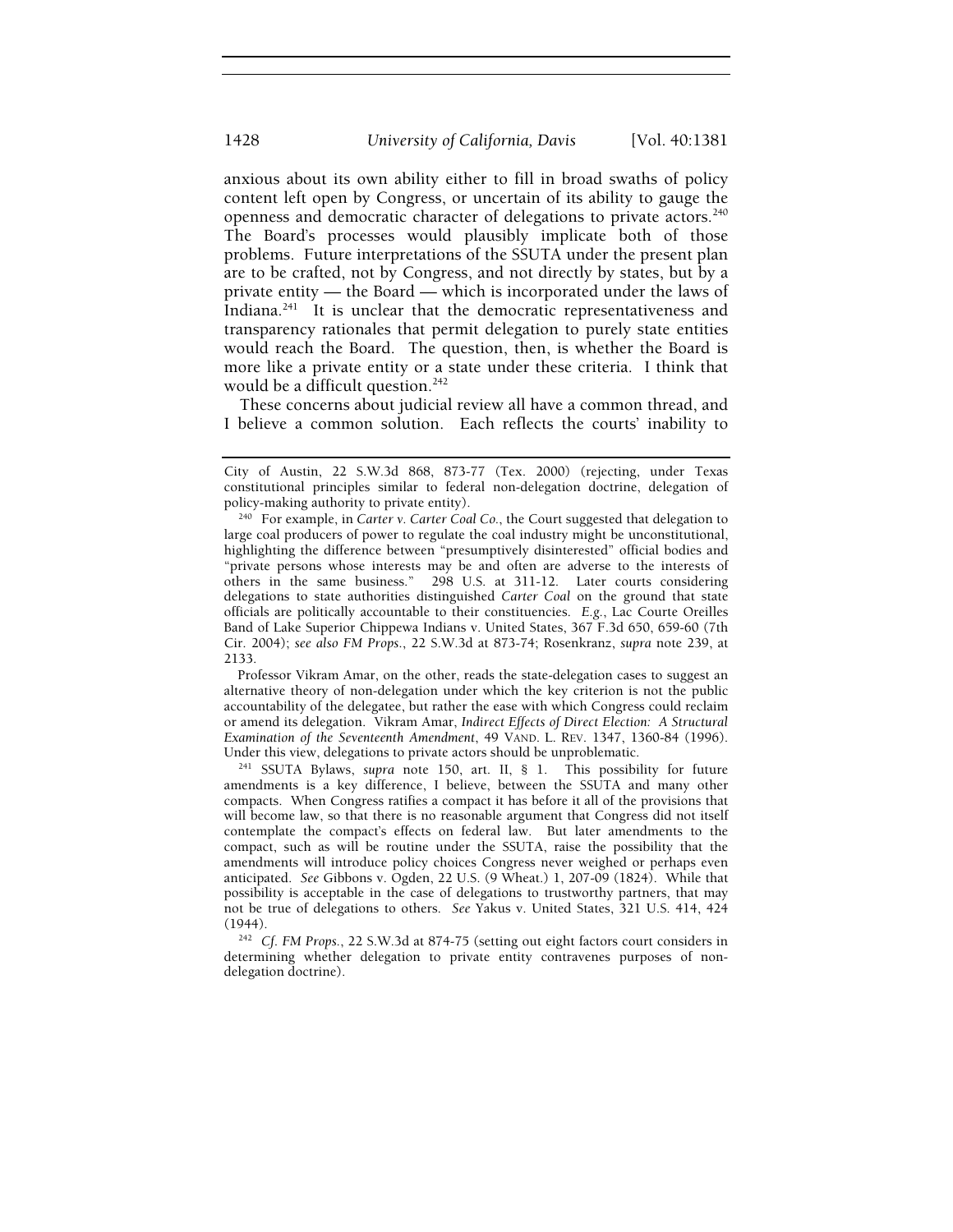function expertly as representatives of national interests. The courts' connection to popular preferences is attenuated, and is updated only intermittently through their encounters with individual litigants. Similarly, the demands of balancing different federalism interests stretches the courts' technical expertise and fact-finding ability beyond their current institutional limits. There are many courts, and the prospect of a unifying Supreme Court opinion would be both unlikely and infrequent. These are the exact considerations that usually lead federal courts to rely on and defer to the judgments of federal agencies.<sup>243</sup> In the next Part, I suggest how we can get one such agency involved in the decision-making process.

# V. A POSSIBLE SOLUTION

In sum, there is a decent probability that the SSUTA as currently designed will not work. Yes, it will permit states to tax out-of-state sellers. And many of its labor-saving goals, such as computerized and uniform tax reporting and collection, are fine accomplishments and will function nicely. However, the grandest policy goal of the Agreement — its ambition to resolve deep tensions between experimentalism and nationwide uniformity — may not operate quite as well. I suspect there are many possible fixes for the problems I have described. I detail one of them below.

To review, there are several challenges. First and foremost, in-state businesses do not fully internalize the costs of national uniformity.<sup>244</sup> Many unfortunate consequences flow from that market failure, including the likelihood that the Governing Board set up by the Agreement will not have much interest in constraining noncompliance. Judicial review might, in theory, either improve Board performance, correct its errors, or both. Direct judicial review of Board decisions, however, appears unlikely to produce better results, and might even be constitutionally problematic.

The first goal under my proposal, therefore, is to make in-state businesses take more account of the SSUTA's uniformity goals. The most direct way to do that is to impose a financial penalty for businesses in non-compliant states. States must already submit an annual assessment of their own compliance.<sup>245</sup> I suggest that the

<sup>243</sup> *E.g*., Barnhart v. Walton, 535 U.S. 212, 222 (2002); 1 PIERCE, *supra* note 110,

<sup>§ 2.6. 244</sup> *See supra* text accompanying notes 83-84, 116, 123, 163-89. 245 SSUTA, *supra* note 14, §§ 803, 809.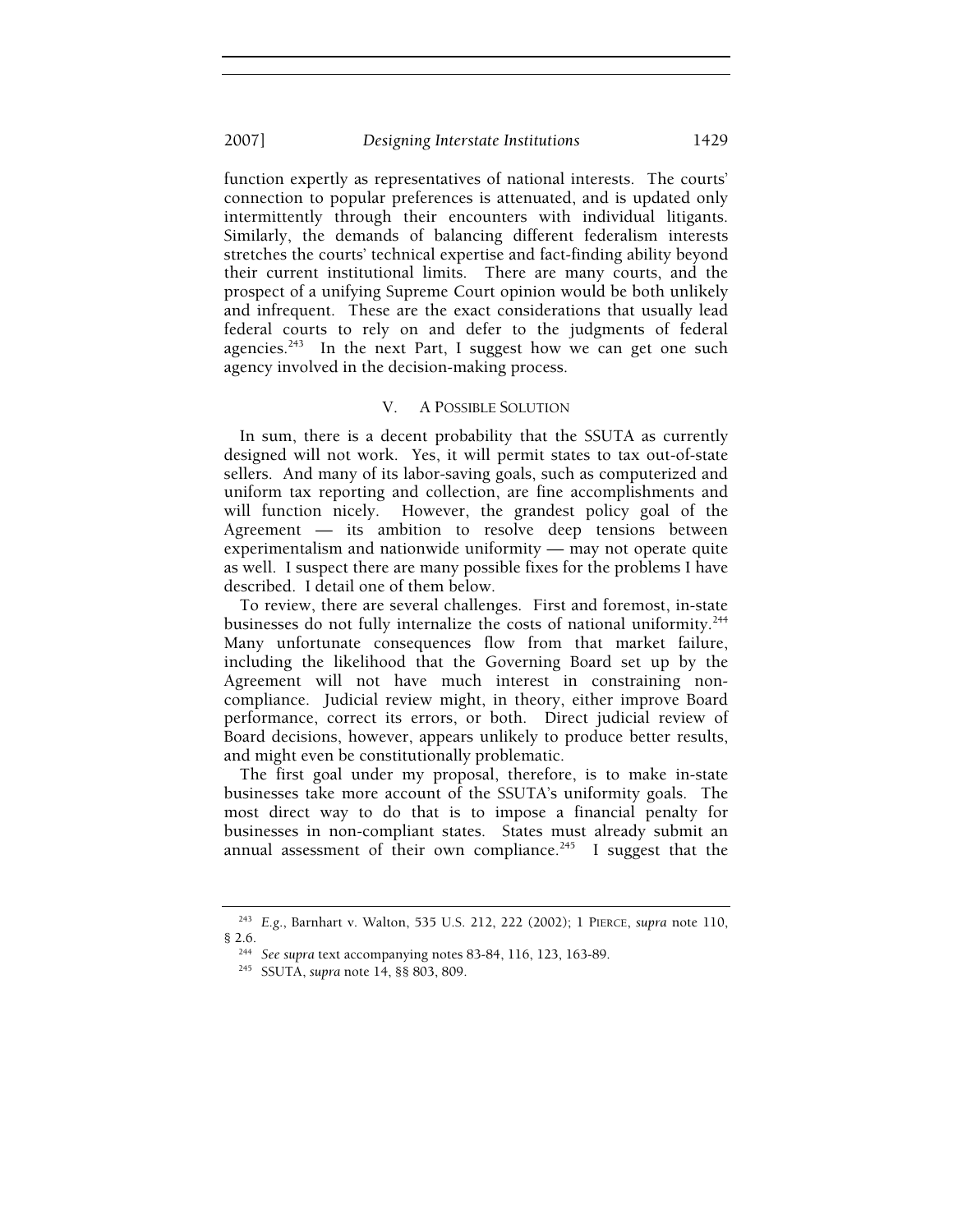federal deductibility of corporate state and local taxes $246$  should be contingent on a federal finding that the state collecting the taxes in fact is substantially compliant. The federal arbiter could impose intermediate sanctions, such as ninety-five percent deductibility for all state business taxpayers. The arbiter function could be filled either by the Internal Revenue Service or by an agency with built-in expertise in consumer goods, such as the Commerce Department. States and other affected parties could appeal an adverse determination to the Federal Circuit. Certification and sanctions would be binding on the IRS and taxpayers, and could not be relitigated in a refund suit or in Tax  $C$ ourt. $247$ 

This structure is very similar to many other conditional federal subsidies. Consider, for example, Medicaid. It provides compensation to states to defray the costs of care for the indigent in exchange for meeting a long list of federal conditions, including approval of the state's plan for care by the U.S. Department of Health & Human Services.<sup>248</sup> The most significant difference here is that the "subsidy" for tax uniformity is in the form of a tax deduction for state taxpayers, rather than a direct cash grant to the state government.

Why use the tax system to motivate compliance? The key advantage here is that using the deduction helps to remove any discounting or fiscal illusion that might minimize the impact of subsidies on corporate incentives. In other words, federal block grant dollars can always be diluted, wasted in administrative costs, or given over to someone else, so that the rational business manager may discount their proportional value.<sup>249</sup> Further, a less-than-fully rational manager

<sup>246</sup> *See* 26 U.S.C. § 164 (2006). 247 In general, taxpayers can obtain review of adverse IRS determinations in one of two ways. *See* BORIS I. BITTKER ET AL., FEDERAL TAXATION OF INDIVIDUALS 51-2 (3d ed. 2002). First, the taxpayer can file an appeal in the Tax Court, a federal trial court dedicated solely to hearing tax appeals. *Id.* at 51-10 to -14. The primary advantage of Tax Court adjudication is that the taxpayer need not pay before filing his or her appeal. *Id.* at 51-3. Alternatively, the taxpayer can first pay any disputed tax amount, and then file a claim for refund in an appropriately venued federal district court, or in the Federal Court of Claims. *Id.* at 51-42 to -44. Tax Court appeals lie with the court of appeals that has jurisdiction over the district in which the taxpayer resides. *Id.* at

<sup>51-40. 248 42</sup> U.S.C. §§ 1396, 1396a (2006); *see* Wis. Dep't of Health & Family Servs. v. Blumer, 534 U.S. 473, 479 (2002) (describing Medicaid statute); Schweiker v. Hogan,

<sup>&</sup>lt;sup>249</sup> See Lynn A. Baker, *Conditional Federal Spending After Lopez*, 95 COLUM. L. REV. 1911, 1949-50 (1995); David Freeman Engstrom, *Drawing Lines Between* Chevron *and*  Pennhurst*: A Functional Analysis of the Spending Power, Federalism, and the Administrative State*, 82 TEX. L. REV. 1197, 1249 (2004).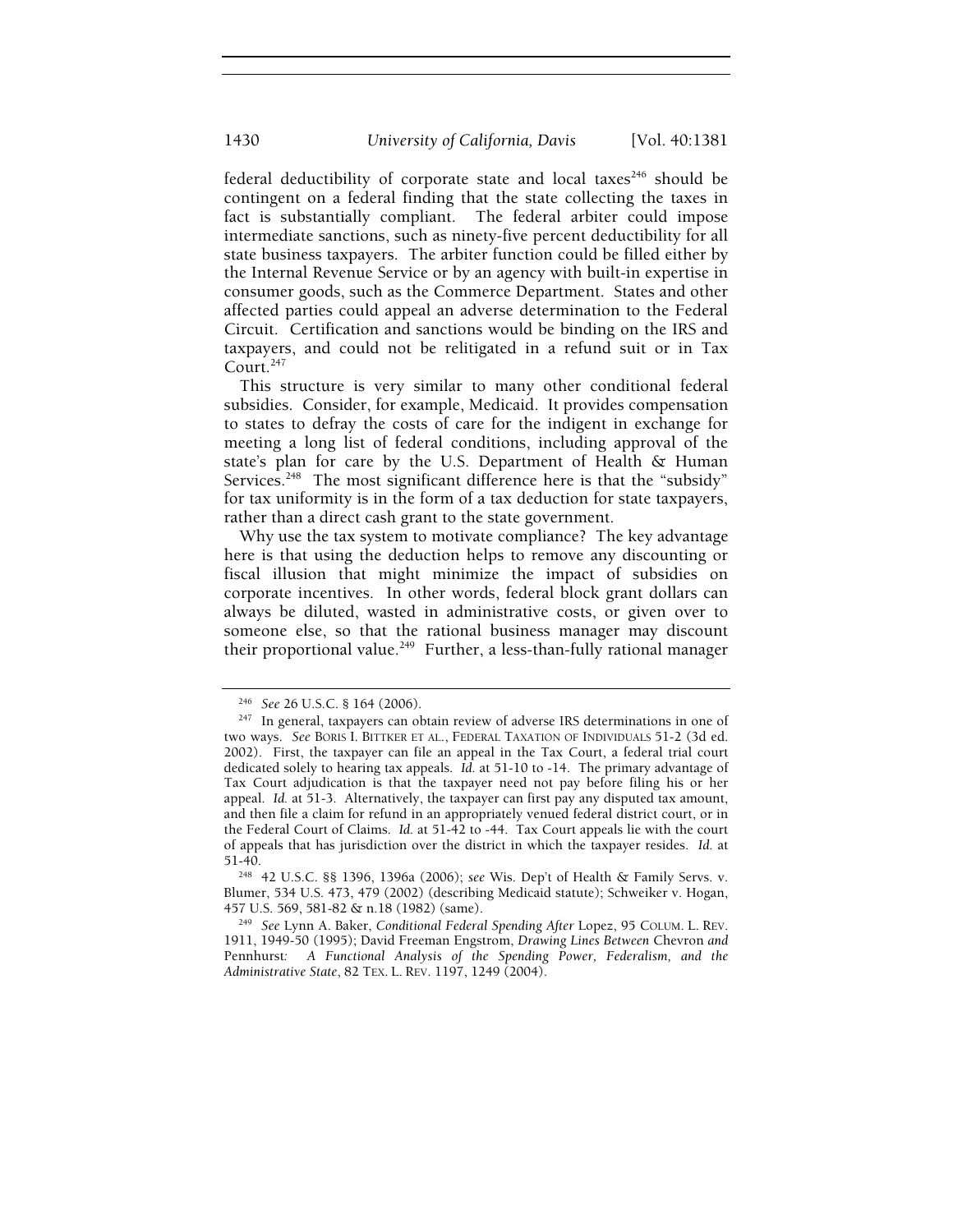may fail to perceive the full value of a grant, just as where the manager does not properly calculate the value of federally subsidized health insurance to her business.250 The deduction, in contrast, hits the corporation right at its bottom line, with little or no discounting.<sup>251</sup> That makes any penalty more efficient, since the feds need not inflict additional (sometimes unnoticed) fiscal pain in order to achieve the desired level of incentive.<sup>252</sup> In addition, by a doctrinal quirk, placing conditions on tax benefits escapes a major set of limitations on conditional expenditures, including a cumbersome requirement that all federal obligations be spelled out clearly on the face of the statute.<sup>253</sup> There are presently no comparable limits on conditional tax benefits.

Replacing the Board with a federal agency in the compliance certification process also alleviates many of the concerns presented about the efficacy of judicial review. The agency will give the reviewing court a much more reliable interpretive partner — one with a national constituency, predictable and ample staff, developed expertise, little obvious self-interest in any particular outcome, and perhaps an institutional mission to regulate commerce in the national interest. Agency approval, under federal Administrative Procedure Act procedures, will also offer an opportunity for formal public participation in the outcome by all affected stakeholders in a relatively transparent forum.<sup>254</sup> That is not to say that the federal agency will be immune to lobbying by the same constituencies that affect the Board. Far from it; that is why we still would want judicial review. But, for the same reasons that we are less concerned about delegation to federal agencies than to private entities,  $255$  courts could have much greater assurance that the policy conclusions reached by the agency

<sup>250</sup> *See* Michael S. Knoll & Thomas D. Griffith, *Taxing Sunny Days*, 116 HARV. L. REV. 987, 993-94, 1008-12 (2003) (arguing that corporations may be indifferent to amenities offered by local jurisdictions).<br><sup>251</sup> Or, in any event, no discounts beyond whatever agency costs may result from

the separation of management and capital, which would be present in any decision affecting the business. 252 *See* David A. Dana, *Rethinking the Puzzle of Escalating Penalties for Repeat* 

*Offenders*, 110 YALE L.J. 733, 759-70 (2001). 253 *See* Galle, *supra* note 5, at 160-66. 254 *See* Richard B. Stewart, *U.S. Administrative Law: A Model for Global* 

*Administrative Law?*, 68 LAW & CONTEMP. PROBS. 63, 73-74 (2005).<br><sup>255</sup> One reason we are less concerned about delegation in the agency context is that

agencies provide greater assurances of transparency and democratic accountability, and their deliberations are subject to review. *See* Eric A. Posner & Adrian Vermeule, *Interring the Nondelegation Doctrine*, 69 U. CHI. L. REV. 1721, 1743-54 (2002).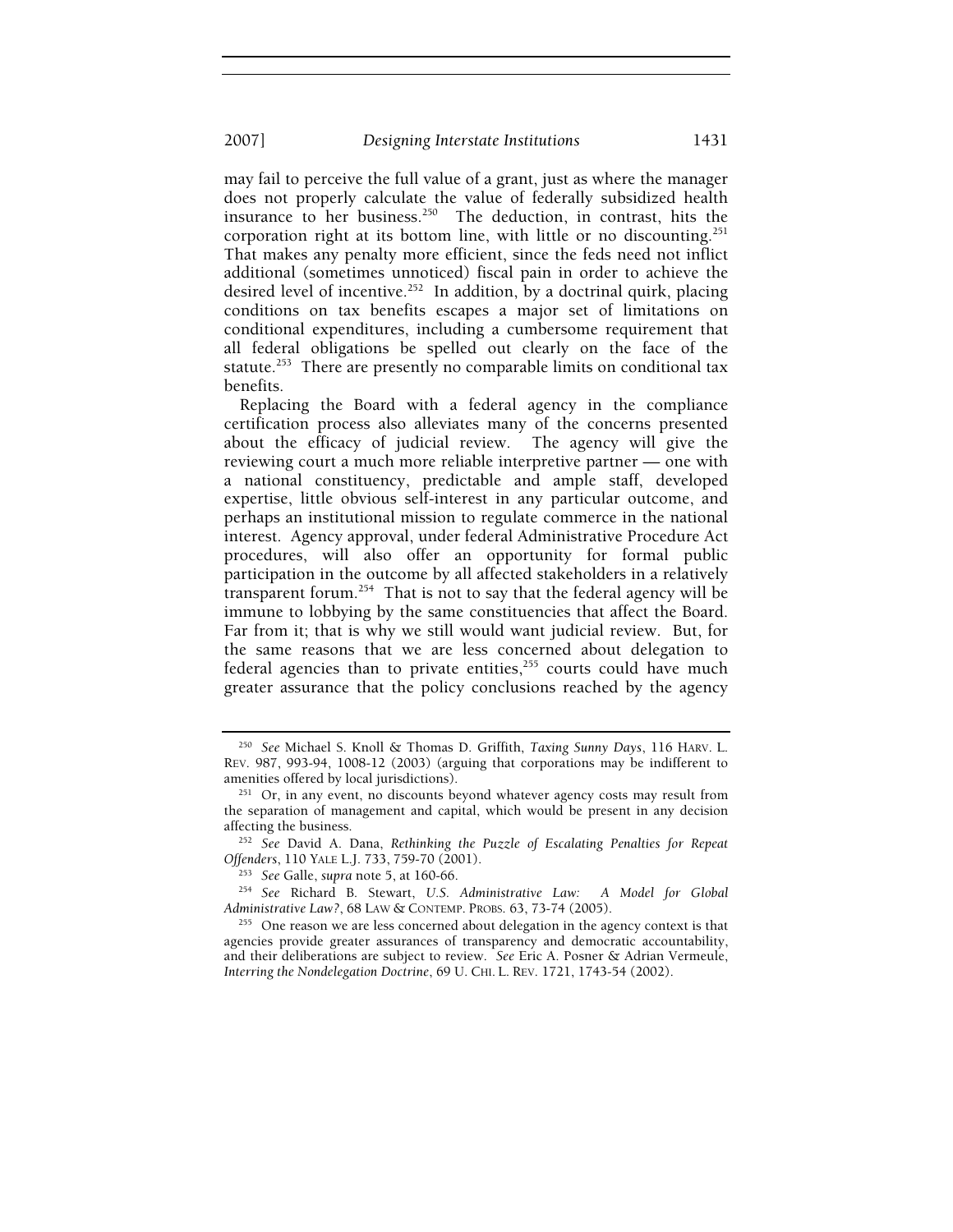are reliable and reflect national norms over local preferences. The court's ability to rely on its agency partner, in turn, largely mitigates any danger that the court would have to draw on its own limited capacity to determine the right policy outcome.<sup>256</sup> Further, centralizing review in a single court (and one already with a fair amount of tax experience) allows that court to develop its own expertise, and eliminates any problem with circuit splits.

I do not claim that this proposal would eliminate all disuniformity. That is not its goal. As I mentioned at the outset, I believe the best approach to state taxation is a mix of experimentation and certainty. Under my alternative, the Board is still free to issue new interpretations or amend old ones. The reviewing agency is free to permit some experimentation, under the large umbrella of substantial compliance. Thus, even if the reviewing agency found that a state's unique approach was noncompliant, it might permit it for a period in order to develop data about whether the alternative approach was better policy. The Board could then utilize that data to revise existing standards. I expect that the Board and the agency would coordinate to share views about whether a given deviation should be viewed as an encouraged experiment or local rent-seeking.

It is hard to predict the political viability of my proposal, but I think it not significantly less plausible than the existing SSUTA structure. Like most pre-commitment strategies, it requires at least a momentary coalition of the public-minded.<sup>257</sup> Whether or not we think states will support my version depends, I suppose, on whether we think states genuinely want uniformity, or are presently only pretending to want it in order to get jurisdiction to tax out-of-state sellers. Businesses should prefer my plan, despite what looks like a potential for draconian penalties. That assumes that they are genuinely burdened by disuniformity, and are not simply adopting that argument as a basis for resisting sales tax collection duties. If nothing else, debate about this proposal should give us more information about where the different sides really stand.

<sup>256</sup> *See* Dorf & Sabel, *supra* note 11, at 363; Mashaw, *supra* note 106, at 164-80. 257 *See* BRUCE ACKERMAN, WE THE PEOPLE: FOUNDATIONS 240, 262, 272-74 (1991) (arguing that enacting rules cabining short-term self-interest requires special spirit of public-minded debate); c*f.* Swain & Hellerstein, *supra* note 27, at 613 (noting that success of SSUTA project is dependent on "individual sacrifice to the greater good"). *See generally* JON ELSTER, ULYSSES AND THE SIRENS (1979) (discussing notion of precommitment strategies and their role in politics, among other areas of human endeavor).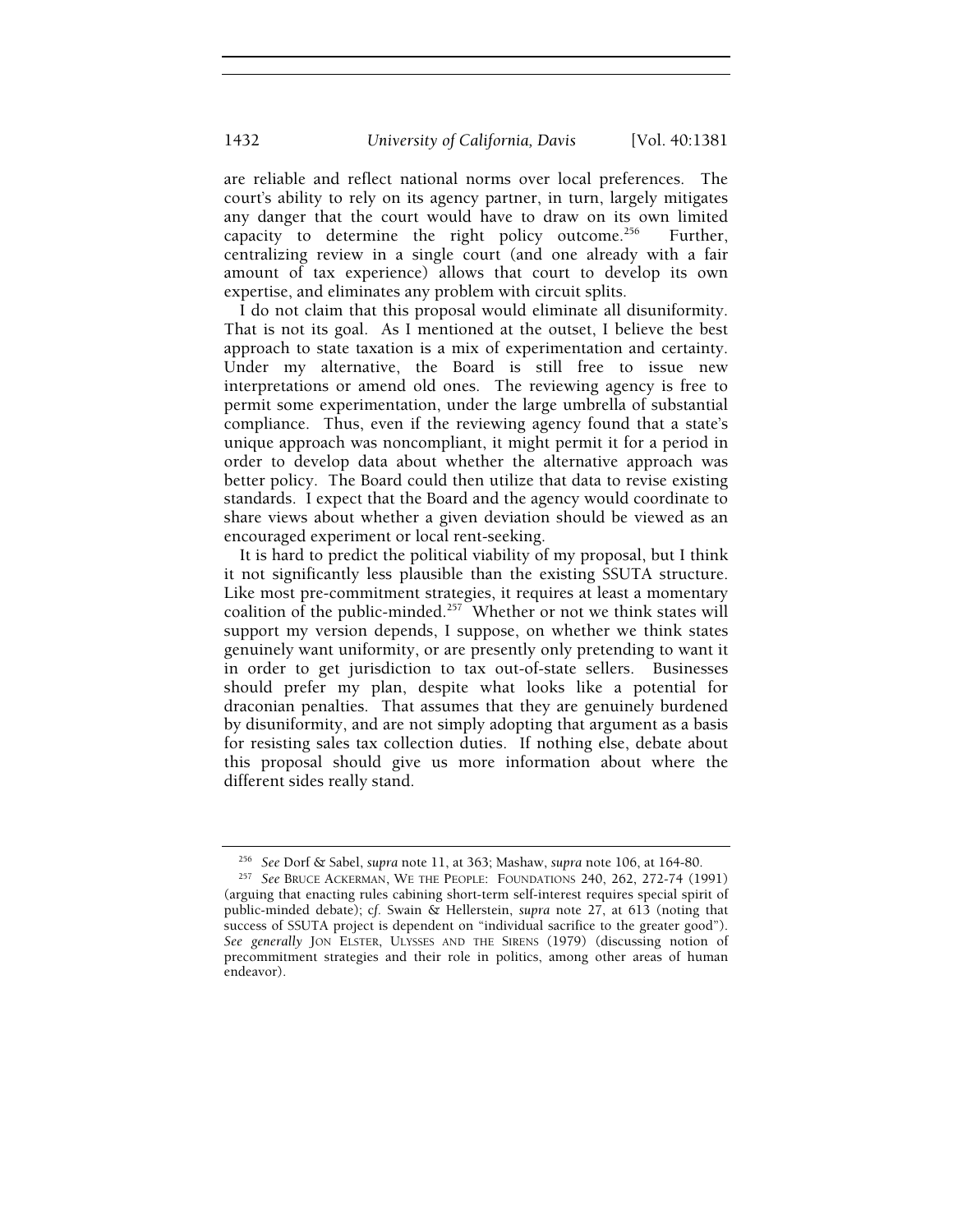#### **CONCLUSION**

Several general points emerge from this case study. The foremost, I think, is that federalism is not self-implementing. Our first efforts at implementing state sales tax autonomy were something of a disaster. Unmediated competition and experiment among jurisdictions, reigned in only by severe and economically distorting penalties imposed by the Supreme Court when the experiment threatened the existence of an open market, produced a fairly unhappy outcome. Everyone from the Court, to states, to businesses recognizes that the present regime is fairly untenable.<sup>258</sup>

Unfortunately, we have been slow to broaden the scope of this recognition. Despite its evident failures, we are in essence still using the state sales tax model as the purported solution to a variety of other national policy problems. That is, we permit largely unmediated competition among state and local actors. The only regular intervention is that of a relatively rigid, judge-made rule that freezes the competition in place or draws a bright line beyond which it cannot cross. Consider the example of law enforcement. Localities may compete to see which can be toughest on crime, pushing the envelope of crime-fighting tactics until they are occasionally stung back by the extreme sanction of suppressing evidence or reversing a conviction or sentence.<sup>259</sup>

This Article's project, therefore, supports the view that experimentation and competition are best served by a refereed federalism.260 As I have shown, to make the most of our federal system, we need to develop the institutional expertise to evaluate parallel programs, and the institutional will to implement best practices that may run contrary to purely local interests. Achieving those goals will often mean that the market, or the market as intermittently regulated by a fairly limited federal court system, must

<sup>258</sup> *See* sources cited *supra* note 13, 48. 259 *See* James S. Liebman, *The Overproduction of Death*, 100 COLUM. L. REV. 2030, 2047-135 (2000) (analyzing variety of political process factors that undermine death

<sup>&</sup>lt;sup>260</sup> For other examples of that view, see Glenn S. Koppel, *Toward a New Federalism in State Civil Justice: Developing a Uniform Code of State Civil Procedure Through a Collaborative Rule-Making Process*, 58 VAND. L. REV. 1167, 1202-10 (2005); Marc L. Miller, *A Map of Sentencing and a Compass for Judges: Sentencing Information Systems, Transparency, and the Next Generation of Reform*, 105 COLUM. L. REV. 1351, 1393-95 (2005); Edward L. Rubin & Malcolm Feeley, *Federalism: Some Notes on a National Neurosis*, 41 UCLA L. REV. 903, 924-25 (1994).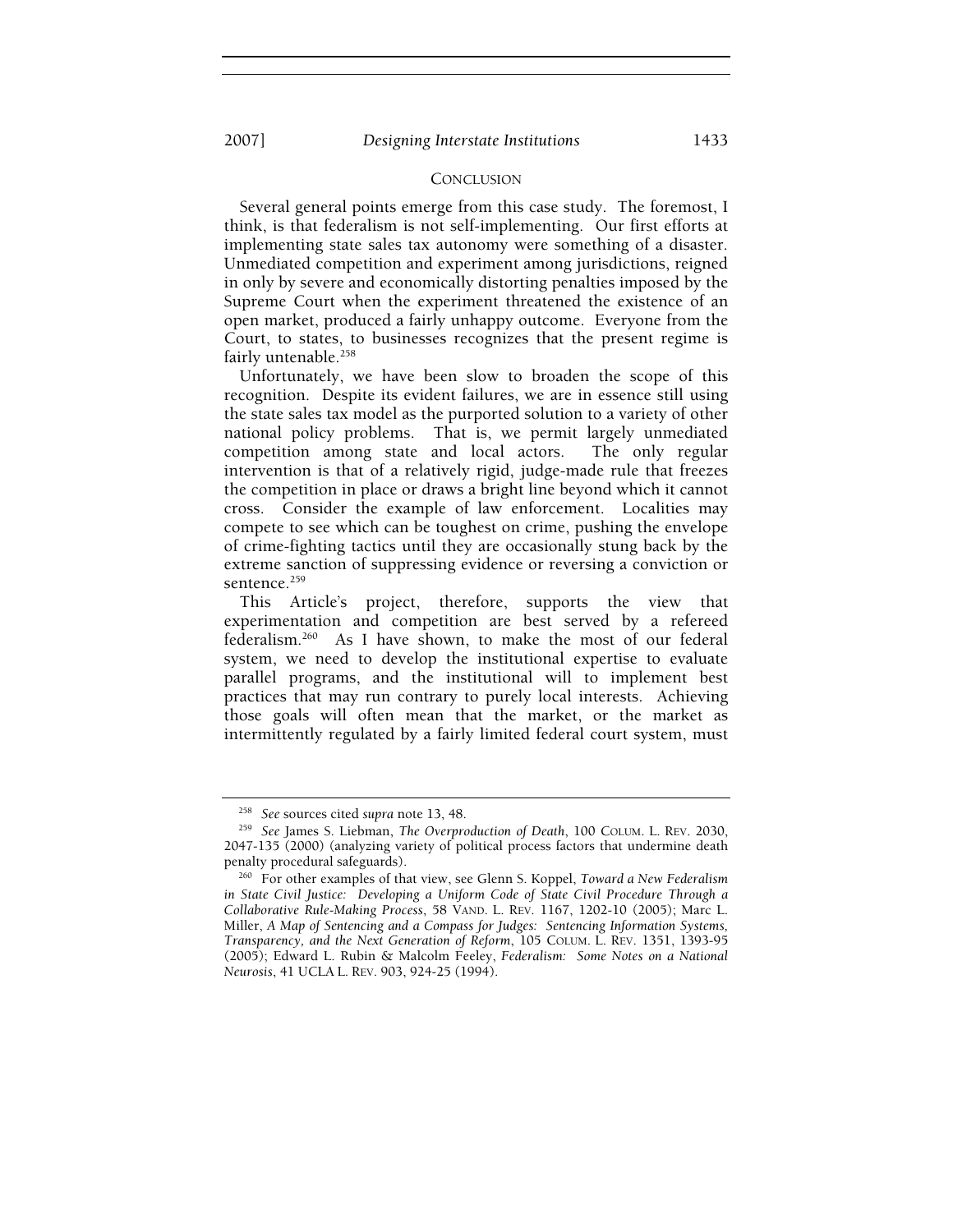be supplemented by other actors working in coordination with courts, with one another, and with private stakeholders.

Thus, designing a system that can accomplish both tasks at once may require some ingenuity. One particular design lesson the SSUTA experience shows us is the importance of identifying key stakeholders' incentives. Once we saw that it was primarily local businesses who were driving state tax disuniformity, our design task became relatively simple: find a way to align the incentives of those businesses with our more general object of balancing local experiments with easy nationwide tax compliance.

These insights could lead to an immediate payoff in a related corner of the law of state and local taxation. As discussed briefly above, the states face destructive competition for mobile capital.<sup>261</sup> Recently, a set of plaintiffs trying to challenge Ohio's decision to give out more than \$100 million in tax incentives reached the Supreme Court, only to be thrown out on standing grounds.<sup>262</sup> Commentators have urged the Court to follow the sales tax model in regulating what has become a dysfunctional market; they argue that the Court should hold that all such sales tax incentives are unconstitutional under the Commerce Clause.<sup>263</sup> Congress, in turn, was preparing to do the opposite; in the event the Supreme Court decided in favor of the *DaimlerChrysler* plaintiffs, Congress contemplated a bill that would have given broad authorization to the States to give whatever investment incentives they desired to attract businesses.<sup>264</sup>

I believe my study here shows that both these models are seriously flawed. They are vulnerable either to excessive influence from selfserving interests, or too inexpert and inflexible to respond nimbly to

<sup>261</sup> *See supra* text accompanying notes 183-89. 262 DaimlerChrysler Corp. v. Cuno, 126 S. Ct. 1854 (2006). 263 *See* Enrich, *supra* note 186, at 448-66; Matthew Schaefer, *State Investment Attraction Subsidy Wars Resulting from a Prisoner's Dilemma: The Inadequacy of State Constitutional Solutions and the Appropriateness of a Federal Legislative Response*, 28 N.M. L. REV. 303, 322-27 (1998) (agreeing with Enrich, but doubting that litigation will succeed because of difficulty in finding plaintiffs with standing); Philip P. Frickey, *The Congressional Process and the Constitutionality of Federal Legislation to End the War* 

<sup>&</sup>lt;sup>264</sup> See Economic Development Act of 2005, S. 1066 § 2, 109th Cong. (2005) ("Congress hereby exercises its power under Article I, Section 8, Clause 3 of the United States Constitution to regulate commerce among the several States by authorizing any State to provide to any person for economic development purposes tax incentives that otherwise would be the cause or source of discrimination against interstate commerce under the Commerce Clause of the United States Constitution, except as otherwise provided by law."); Economic Development Act of 2005, H.R. 2471, 109th Cong. (2005) (same).